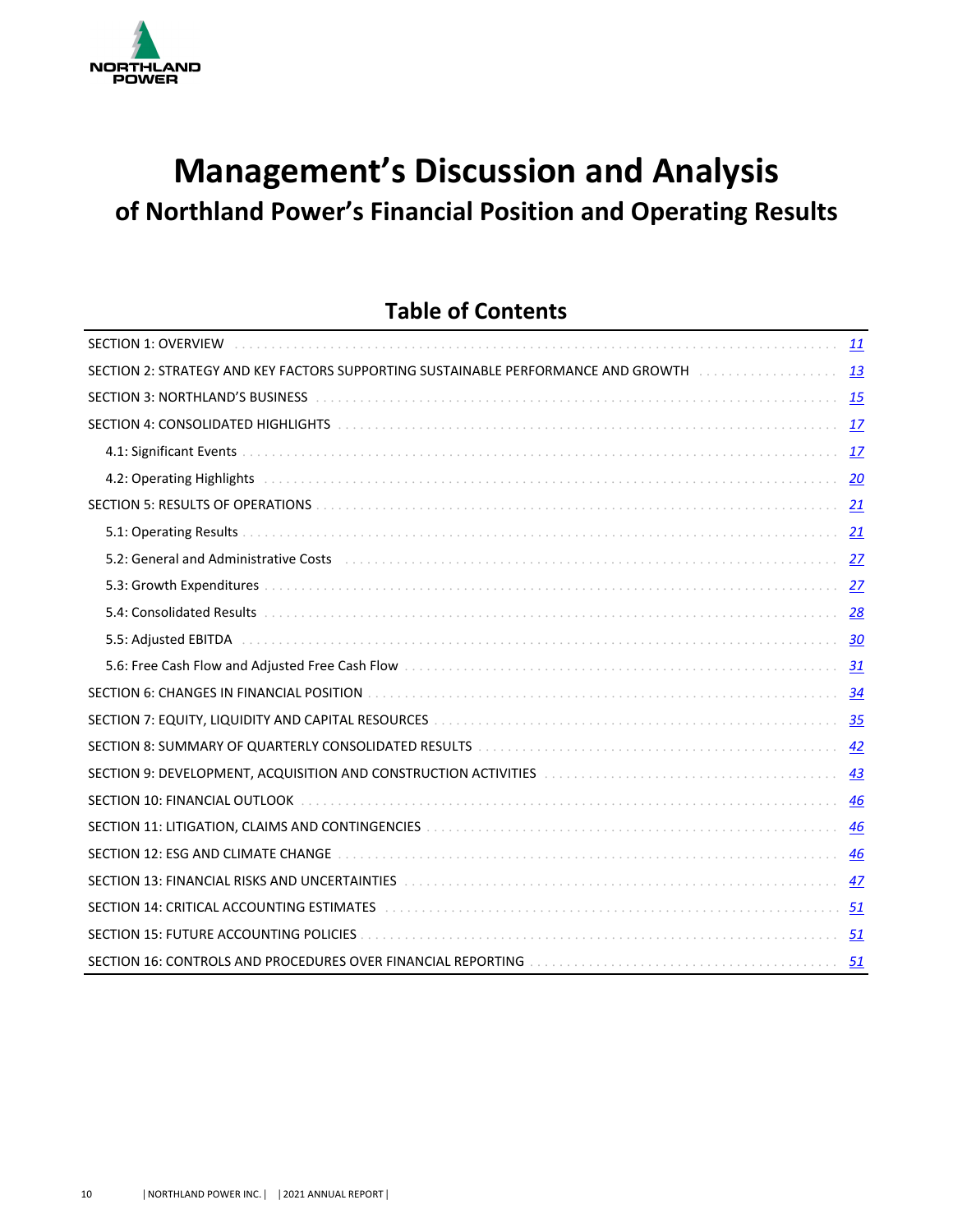

# <span id="page-1-0"></span>**SECTION 1: OVERVIEW**

# *Introduction*

The purpose of this Management's Discussion and Analysis ("MD&A") is to explain the financial results of Northland Power Inc. ("**Northland**" or the "**Company**") and to assist the reader in understanding the nature and importance of changes and trends as well as the risks and uncertainties that may affect the operating results and financial position of the Company. This MD&A should be read in conjunction with Northland's audited consolidated financial statements for the year ended December 31, 2021, and 2020, and Northland's most recent Annual Information Form ("2021 AIF"). This material is available on SEDAR at www.sedar.com and on Northland's website at www.northlandpower.com.

This MD&A, dated February 24, 2022, compares Northland's financial results and financial position for the year ended December 31, 2021, with those for the year ended December 31, 2020. Certain prior period disclosures have been reclassified for consistency with the current period presentation. Northland's Audit Committee reviewed this MD&A and the associated audited consolidated financial statements and notes, and its Board of Directors approved these documents prior to their release.

All dollar amounts set out herein are in thousands of Canadian dollars, unless otherwise stated.

# *Forward-Looking Statements*

This MD&A contains forward-looking statements that are based on certain estimates and assumptions that were considered reasonable on February 24, 2022; actual results may differ materially. Forward-looking statements are provided for the purpose of presenting information about management's current expectations and plans. Readers are cautioned that such statements may not be appropriate for other purposes. Northland's actual results could differ materially from those expressed in, or implied by, these forward-looking statements and, accordingly, the events anticipated by the forward*looking* statements may or may not transpire or occur. Forward-looking statements include statements that are predictive in nature, depend upon or refer to future events or conditions, or include words such as "expects," "anticipates," "plans," "predicts," "believes," "estimates," "intends," "targets," "projects," "forecasts" or negative versions thereof and other similar expressions or future or conditional verbs such as "may," "will," "should," "would" and "could." These statements *may include, without limitation, statements regarding future Adjusted EBITDA, Free Cash Flow and Adjusted Free Cash Flow,* respective per share amounts, dividend payments and dividend payout ratios, quidance, the timing for the completion of construction, attainment of commercial operations, the potential for future production from project pipelines, cost and *output* of development projects, litigation claims, plans for raising capital, and the future operations, business, financial condition, financial results, priorities, ongoing objectives, strategies and the outlook of Northland and its subsidiaries. These statements are based upon certain material factors or assumptions that were applied in developing the forward-looking statements, including the design specifications of development projects, the provisions of contracts to which Northland or a subsidiary is a party, management's current plans and its perception of historical trends, current conditions and expected *future developments, as well as other factors that are believed to be appropriate in the circumstances. Although these* forward-looking statements are based upon management's current reasonable expectations and assumptions, they are subject to numerous risks and uncertainties. Some of the factors include, but are not limited to, risks associated with sales *contracts, impact of COVID-19 pandemic, Northland's reliance on the performance of its offshore wind facilities at Gemini, Nordsee One and Deutsche Bucht for approximately 50% of its Adjusted EBITDA and Free Cash Flow, counterparty risks, contractual operating performance, variability of sales from generating facilities powered by intermittent renewable* resources, offshore wind concentration, natural gas and power market risks, operational risks, recovery of utility operating costs, Northland's ability to resolve issues/delays with the relevant regulatory and/or government authorities, permitting, *construction risks, project development risks, acquisition risks, financing risks, interest rate and refinancing risks, liquidity* risk, credit rating risk, currency fluctuation risk, variability of cash flow and potential impact on dividends, taxation, natural *events, environmental risks, health and worker safety risks, market compliance risk, government regulations and policy risks,* utility rate regulation risks, international activities, reliance on information technology, labour relations, reputational risk, *insurance risk, risks relating to co-ownership, bribery and corruption risk, legal contingencies, and the other factors* described in this MD&A and the 2021 AIF. Northland's actual results could differ materially from those expressed in, or *implied* by, these forward-looking statements and, accordingly, no assurances can be given that any of the events anticipated by the forward-looking statements will transpire or occur. The forward-looking statements contained in this *MD&A* are based on assumptions that were considered reasonable as of the date hereof. Other than as specifically required by law, Northland undertakes no obligation to update any forward-looking statements to reflect events or circumstances after such date or to reflect the occurrence of unanticipated events, whether as a result of new information, future events or *results, or otherwise.*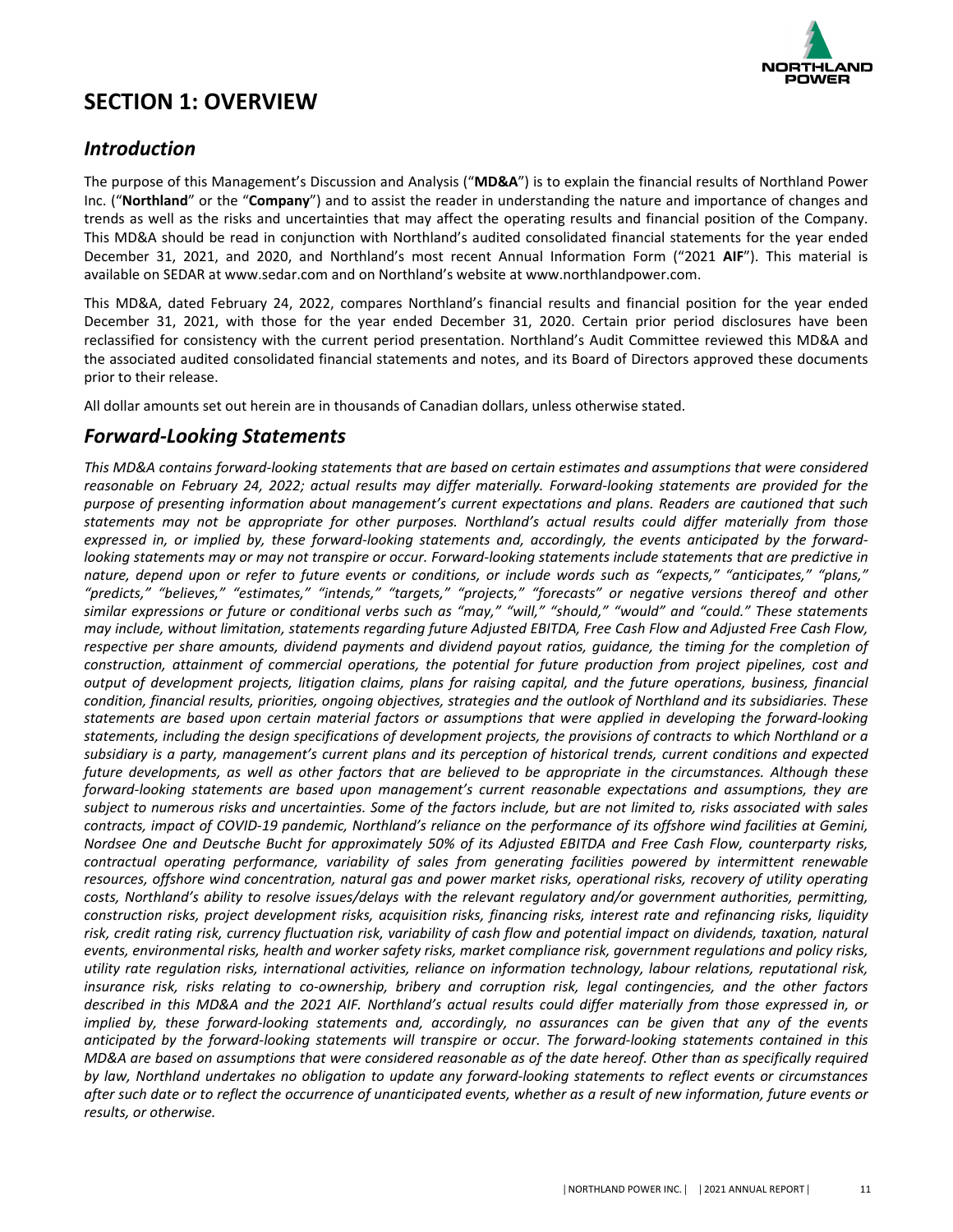

This MD&A includes references to the Company's adjusted earnings before interest, income taxes, depreciation and amortization ("Adjusted EBITDA"), Free Cash Flow, Adjusted Free Cash Flow and applicable payout ratios and per share amounts, measures not prescribed by International Financial Reporting Standards (IFRS), and therefore do not have any standardized meaning under IFRS and may not be comparable to similar measures presented by other companies. Non-IFRS financial measures are presented as at Northland's share of underlying operations. These measures should not be considered alternatives to net income (loss), cash flow from operating activities or other measures of financial performance calculated in accordance with IFRS. Rather, these measures are provided to complement IFRS measures in the analysis of Northland's results of operations from management's perspective. Management believes that Northland's non-IFRS financial measures and applicable payout ratio and per share amounts are widely accepted and understood financial indicators used by investors and securities analysts to assess the performance of a company, including its ability to generate cash through operations. For reconciliations of these non-IFRS financial measures to their nearest IFRS measure, refer to **Section 5.5: Adjusted EBITDA** for a reconciliation of consolidated net income (loss) under IFRS to reported Adjusted EBITDA and *Section* 5.6: Free Cash Flow and Adjusted Free Cash Flow for a reconciliation of cash provided by operating activities under IFRS to reported Free Cash Flow and Adjusted Free Cash Flow.

# *Adjusted EBITDA*

Adjusted EBITDA represents core operating performance of the business excluding leverage, income tax and non-core accounting items. Adjusted EBITDA is calculated as Northland's share of net income (loss) adjusted for the provision for (recovery of) income taxes; depreciation of property, plant and equipment; amortization of contracts and other intangible assets; net finance costs; interest income from Gemini; fair value (gain) loss on derivative contracts; unrealized foreign exchange (gain) loss; (gain) loss on sale of development assets; equity accounting; costs attributable to an asset or business acquisition and other adjustments as appropriate, such as management and incentive fees earned by Northland from nonwholly owned assets. For clarity, Northland's Adjusted EBITDA reflects a reduction for its share of general and administrative costs during development and construction that do not qualify for capitalization.

Management believes Adjusted EBITDA is a meaningful measure of Northland's operating performance because it excludes certain items included in the calculation of net income (loss) that may not be appropriate determinants of long-term operating performance.

# *Free Cash Flow*

Free Cash Flow represents the cash generated from the business that management believes is representative of cash available to pay dividends, while preserving the long-term value of the business. Free Cash Flow is calculated as Northland's share of cash provided by operating activities adjusted for short-term changes in operating working capital; nonexpansionary capital expenditures; interest incurred on outstanding debt; scheduled principal repayments and upfinancings; major maintenance and debt reserves; interest income from Northland's subordinated loan to Gemini; proceeds from government grants; preferred share dividends; net proceeds from sale of development assets and where net proceeds are received in respect of certain transactions entered in to generate cash flow as part of an active asset management strategy of the overall portfolio; and other adjustments as appropriate. Free Cash Flow excludes precompletion sales required to service debt and related operating costs for projects under construction and excludes costs attributable to an asset or business acquisition.

For clarity, Northland's Free Cash Flow reflects a reduction for expenditures on development activities until an advanced project qualifies for capitalization under IFRS. Free Cash Flow for EBSA includes proceeds from ongoing planned debt upsizing in excess of expansionary capital expenditures. Where Northland controls the distribution policy of its investments, Free Cash Flow reflects Northland's share of the investment's underlying Free Cash Flow, otherwise, Northland includes the cash distributions received from the investment. Free Cash Flow from foreign operations is translated to Canadian dollars at the exchange rate Northland realizes on cash distributions.

Management believes Free Cash Flow is a meaningful measure of Northland's ability to generate cash flow, after on-going obligations, to fund dividend payments.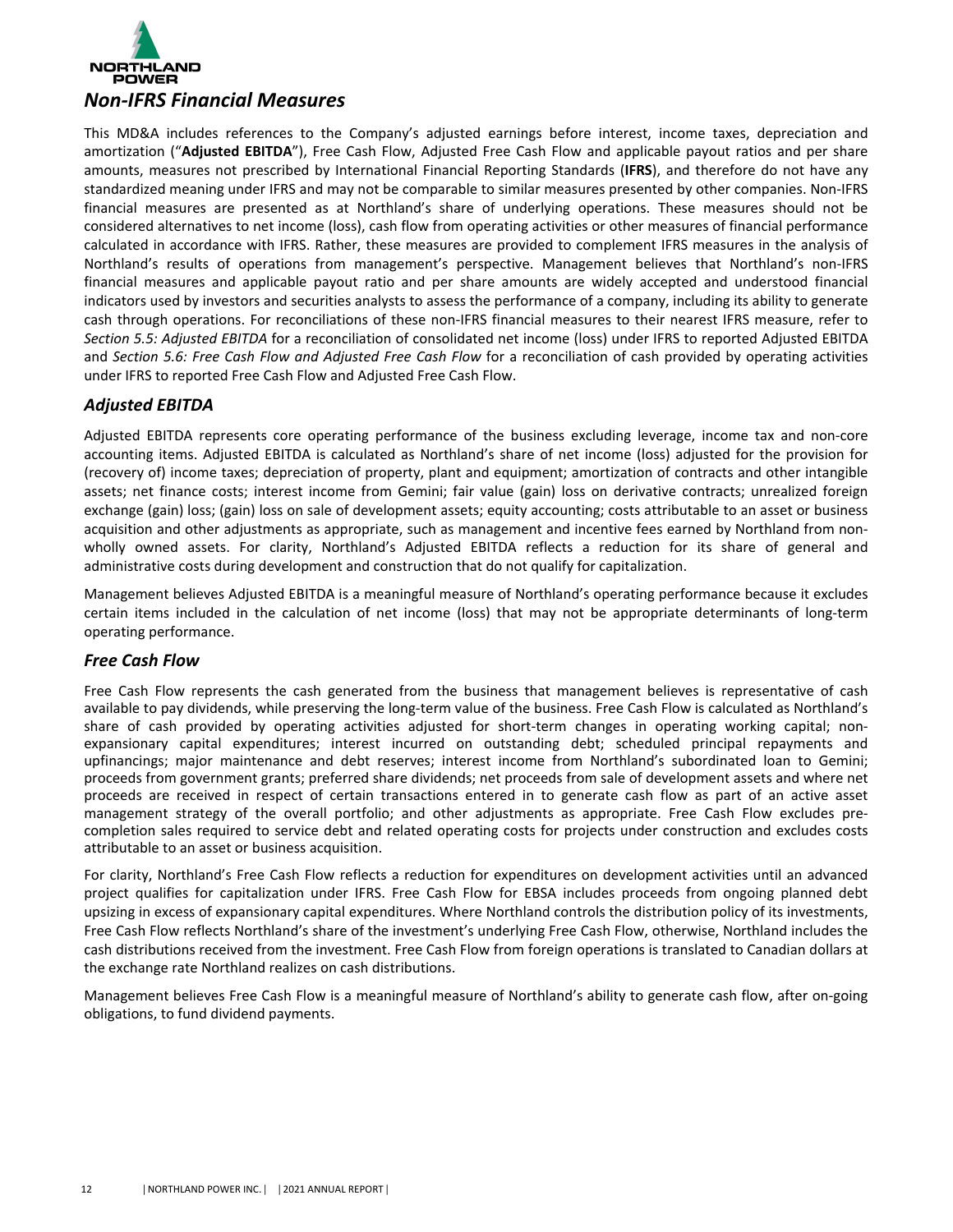

# <span id="page-3-0"></span>*Adjusted Free Cash Flow*

Adjusted Free Cash Flow is calculated by excluding growth-related expenditures from Free Cash Flow. Management believes this measure provides a relevant presentation of cash flow generated from the business before investment-related decisions (refer to *Section 5.3: Growth Expenditures* for additional information). Management believes Adjusted Free Cash Flow is a meaningful measure of Northland's ability to generate cash flow, after on-going obligations, to reinvest in growth and fund dividend payments.

The Free Cash Flow and Adjusted Free Cash Flow payout ratios, calculated using the respective financial measure, demonstrate the proportion of the respective measure paid as dividends, whether in cash, or in shares under Northland's dividend reinvestment plan (DRIP). The net payout ratios indicate the proportion of Free Cash Flow paid as cash dividends. The payout ratios generally reflect Northland's ability to fund growth-related expenditures and sustain dividends.

# **SECTION 2: STRATEGY AND KEY FACTORS SUPPORTING SUSTAINABLE PERFORMANCE AND GROWTH**

# *Business Objective*

Northland's objective is to provide its shareholders with a total return comprising dividends and share value growth from the successful management of its assets, businesses and investments related to the production, delivery and sale of energyrelated products.

### *Vision*

Northland's vision is to be a top global developer, owner, and operator of sustainable infrastructure assets, with the ambition of helping develop a carbon free world by inspiring its people to achieve a sustainable and prosperous future for all of its stakeholders by embracing and living Northland's values on a daily basis.

# *Business Strategy*

Northland's business strategy is centered on establishing a significant global presence as a sustainable power provider with a primary focus on offshore wind. Northland aims to increase shareholder value by leveraging its expertise and early mover advantage to create and operate high-quality, sustainable projects in key target markets that are supported by long-term sales contracts that deliver predictable cash flows. Northland utilizes its operational knowledge and the application of appropriate technology to optimize the performance of its operating facilities to ensure delivery of essential power to its offtake counterparties.

To successfully execute its strategy, Northland focuses on each of the following strategic objectives:

### *(i) Winning Business*

The global shift to renewable energy is accelerating as government de-carbonization polices and corporate net-zero targets are expected to drive significant growth in renewable development over the next decade. This creates significant opportunities for renewable energy developers, like Northland, who are seeking to help reduce greenhouse gas emissions to meet de-carbonization targets. Northland is well positioned through its regional development offices to capture development opportunities that should help facilitate the global advancement of renewable energy targets. Northland develops, constructs, and operates sustainable infrastructure projects across a range of clean and green technologies, such as wind (offshore and onshore), solar as well as supplying energy through a regulated utility. Northland is focused on pursuing renewable growth opportunities in jurisdictions that meet its risk management criteria such as North America, Europe, Latin America, and Asia. Northland seeks to manages its development processes prudently by regularly balancing the probability of success against associated costs and risks.

### *(ii) Building Facilities*

Northland aims to increase shareholder value by creating high-quality projects that earn recurring income from long-term sales contracts with creditworthy counterparties (i.e. government or corporate offtakers). Northland exercises judgment, discipline and acumen in its construction activities to ensure maximum success. Northland's successful record of project execution results from these core strengths and contributes to consistent investor returns.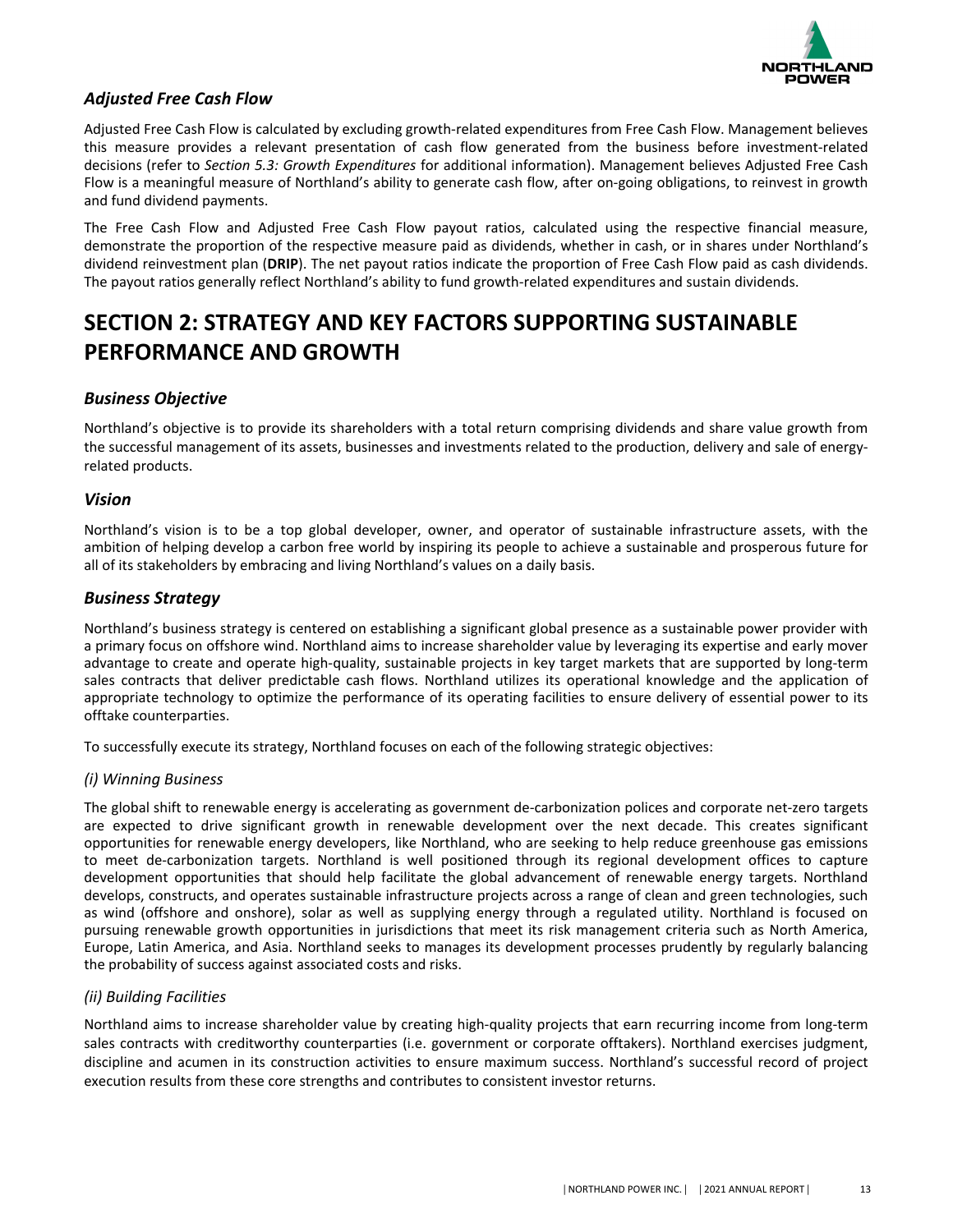

A core element of Northland's strategy is the optimization of sales and predetermined costs through sales contracts with creditworthy counterparties. For renewable power generation facilities, Northland does not incur an associated cost of sales, and generally enters into long-term operating and maintenance (O&M) contracts with leading service providers at predetermined rates. For the efficient natural gas generation facilities, the key terms of our operating facilities' long-term power purchase agreements (PPA) and fuel supply contracts are aligned such that revenues and cost escalations are substantially linked for each facility. Northland's utility asset operates under a regulatory framework with the vast majority of sales derived from its regulated methodology, which provides it with substantially fixed remuneration and pass-through of major costs to customers. This approach provides largely predictable operating income and cash flow, while ensuring ongoing environmental sustainability and the health and safety of stakeholders.

Northland's management aims to maximize returns through a focus on efficient and effective facility operations; longerterm asset management; and structuring sales supply and maintenance agreements to maximize sales, while carefully managing risk. In addition, Northland applies an active approach to overall portfolio management, which may result in optimizations from asset sales and financing/re-financing opportunities as part of its return objectives and funding strategy.

With a commitment to continuous improvement, Northland's operations group shares its experiences with the development, engineering and construction groups on an ongoing basis, to ensure all knowledge gained is factored into the development and construction of any new projects Northland undertakes.

# *(iv) Organizational Effectiveness*

Underpinning Northland's strategy is a focus on strong management of key corporate functions such as: human resources and talent management; construction; environmental management; health and safety; finance and accounting; management information systems, Environmental, Social and Governance (ESG) strategy and reporting, and communications. Our growth ambitions require a robust human capital strategy to ensure we have the necessary competencies and capabilities to delivery on our strategy. Within offshore wind, a key differentiator will be attracting and retaining the best talent to develop, construct, and operate large complex projects. Management is committed to organizational effectiveness as an essential component of Northland's long-term success and continued growth.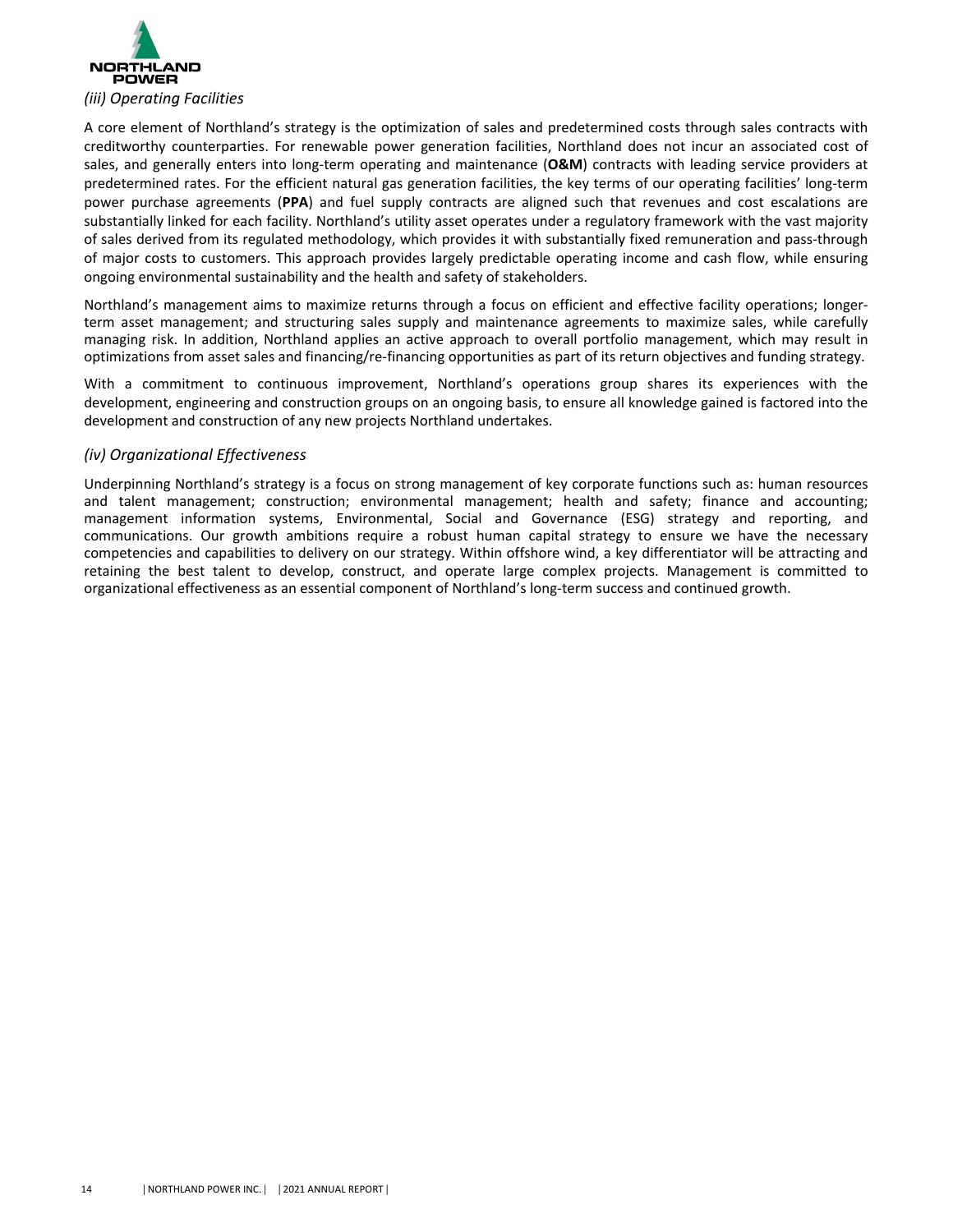

# <span id="page-5-0"></span>**SECTION 3: NORTHLAND'S BUSINESS**

As of December 31, 2021, Northland owns or has a net economic interest in 2,817 megawatts (MW) of power-producing facilities with a total gross operating capacity of approximately 3,240MW and a regulated utility. Northland's facilities produce electricity from clean energy sources for sale primarily under long-term PPAs or other revenue arrangements with creditworthy counterparties. Northland's utility is a distributor and retailer of electricity compensated under a regulated framework. These operating assets provide stable cash flow and are primarily located in Canada, Germany, the Netherlands, Spain and Colombia. Northland's significant assets under construction and development are located in Mexico, Taiwan, Poland, Germany, Colombia and the United States. Refer to the 2021 AIF for additional information on Northland's key operating facilities as of December 31, 2021, and refer to *SECTION 9: DEVELOPMENT, ACQUISITION AND CONSTRUCTION ACTIVITIES* for additional information on Northland's key development projects.

Northland's MD&A and audited consolidated financial statements include the results of its operating facilities, as summarized in the following table:

|                              | Geographic<br>region        | <b>Gross Production</b><br>Capacity (MW) | <b>Net</b><br>Production<br>Capacity (MW) <sup>(1)</sup> |
|------------------------------|-----------------------------|------------------------------------------|----------------------------------------------------------|
| <b>Offshore Wind</b>         | The Netherlands/<br>Germany | 1,184                                    | 894                                                      |
| <b>Efficient Natural Gas</b> | Canada                      | 973                                      | 943                                                      |
| <b>Onshore Renewable</b>     |                             |                                          |                                                          |
| Canadian Wind                | Canada                      | 394                                      | 314                                                      |
| Canadian Solar               | Canada                      | 130                                      | 115                                                      |
| Spanish Wind                 | Spain                       | 443                                      | 435                                                      |
| Spanish Solar                | Spain                       | 116                                      | 116                                                      |
| <b>Utility</b>               | Colombia                    | n/a                                      | n/a                                                      |
| <b>Total</b>                 |                             | 3,240                                    | 2,817                                                    |

(1) Presented at Northland's economic interest.

(2) As at December 31, 2021, Northland's economic interest was unchanged from December 31, 2020, with the exception of the Spanish portfolio (refer to Section 4.1: Significant Events), which Northland acquired on August 11, 2021. The Spanish portfolio's results are consolidated in Northland's financial results as of the acquisition date.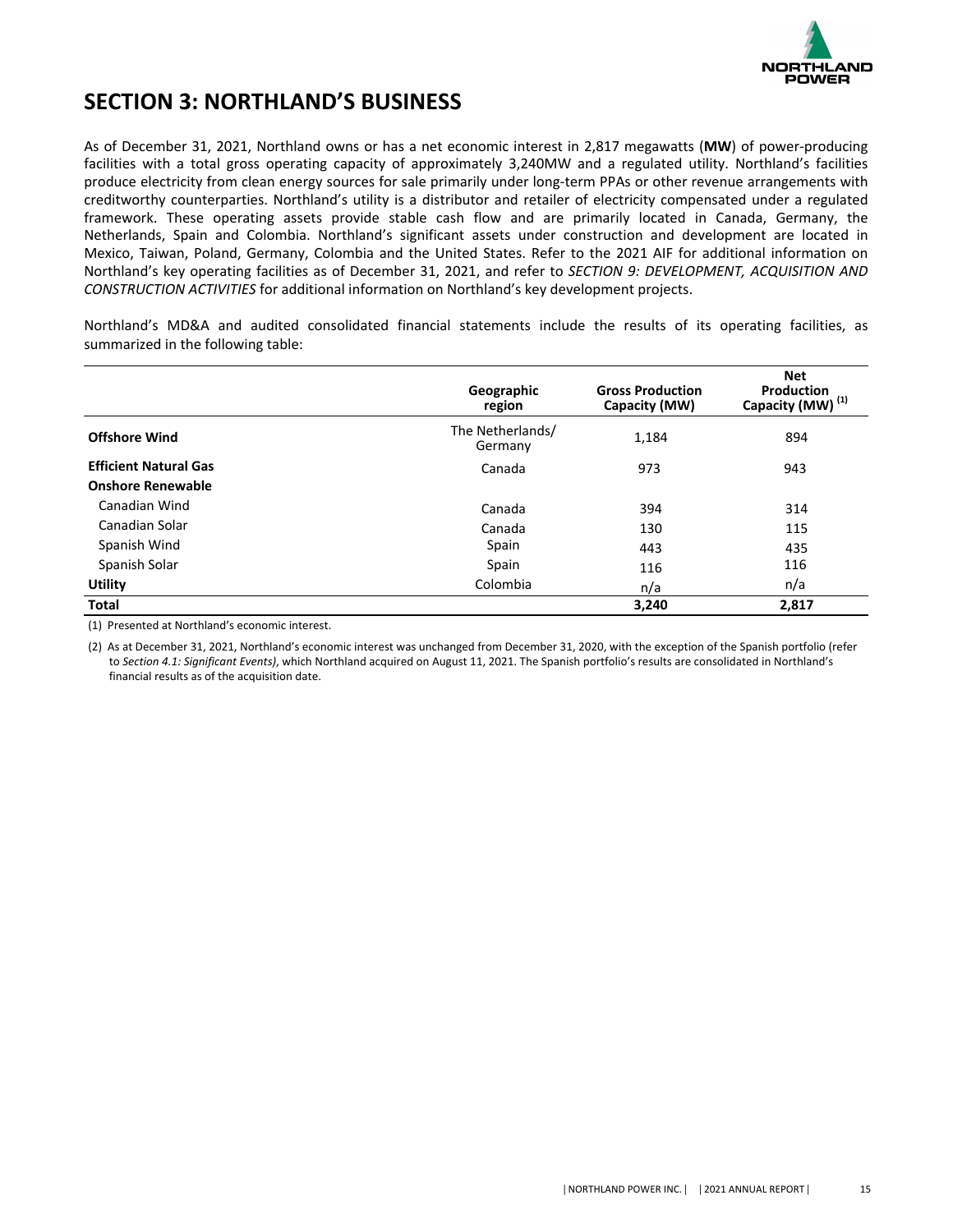

In addition to operational assets, summarized below are Northland's most significant projects under construction and under development as well as other identified projects. The table below excludes the Company's larger pipeline of earlier stage development opportunities which may or may not be secured.

| Project                            | Geographic<br>Region | <b>Technology</b> | <b>Gross</b><br>Capacity<br>(MW) | Current<br>ownership | Development<br><b>Stage</b> | <b>Contract type</b> | <b>Estimated</b><br><b>COD</b> |
|------------------------------------|----------------------|-------------------|----------------------------------|----------------------|-----------------------------|----------------------|--------------------------------|
| <b>Construction Projects</b>       |                      |                   |                                  |                      |                             |                      |                                |
| <b>Ball Hill</b>                   | <b>United States</b> | Onshore Wind      | 108                              | 100%                 | Under<br>construction       | 20-year PPA          | 2022                           |
| <b>Bluestone</b>                   | <b>United States</b> | Onshore Wind      | 112                              | 100%                 | Under<br>construction       | 20-year PPA          | 2022                           |
| La Lucha                           | Mexico               | Solar             | 130                              | 100%                 | Under<br>construction       | <b>TBD</b>           | 2022                           |
| <b>Helios</b>                      | Colombia             | Solar             | 16                               | 100%                 | Under<br>construction       | 12-year PPA          | 2022                           |
| <b>Total</b>                       |                      |                   | 366                              |                      |                             |                      |                                |
| <b>Capitalized Growth Projects</b> |                      |                   |                                  |                      |                             |                      |                                |
| Suba                               | Colombia             | Solar             | 130                              | 50%                  | Late-Stage                  | 15-year PPA          | 2023                           |
| High Bridge                        | <b>United States</b> | Onshore Wind      | 100                              | 100%                 | Mid/Late-Stage              | 20-year PPA          | 2023                           |
| Hai Long                           | Taiwan               | Offshore Wind     | 1,044                            | 60%                  | Late-Stage                  | 20-year PPA          | 2026/2027                      |
| <b>Baltic Power</b>                | Poland               | Offshore Wind     | Up to 1,200                      | 49%                  | Mid/Late-Stage              | 25-year CfD          | 2026                           |
| Nordsee Two                        | Germany              | Offshore Wind     | 433                              | 49%                  | Mid-Stage                   | $TBD$ <sup>(1)</sup> | 2026                           |
| <b>Total</b>                       |                      |                   | 2,907                            |                      |                             |                      |                                |
| <b>Identified Growth Projects</b>  |                      |                   |                                  |                      |                             |                      |                                |
| Nordsee Three                      | Germany              | Offshore Wind     | 420                              | 49%                  | Mid-Stage                   |                      |                                |
| Nordsee Delta                      | Germany              | Offshore Wind     | 480                              | 49%                  | Mid-Stage                   |                      |                                |
| Chiba                              | Japan                | Offshore Wind     | 600                              | 50%                  | Early/Mid-Stage             |                      |                                |
| Dado Ocean                         | South Korea          | Offshore Wind     | Up to 1,000                      | 100%                 | Early/Mid-Stage             | $2027 - 2030+$       |                                |
| Scotwind                           | Scotland             | Offshore Wind     | 2,340                            | 100%                 | Early-Stage                 |                      |                                |
| Hecate                             | Canada               | Offshore Wind     | 400                              | 100%                 | Early-Stage                 |                      |                                |
| <b>Total</b>                       |                      |                   | 5,240                            |                      |                             |                      |                                |
| Total Pipeline <sup>(2)</sup>      |                      |                   | 8,513                            |                      |                             |                      |                                |

(1) Nordsee Two has secured interconnection rights for zero subsidy bid, with the intention to secure a long-term corporate power purchase agreement.

(2) Excludes ~5,900MW of other pipeline projects.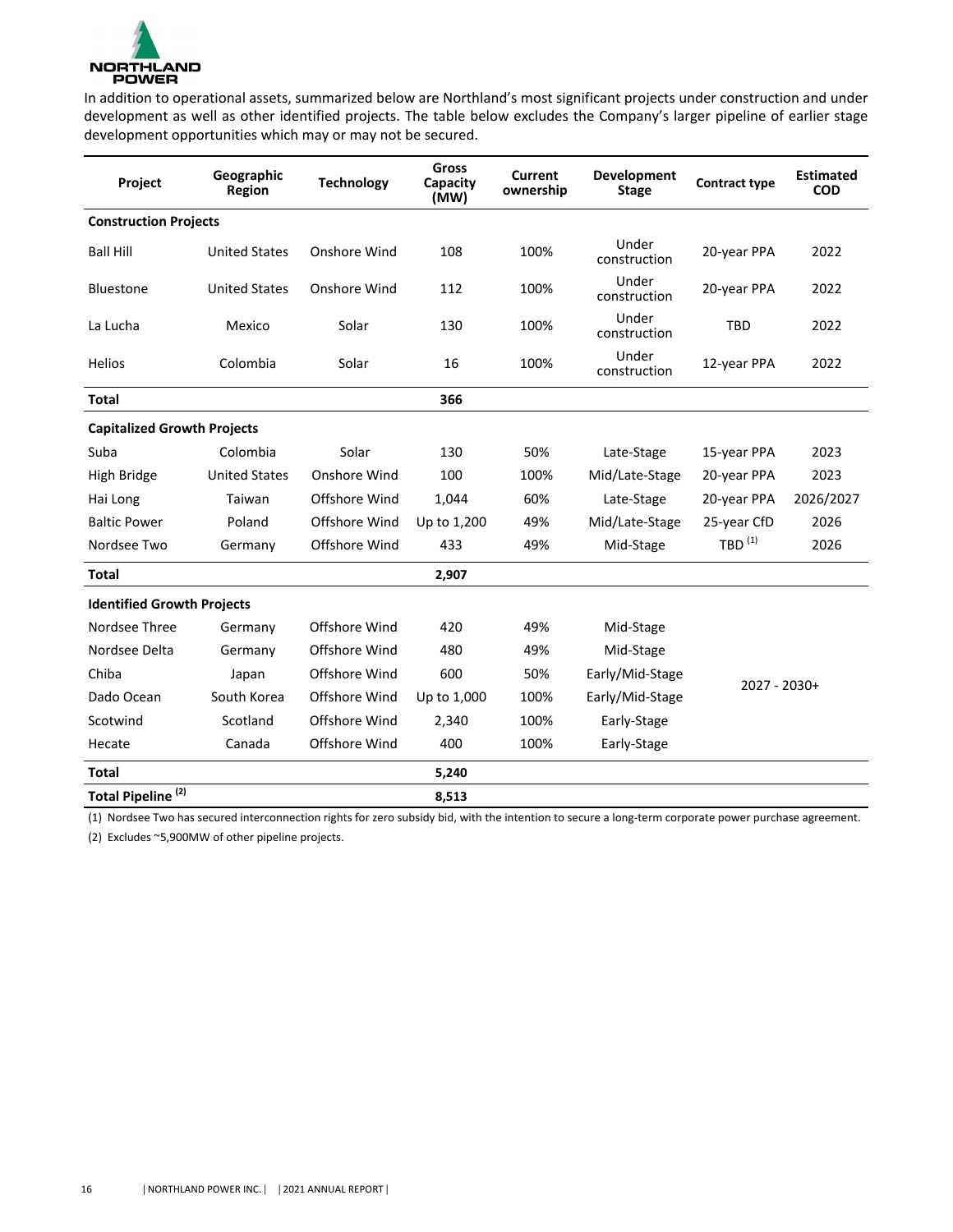

# <span id="page-7-0"></span>**SECTION 4: CONSOLIDATED HIGHLIGHTS**

# *4.1: Significant Events*

Significant events during 2021 and through the date of this MD&A are described below. Refer to *SECTION 9: DEVELOPMENT, ACQUISITION AND CONSTRUCTION ACTIVITIES* for additional information on projects and acquisitions.

### *COVID-19 and Business Update*

The COVID-19 pandemic ("COVID-19") has had significant effects across global economies and sectors, including reduced power demand within the renewable energy sector. Each of Northland's operating facilities are deemed to be essential infrastructure and, as such, operations have continued uninterrupted to date.

Management has taken prudent and comprehensive measures to safeguard the health and well-being of all employees, contractors as well as host communities. All of Northland's facilities continue to operate as expected and preventative measures remain in place in accordance with Northland's crisis response plans and applicable local government directives. Management continues to actively monitor the situation, which remains uncertain, and may take further actions as required or recommended by authorities.

There have been no material adverse effects on Northland's ability to meet working capital requirements, debt covenants, or continue future growth activities as a result of COVID-19. As such, there are currently no impairment indicators identified for Northland's financial and non-financial assets as a result of COVID-19. As the situation evolves, management will continue to assess if any material changes to the key assumptions for the recoverable amounts of Northland's assets have taken place.

While the vast majority of Northland's sales are contracted under long-term agreements with creditworthy counterparties, there is some, yet limited, exposure to the wholesale market price of electricity at the offshore wind facilities and to unpaid curtailment from negative prices. Refer to *Section* 5.1: Operating Results for additional information. Refer to *SECTION* 13: FINANCIAL RISKS AND UNCERTAINTIES for additional information on risks associated with COVID-19.

The Company continues to have sufficient liquidity available to execute on its growth objectives. As at December 31, 2021, Northland had access to \$776 million of cash and liquidity, comprising \$748 million of liquidity available under a syndicated revolving facility and \$28 million of corporate cash on hand.

# **Balance Sheet and Environmental, Social and Governance Advancements:**

### *Renewal and upsizing of EBSA's Credit Facility to \$533 million*

In December 2021, Northland restructured and upsized EBSA's long-term, non-recourse financing (the "EBSA Facility"), resulting in \$84 million of incremental cash proceeds to Northland, net of closing costs. The aggregate amount of the financing was upsized to \$533 million, driven primarily by expected growth in EBSA's EBITDA. The restructured facility is denominated in Canadian dollars and the principal amount is 100% hedged against the Colombian peso.

### *Extension of \$1 Billion Revolving Corporate Credit Facility and Completion of Sustainability Linked Loan Overlay*

In September 2021, Northland extended its \$1 billion revolving corporate credit facility with a syndicate of both Canadian and global financial institutions to 2026 (from 2024) and executed several amendments to increase liquidity available to fund growth. Concurrently, the Company implemented a Sustainability Linked Loan (SLL) overlay. The SLL is based on achieving defined targets related to both increasing renewable generating capacity and reducing carbon emissions intensity and is expected to provide Northland with cost savings if the targets are met. The SLL is an important step in integrating Northland's ESG performance with its financing objectives. All margin savings are expected to be used to fund the Company's global sustainability initiatives.

### *Nordsee One Component Issue*

As disclosed in early 2021, Northland identified a component defect on several wind turbines at Nordsee One affecting the main rotor shaft assembly (RSA) and upon further assessment, management concluded the defect could affect all 54 of the wind turbines, and commenced replacement of the rotor shaft assembly of all turbines. Refer to the *Section 5.1: Operating Results* for additional information.

### *Green Financings Executed*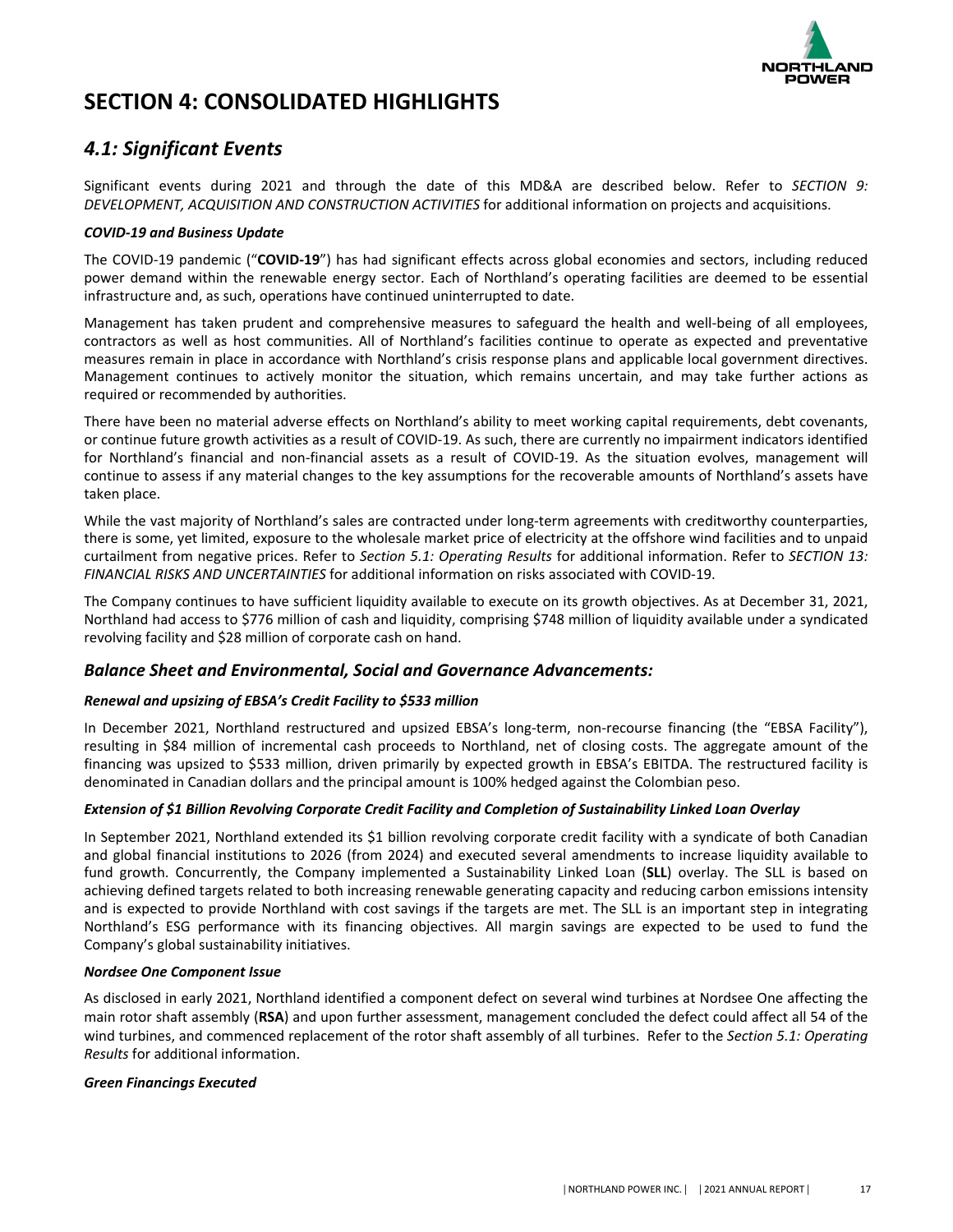

Northland introduced its Green Financing Framework in February 2021, to allow the Company and its subsidiaries to issue green bonds, loans (corporate and project level) and other financing instruments for Eligible Green Projects. Northland successfully executed its first two green financings with its onshore wind projects in New York and Helios solar project in Colombia; the latter being one of the first renewable project financings in the country.

#### *Canadian Solar Portfolio Debt Restructuring*

In the third quarter of 2021, Northland restructured and upsized the senior debt on a number of its Canadian solar facilities, resulting in one-time cash distributions to Northland totaling \$40 million. This refinancing constitutes green project financing supporting Northland's ESG initiatives.

### *Fitch Rating*

In September 2021, Northland received a second corporate credit rating of BBB (stable) from Fitch Ratings Inc., a global rating agency, in addition to S&P which also has a BBB (stable) rating.

### *Equity Offering*

In April 2021, Northland completed a bought deal equity offering (the "2021 Share Offering") of 22.5 million common shares for aggregate gross proceeds of \$990 million. The net proceeds of the 2021 Share Offering were used to fund the cash purchase price of the Spanish portfolio and equity capital requirements.

### *Deutsche Bucht Refinancing*

In March 2021, Deutsche Bucht amended its debt facility agreement to reduce the interest rate on the facility's senior debt to 2.3% (from approximately 2.6%). The amendment also included the addition of a debt service reserve facility, which released  $£50$  million (\$74 million) from funds previously restricted for debt service.

### *Growth Updates:*

To achieve our long-term growth objectives, Northland has established regional development offices to secure certain growth opportunities across the globe. The activity from these offices has generated a robust portfolio of projects at various stages of development and construction. The successful achievement of commercial operations of these projects is expected to deliver long-term, sustainable growth in the Company's Adjusted EBITDA, Free Cash Flow and Adjusted Free Cash Flow. The following provides updates on the progress being made on Northland's active development portfolio.

### *Spanish Renewables Acquisition*

In August 2021, Northland completed the acquisition of the Spanish portfolio with a total combined net capacity of 551MW. Total cash consideration at closing was  $\epsilon$ 348 million (\$511 million), including working capital amounts, with the assumption of debt totaling €766 million  $(§1,124$  million).

### *Enhanced Dispatch Contract (EDC) executed for Kirkland Lake Facility*

In March 2021, Northland entered into an EDC for its Kirkland Lake facility with Ontario's Independent Electricity System Operator. Effective July 2021, the EDC succeeded the baseload PPA for the remainder of its term to 2030.

### *New York Onshore Wind Projects*

Two of Northland's New York State ("NY Wind") onshore wind projects, Ball Hill and Bluestone, comprising 220MW, achieved financial close and the start of construction in 2021. The projects secured green financing in the form of a nonrecourse project/construction loan, tax equity bridge loan and letters of credit. Northland expects to secure permanent tax equity investments for the two projects ahead of commercial operations in 2022. In early 2020, the three projects were awarded 20-year indexed Renewable Energy Certificate (REC) agreements with the New York State Energy Research and Development Authority as part of renewable energy solicitations.

### *La Lucha Mexican Solar Project Update*

The 130MW solar project in the State of Durango, Mexico, completed its activities relating to the physical construction, however, certain activities relating to the energization of the project continue to be delayed. Final approvals, energization, testing and interconnection of renewable power projects have generally been delayed in Mexico by pandemic related government and CFE temporary office closures and reduced operating capacity. In addition, these processes have seen further delays that are likely related to the uncertainty created by the Mexican government's so far unsuccessful attempts to amend electricity sector regulations and constitutionally embedded legislation and timelines remain uncertain as a result. Efforts to secure commercial offtake and project financing are expected to be finalized only after commercial operations.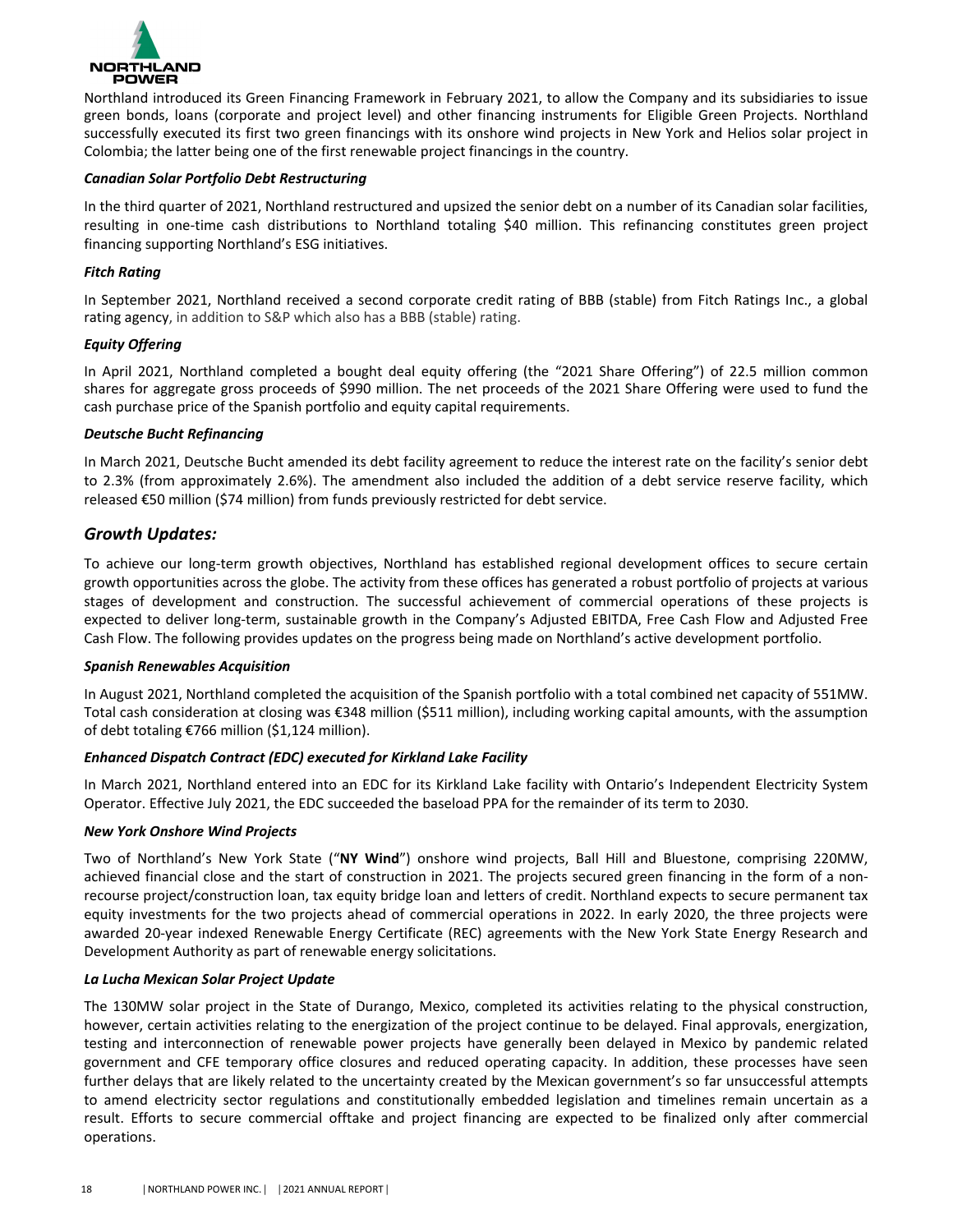

### *Helios Colombian Solar Project*

Northland's 16MW Helios solar project in Colombia achieved financial close in 2021. The project secured a green loan and commenced construction, with commercial operations expected in the first quarter of 2022. Helios secured a 12-year PPA with EBSA, which, in turn, will secure offtake agreements with non-regulated customers.

#### *Hai Long 1,044MW Offshore Wind Project*

In July 2021, Hai Long received an amendment to the project's Environmental Impact Assessment ("**EIA**") from Taiwan's Environmental Protection Agency to accommodate a larger, 14MW turbine with longer blade lengths and in April 2021, the project received confirmation from the Taiwan Bureau of Energy that Hai Long 2A had secured approval for the Industrial Relevance Proposal, which sets out Northland's commitments to local supply chain and procurement. The project continues to progress towards financial close expected in the second half of 2022.

#### *Baltic Power, Polish Offshore Wind Project*

In March 2021, Northland completed its acquisition of a 49% interest in the Baltic Power offshore wind project ("Baltic **Power**") in the Baltic Sea with a total capacity of up to 1,200MW of offshore wind generation, for total cash consideration of PLN 255 million (\$82 million).

In June 2021, the Baltic Power project, secured a 25-year Contract for Differences ("CfD") from Poland's Energy Regulatory Office under the Polish Offshore Wind Act at a guaranteed a price of PLN 319.60 per MWh. Construction of Baltic Power is expected to commence in 2023 following financial close, with commercial operations anticipated in 2026.

#### *Nordsee Offshore Wind Cluster*

Subsequent to December 31, 2021, Northland and its German partner, RWE Renewables GmbH (RWE), announced the formation of a 1,333MW Nordsee Offshore Wind Cluster partnership encompassing Nordsee Two (433MW), Nordsee Three (420MW) and Nordsee Delta (480MW).

Northland holds a 49% interest in the new partnership, with RWE holding 51%. The projects are expected to be developed and managed on a joint basis by both parties and are expected to achieve commercial operations between 2026 and 2028.

#### *Colombian 130MW Solar Projects*

In November 2021, Northland, in partnership with EDF Renewables, a subsidiary of Électricité de France S.A. (EPA:EDF), were awarded the right to build two solar projects with a total combined capacity of 130MW. The solar projects will benefit from a 15-year Power Purchase Agreement (PPA) with multiple energy distribution and commercial entities in Colombia, starting in 2023. Northland has a 50% interest in the projects with commercial operations expected in the second half of 2023.

### *Japan Offshore Wind Projects*

In September 2021, the Japanese government designated four new sea areas as "promising areas" for the development of offshore wind projects under its Round Three process. Included in these four areas was Isumi City, Chiba Prefecture, and the Akita Prefecture, where Northland is exploring the Chiba and Katagami offshore wind projects. These two projects could have a total productive capacity of up to 900MW when complete.

### *Scotwind Offshore Wind Project*

On January 17, 2022, Northland announced that it was awarded two offshore wind leases in the Crown Estate Scotland auction with a total combined capacity of 2,340MW. The two leases, one fixed foundation (840MW) and one floating foundation (1,500MW), will extend Northland's development runway into the next decade, with commercial operations expected at the end of 2029/2030 for the fixed and early 2030s for the floating.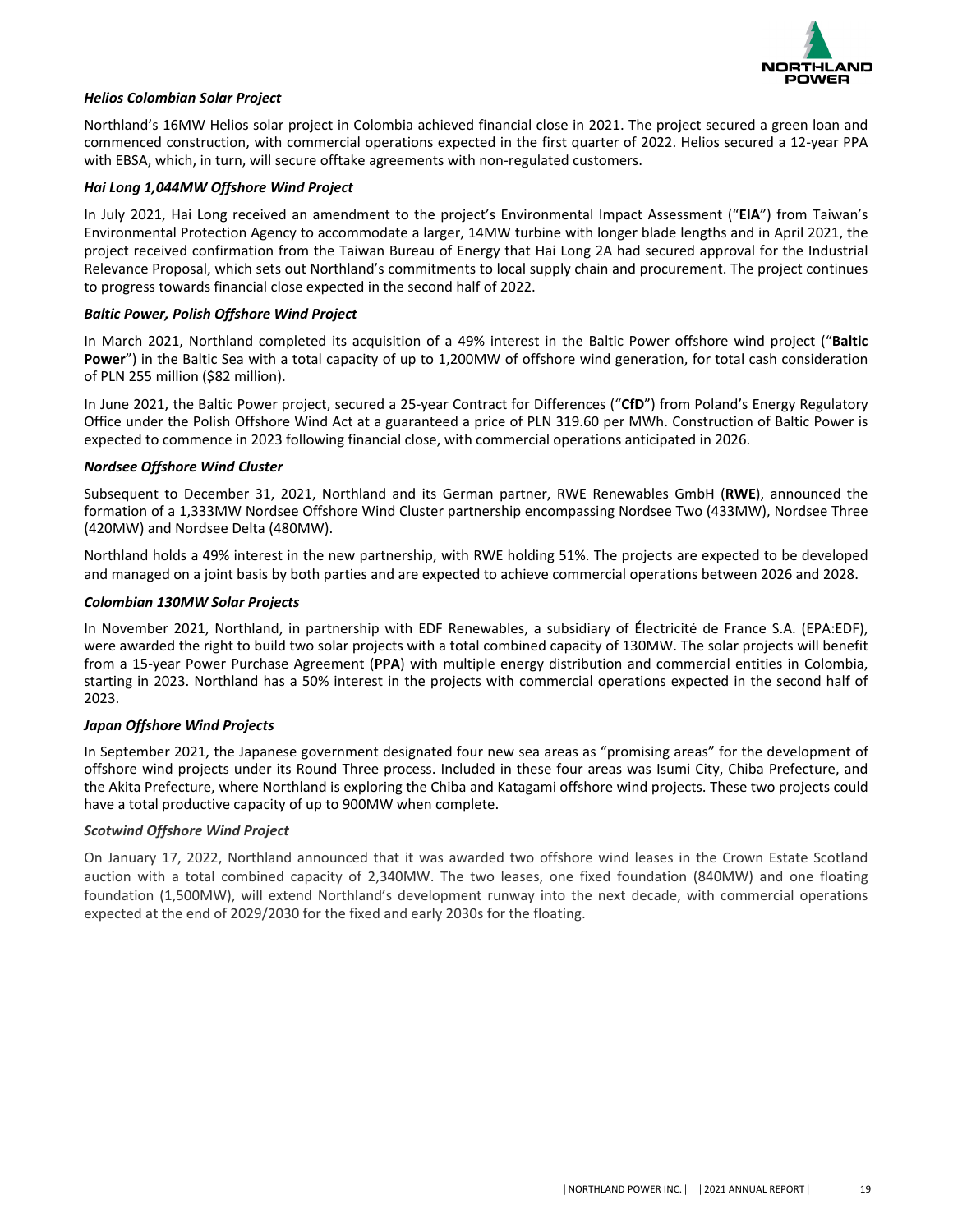<span id="page-10-0"></span>

The following table presents key IFRS and non-IFRS financial measures and operational results:

#### *Summary of Consolidated Results*

| Year ended December 31,                              | 2021               | 2020               | 2019       |
|------------------------------------------------------|--------------------|--------------------|------------|
| <b>FINANCIALS</b>                                    |                    |                    |            |
| Sales                                                | \$<br>2,093,255 \$ | 2,060,627 \$       | 1,658,977  |
| Gross profit                                         | 1,879,762          | 1,858,298          | 1,542,689  |
| Operating income                                     | 808,650            | 900,213            | 813,700    |
| Net income (loss)                                    | 269,879            | 485,057            | 451,754    |
| Adjusted EBITDA (a non-IFRS measure)                 | 1,137,004          | 1,170,097          | 984,736    |
| Cash provided by operating activities                | 1,609,295          | 1,321,601          | 1,224,415  |
| Free Cash Flow (a non-IFRS measure)                  | 307,401            | 343,588            | 318,480    |
| Adjusted Free Cash Flow (a non-IFRS measure)         | 386,366            | 415,398            | 362,275    |
| Cash dividends paid <sup>(1)</sup>                   | 172,755            | 217,918            | 216,373    |
| Total dividends declared <sup>(2)</sup>              | 264,200            | 245,067            | 216,373    |
| Total assets <sup>(3)</sup>                          | 12,877,331         | 11,399,470         | 10,478,668 |
| Total non-current liabilities <sup>(3)</sup>         | \$<br>8,507,075 \$ | 8,336,835 \$       | 7,569,921  |
| <b>Per Share</b>                                     |                    |                    |            |
| Weighted average number of shares - basic (000s)     | 218,861            | 198,774            | 180,322    |
| Net income (loss) - basic                            | \$<br>$0.82 \;$ \$ | $1.86\;$ \$        | 1.71       |
| Free Cash Flow - basic (a non-IFRS measure)          | 1.40               | 1.73               | 1.77       |
| Adjusted Free Cash Flow - basic (a non-IFRS measure) | 1.77               | 2.09               | 2.01       |
| Total dividends declared (4)                         | \$<br>1.20 \$      | $1.20 \; \text{S}$ | 1.20       |
| <b>ENERGY VOLUMES</b>                                |                    |                    |            |
| Electricity production in gigawatt hours (GWh)       | 8,879              | 9,449              | 9,060      |

(1) Reduction in cash dividends paid in 2021 compared to 2020 is due to the reinstatement of the DRIP in September 2020.

(2) Represents total dividends paid to common and class A shareholders including dividends in cash or in shares under the DRIP. In September 2020, all Class A shares were converted into common shares on a ono-for-one basis.

(3) As at December 31.

(4) Excludes the dividend equivalent payment of \$0.40 paid upon conversion of 14,289,000 subscription receipts on January 14, 2020.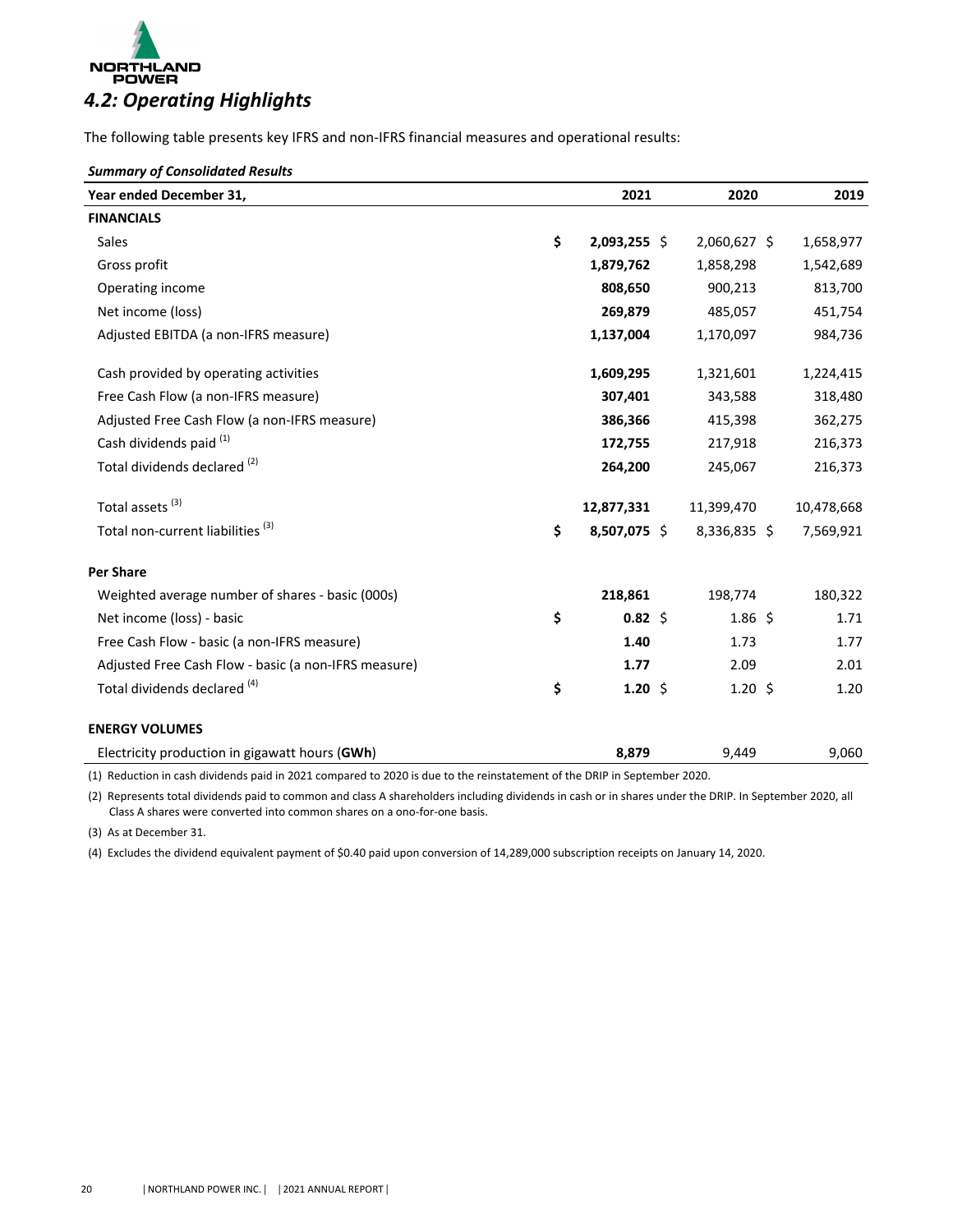

# <span id="page-11-0"></span>**SECTION 5: RESULTS OF OPERATIONS**

# *5.1: Operating Results*

# *Offshore Wind Facilities*

The following table summarizes operating results of the offshore wind facilities:

|                                | Three months ended December 31, |         |    |         |    | Year ended December 31, |  |           |  |
|--------------------------------|---------------------------------|---------|----|---------|----|-------------------------|--|-----------|--|
|                                |                                 | 2021    |    | 2020    |    | 2021                    |  | 2020      |  |
| Sales/gross profit (1)(2)      |                                 | 334,034 | \$ | 263.430 | \$ | 1,107,236               |  | 1,179,779 |  |
| Operating costs <sup>(2)</sup> |                                 | 49,136  |    | 42.247  |    | 173,742                 |  | 166,282   |  |
| <b>Operating income</b>        |                                 | 195,091 |    | 127,153 |    | 569,453                 |  | 653,792   |  |
| <b>Adjusted EBITDA</b>         |                                 | 205,972 |    | 179,101 |    | 665,351                 |  | 759,692   |  |
| Free Cash Flow <sup>(2)</sup>  |                                 | 80,145  |    | 40,393  | S  | 142,466                 |  | 217,145   |  |

(1) Offshore wind facilities do not have cost of sales and as a result, the reported sales figure equals gross profit.

(2) For 2020, the sales/gross profit and operating costs includes \$93 million pre-completion sales and \$9 million related operating costs at Deutsche Bucht. 2020 Free Cash Flow included excess pre-completion revenue in form of the Deutsche Bucht Completion Distribution.

Northland's three offshore wind facilities, Gemini, Nordsee One and Deutsche Bucht, are located off the coasts of the Netherlands and Germany. Wind power generation harnesses renewable wind energy by converting the kinetic energy of wind into electrical energy. Wind facilities are subject to seasonality, and accordingly, tend to produce more electricity during winter due to denser air and higher winds compared to summer, the effect of which is reflected in the respective fiscal quarter's results. In addition, variability in offshore wind facilities results in similar fluctuations in quarter-to-quarter financial results. Factors such as exposure to market prices, and turbine or grid availability can also have a significant effect on financial results, though typically to a lesser extent than variability in wind resource. For the year ended December 31, 2021, Gemini, Nordsee One and Deutsche Bucht contributed approximately 20%, 17% and 17%, respectively, of Northland's reported Adjusted EBITDA from facilities.

Results for Northland's offshore wind facilities are also affected by foreign exchange rate fluctuations between the Euro and Canadian dollar, which primarily affect sales, net income and Adjusted EBITDA. Northland has entered into long-term foreign exchange rate hedges, at an average rate of 1.60/€ for 2022 compared to \$1.60/€ for 2021 (\$1.59/€ for 2020) for a substantial portion of anticipated euro-denominated Free Cash Flow, mitigating the effects of foreign exchange rate fluctuations with respect to this metric.

### *Variability within Operating Results*

Gemini has subsidy agreements with the Government of the Netherlands which expire in 2031. Under these agreements, revenue is earned through a combination of annual average Dutch wholesale market price (APX), a subsidy top-up (SDE) and a markup to compensate for annual profile and imbalance (P&I) costs, which are variable from year to year. The SDE mechanism tops-up the APX to effectively a set price of €211 per MWh for up to 1,908 gigawatt hours of annual production ("Gemini Subsidy Cap"). The SDE mechanism is designed to ensure the full subsidy is received by Gemini annually. For production beyond the Gemini Subsidy Cap, revenue is earned at the APX less P&I costs. Full APX prices are earned only when production exceeds 2,385GWh.

The SDE is subject to an annual contractual floor price ("**SDE floor**"), thereby exposing Gemini to market price risk when the APX falls below the effective annual SDE floor of €51/MWh for 2021. The APX has been below the SDE floor for the majority of Gemini's five years of operation, with the exception of 2021. Northland has purchased financial put contracts for the majority of production in 2022 to mitigate risk should the APX fall below the SDE floor. These put options were entered into with a strike price approximately equal to the SDE floor, and only became commercially viable in 2021 as the APX increased substantially above the SDE floor. The incremental cost of the put options acquired is \$2 million for 2022 and is expected to be similar for 2023. Management intends to enter into further put contracts as appropriate for future years, in accordance with Northland's risk management policy.

Nordsee One and Deutsche Bucht have a Feed-In Tariff contract with the German government whereby the associated tariff is added to the German wholesale market price, effectively generating a fixed unit price for energy sold. Under the German Renewable Energy Sources Act, while the tariff compensates for most production curtailments required by the system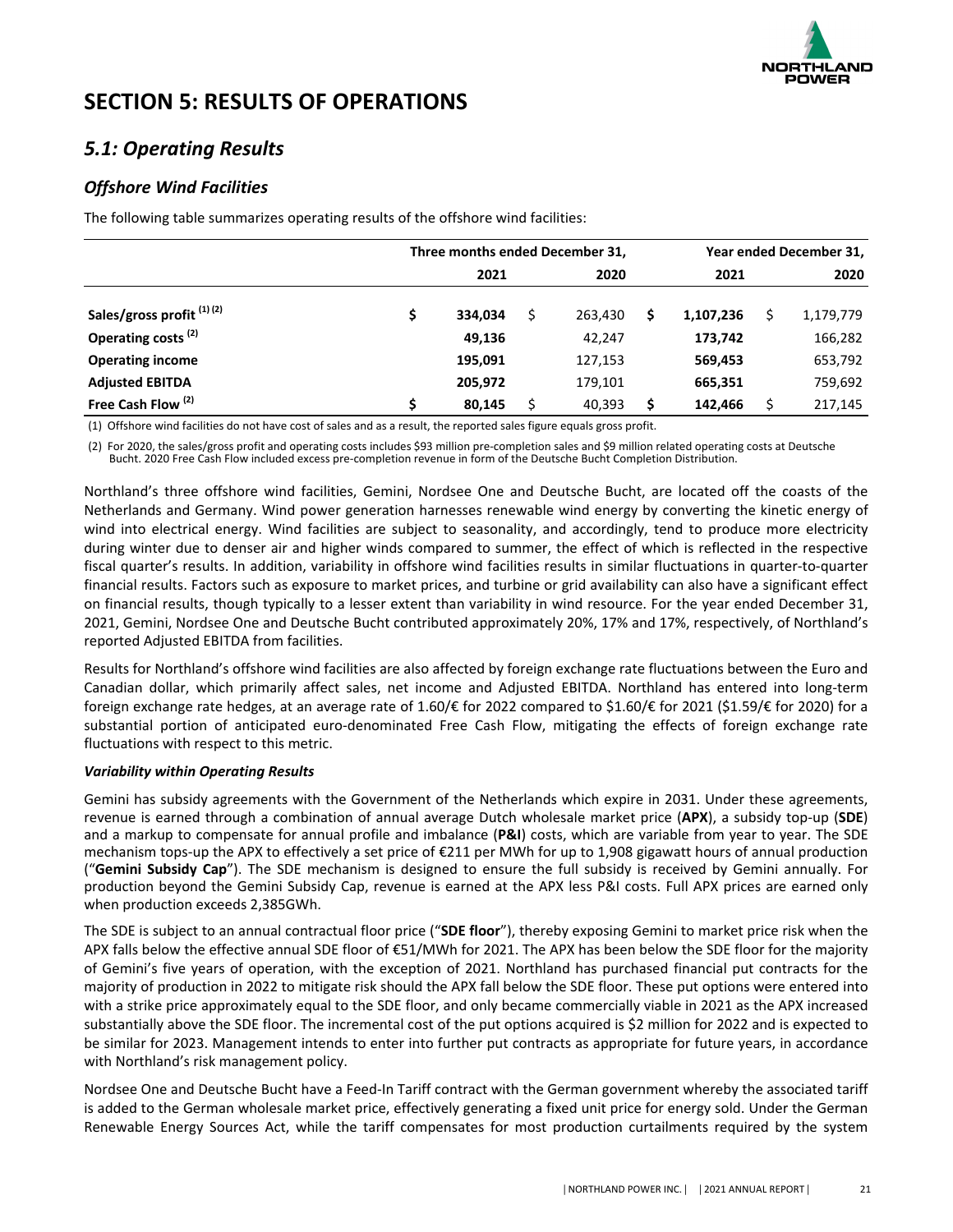

operator, the facilities do not receive revenue for periods where the market power price remains negative for longer than six consecutive hours ("negative prices"). The facilities are also subject to unpaid curtailments by the German system operator for scheduled and unscheduled grid repairs ("grid outages") of up to 28 days annually at each facility, which can have a significant effect on earnings depending on the season.

### *Gemini APX Hedges*

In 2020, Gemini experienced a significant decline in the APX below the SDE floor as a result of reduced energy consumption caused by COVID-19 pandemic-related lockdowns in Europe. As a result, and due to the uncertainty relating to the duration of the pandemic, in the second quarter of 2020, Northland entered into financial derivatives for 2021, and to a lesser extent 2022 and 2023. At the time, with APX declining below the SDE floor, these derivatives were intended to mitigate further deterioration of the APX, with some exposure to lost sales should the APX increase above the SDE floor.

Through the first quarter of 2021, the APX commenced increasing above the SDE floor, in part prompted by continued rising natural gas and carbon prices in Europe, resulting in lost sales for Gemini. As a result, in the second quarter 2021, Northland entered into offsetting financial derivatives to limit the potential lost sales for 2021 to 2023 under the original financial derivatives. While limiting sales losses in the future, the offsetting derivatives crystallized financial losses ("APX hedge **losses**") for Northland. For the year ended December 31, 2021, the aforementioned factors resulted in the recognition of \$37 million of financial losses. Losses crystallized for 2022 have been incorporated within Financial Guidance in *SECTION 10: FINANCIAL OUTLOOK*. 

### *Nordsee One Component Issue*

As disclosed in early 2021, Northland identified a component defect on several wind turbines at Nordsee One affecting the main rotor shaft assembly (**RSA**) and upon further assessment, management concluded the defect could affect all 54 of the wind turbines, and commenced replacement of the rotor shaft assembly of all turbines (the "replacement campaign").

In 2021, Nordsee One replaced 10 of 54 RSAs and will continue the replacement campaign in 2022 and 2023. Management expects to replace all remaining RSAs between 2022 and 2023 during seasonally low wind resource periods. In some cases, Nordsee One may curtail the performance of turbines in order to briefly extend their life, which will reduce electricity production ("turbine availability") and sales in 2022 and, to a lesser extent, 2023. This issue is not expected at Gemini and Deutsche Bucht, which utilize different turbines.

Management expedited the replacement campaign in 2021 to minimize future downtime of the wind turbines, however, Nordsee One incurred lost sales, due to turbine availability, of €7 million (\$9 million at Northland's share) in 2021. The ten RSAs were replaced at a cost of  $E13$  million (\$16 million at Northland's share) and the total cost to replace the remaining 44 RSAs is expected to be within a range of €40 million and €50 million (\$50 million and \$60 million at Northland's share). The costs are expected to be almost fully covered by the warranty bond settlement received in 2020 relating to outstanding warranty obligations of Nordsee One's turbine manufacturer. Management's estimate of lost sales in 2022 of  $E12$  million (\$15 million Northland share) resulting from the Nordsee One component issue have been included within its 2022 Financial Guidance summarized in *SECTION 10: FINANCIAL OUTLOOK*.

An important indicator for the offshore wind facilities is the historical average of the power production of each offshore wind facility, where available. The following table summarizes actual electricity production and the historical average, high and low for the applicable operating periods of each offshore facility:

|                              | Three months ended December 31, |              |                                             |                                    |                                   |  |  |
|------------------------------|---------------------------------|--------------|---------------------------------------------|------------------------------------|-----------------------------------|--|--|
|                              | $2021^{(1)}$                    | $2020^{(1)}$ | <b>Historical</b><br>Average <sup>(2)</sup> | <b>Historical</b><br>High $^{(2)}$ | <b>Historical</b><br>Low $^{(2)}$ |  |  |
| Electricity production (GWh) |                                 |              |                                             |                                    |                                   |  |  |
| Gemini                       | 743                             | 786          | 771                                         | 824                                | 739                               |  |  |
| Nordsee One                  | 333                             | 299          | 324                                         | 346                                | 298                               |  |  |
| Deutsche Bucht               | 320                             | 310          | 315                                         | 320                                | 310                               |  |  |
| <b>Total</b>                 | 1,396                           | 1,395        |                                             |                                    |                                   |  |  |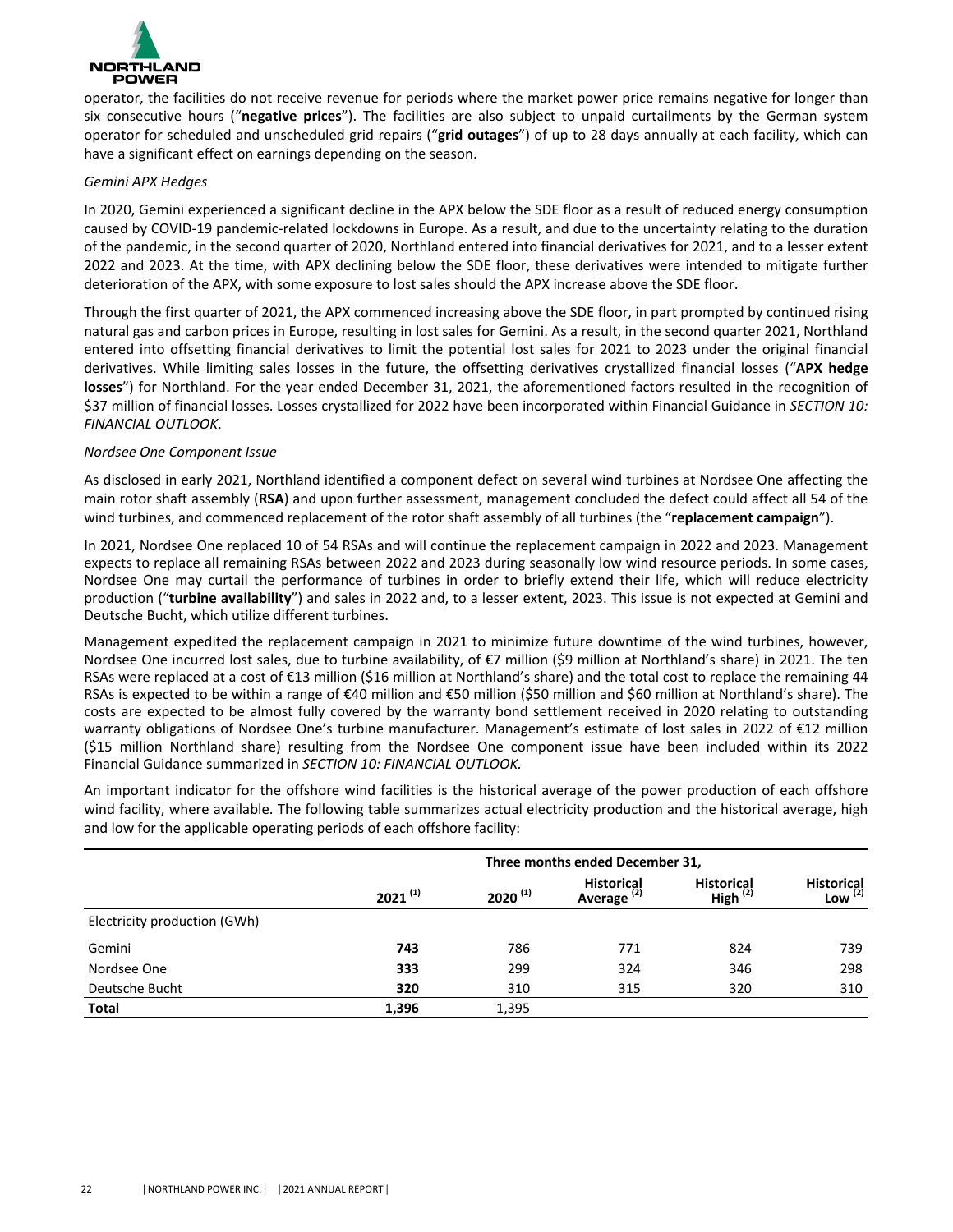

|                              | Year ended December 31, |              |                                             |                                    |                                |  |  |  |
|------------------------------|-------------------------|--------------|---------------------------------------------|------------------------------------|--------------------------------|--|--|--|
|                              | $2021^{(1)}$            | $2020^{(1)}$ | <b>Historical</b><br>Average <sup>(2)</sup> | <b>Historical</b><br>High $^{(2)}$ | <b>Historical</b><br>Low $(2)$ |  |  |  |
| Electricity production (GWh) |                         |              |                                             |                                    |                                |  |  |  |
| Gemini                       | 2,193                   | 2,496        | 2,358                                       | 2,496                              | 2,193                          |  |  |  |
| Nordsee One                  | 968                     | 1,065        | 1,050                                       | 1,084                              | 968                            |  |  |  |
| Deutsche Bucht               | 927                     | 978          | 948                                         | 968                                | 927                            |  |  |  |
| <b>Total</b>                 | 4,088                   | 4,539        |                                             |                                    |                                |  |  |  |

(1) Includes GWh produced and excludes unpaid curtailments.

(2) Represents the historical power production for the period since the commencement of commercial operation of the respective facility 2017 for Gemini and Nordsee One and 2020 for Deutsche Bucht) and excludes unpaid curtailments.

*Electricity* production for the three months ended December 31, 2021, was in line with the same quarter of 2020 primarily due to lower wind resource, partially offset by fewer uncompensated outages. Electricity production for the year ended December 31, 2021, decreased 10% or 451GWh compared to 2020 primarily due to the historically low wind resource, as well as reduced turbine availability at Nordsee One due to the RSA replacement campaign discussed above, partially offset by fewer uncompensated outages in Germany.

Sales of \$334 million for the three months ended December 31, 2021, increased 27% or \$71 million compared to the same quarter of 2020 largely due to higher electricity prices on German production above the Subsidy Cap and the factors affecting electricity production, as shown below. Foreign exchange rate fluctuations resulted in \$26 million lower sales compared to the same quarter of 2020. Sales of \$1,107 million for the year ended December 31, 2021, decreased 6% or \$73 million compared to 2020 primarily due to lower wind resource in the North Sea compared to last year and losses at Nordsee One due to turbine availability, partially offset by fewer periods of uncompensated outages and of negative prices in Germany. Foreign exchange rate fluctuations resulted in \$32 million lower sales for the year ended December 31, 2021, compared to 2020.

Sales were also adversely affected by factors other than wind resource, as summarized in the following table:

|                                                                                                           | Three months ended December 31, |        |  |        | Year ended December 31, |        |  |        |
|-----------------------------------------------------------------------------------------------------------|---------------------------------|--------|--|--------|-------------------------|--------|--|--------|
|                                                                                                           |                                 | 2021   |  | 2020   |                         | 2021   |  | 2020   |
| Effect of Gemini price hedge (2021) or effect of APX $\zeta$<br>below the SDE floor (2020) <sup>(1)</sup> |                                 | 13.773 |  | 4.692  | s                       | 37.215 |  | 26,696 |
| Lower turbine availability at Nordsee One (due to<br>RSA campaign)                                        |                                 | 3.142  |  |        |                         | 8.887  |  |        |
| Unpaid curtailment due to negative prices and grid<br>outages in Germany                                  | ¢                               | 4.094  |  | 23.397 | S                       | 21.843 |  | 60,023 |

(1) Realized APX hedge losses in 2021 are not reported in Sales but do affect Adjusted EBITDA and Free Cash Flow. Lost sales in 2020 was a result of the APX of €28/MWh, below the SDE floor of €44/MWh.

*Operating costs* of \$49 million for the three months ended December 31, 2021, increased 16% or \$7 million primarily due to timing of repairs and maintenance as well as the expected renewal of the turbine maintenance contract at Gemini. Operating costs of \$174 million for the year ended December 31, 2021, increased 4% or \$7 million compared to 2020 primarily due to same factor as above.

*Operating income* of \$195 million for the three months ended December 31, 2021, increased 53% or \$68 million compared to the same quarter of 2020 largely due to higher wholesale market prices at Gemini. Operating income of \$569 million for the year ended December 31, 2021, decreased 13% or \$84 million compared to 2020 primarily due to low wind resource in the North Sea and losses at Nordsee One due to turbine availability, partially offset by fewer periods of uncompensated outages and of negative prices in Germany.

Adjusted EBITDA of \$206 million for the three months ended December 31, 2021, increased 15% or \$27 million largely due to higher electricity prices at Gemini and fewer periods of unpaid curtailments at the two German facilities. Adjusted EBITDA of \$665 million for the year ended December 31, 2021, decreased 12% or \$94 million compared 2020 largely due to low wind resource in the North Sea, losses at Nordsee One due to turbine availability and foreign exchange fluctuations partially offset by fewer periods of uncompensated outages and of negative prices in Germany.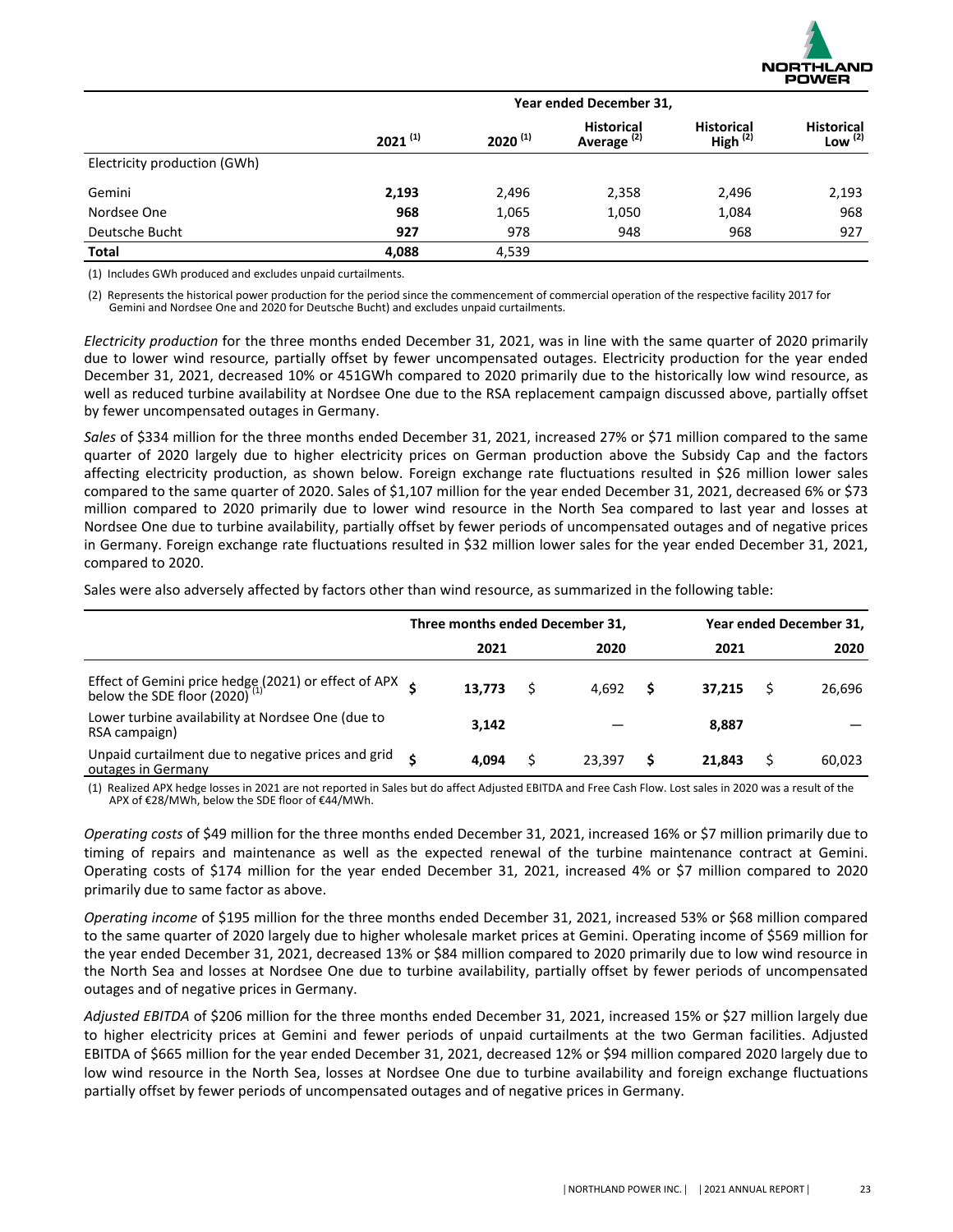

|                                                | Three months ended December 31, |         |    |        | Year ended December 31, |   |         |  |
|------------------------------------------------|---------------------------------|---------|----|--------|-------------------------|---|---------|--|
|                                                |                                 | 2021    |    | 2020   | 2021                    |   | 2020    |  |
| Electricity production (GWh) <sup>(1)(4)</sup> |                                 | 598     |    | 376    | 1,603                   |   | 1,364   |  |
| LTA production $(GWh)^{(1)(2)}$                |                                 | 303     |    | 353    | 1,220                   |   | 1,273   |  |
| Sales/gross profit <sup>(3)(4)</sup>           | \$                              | 113,623 | \$ | 51,078 | \$<br>299,325           | Ś | 217,705 |  |
| Operating costs <sup>(4)</sup>                 |                                 | 17,766  |    | 8,041  | 45,532                  |   | 29,418  |  |
| <b>Operating income</b>                        |                                 | 58,547  |    | 20,535 | 133,009                 |   | 98,784  |  |
| <b>Adjusted EBITDA</b>                         |                                 | 83,692  |    | 31,452 | 211,591                 |   | 145,946 |  |
| <b>Free Cash Flow</b>                          | Ś                               | 37,137  | Ś  | 12,950 | \$<br>80,851            |   | 57,550  |  |

The following table summarizes the operating results of the onshore renewable facilities:

(1) Includes GWh both produced and attributed to paid curtailments.

(2) LTA is the average of the historical power production since 2015 for Canadian facilities.

(3) Onshore renewable facilities do not have cost of sales and as a result, the reported sales figures equal gross profit.

(4) For 2021, production, sales/gross profit and operating costs include results from the Spanish portfolio acquired on August 11, 2021.

Northland's onshore renewables comprise onshore wind and solar facilities located in Canada and Spain. Onshore wind facilities are similar in nature operationally to offshore wind; however, with lower operating costs and generally lower wind resources. Solar power facilities have lower fixed operating costs per unit of capacity than other renewable power technologies. Electricity production from solar facilities tends to be less variable than wind but is limited to available sunlight, which is generally higher in the summer than in the winter. For the year ended December 31, 2021, Northland's onshore renewable facilities in Canada and Spain contributed approximately 17% of reported Adjusted EBITDA from facilities.

The Spanish portfolio, acquired in August 2021, includes 33 operating assets comprised of onshore wind (435MW), solar photovoltaic (66MW), and a concentrated solar (50MW) located throughout Spain. The portfolio operates under a regulated asset base (RAB) framework that guarantees a specified pre-tax rate of return of 7.4% for 23 sites and 7.1% for 10 sites, over the full regulatory life of the facilities, regardless of settled wholesale power prices ("pool prices"). Under the regulatory framework, regulated revenues are adjusted at the start of every 3- or 6-year periods, for onshore wind and solar, respectively, to offset the variability of spot wholesale market prices in the preceding 3- or 6-year regulatory period. The next regulatory semi-period will start January 2023.

Under the Spanish framework, the majority of Northland's Spanish facilities are entitled to receive a guaranteed rate of return until 2032, with ten solar sites' rate of return to be reassessed in 2026. As of December 31, 2021, the weighted average remaining regulatory life of the portfolio is 12 years, with estimated useful life of an additional ten years. The average remaining regulatory life of onshore wind facilities and solar facilities is 8 year and 19 years, respectively, after which, power can be re-contracted with alternate offtake and/or sold at prevailing wholesale pool prices.

Revenue from the Spanish facilities is primarily comprised of two main components, return on investment ("Ri") as well as a larger component based on pool prices. While a renewables operator may collect the settled pool price per MWh produced, under IFRS 15, revenue is only recognized at the pool price originally forecasted by the Spanish regulator at the start of the regulatory semi-period. Under IFRS, any pool price revenue collected significantly in excess of (or below) the stated pool price in the current regulatory semi-period (known as "band adjustments") is deferred and recognized over the remaining regulatory periods. Accordingly, cash amounts collected from higher pool prices in the second half of 2021 are expected to be primarily realized in sales commencing in 2023, over the remaining regulatory life of the asset, in adherence with IFRS.

In addition, Northland has entered into long-term Euro denominated foreign exchange hedges, at an average rate of \$1.73/  $\epsilon$ , which hedges approximately 76% of projected distributions from the Spanish portfolio from 2021-2035 to mitigate foreign exchange rate volatility, consistent with its corporate risk mitigation strategy.

*Electricity* production at the onshore renewable facilities for the three months ended December 31, 2021, was 59% or 222 GWh higher than the same quarter of 2020 due to the contribution from the Spanish portfolio. Electricity production for the year ended December 31, 2021, was 18% or 239GWh higher than 2020 due to the same.

From August 11, 2021 to December 31, 2021, the Spanish portfolio generated 286GWh from onshore wind and 81GWh from onshore solar.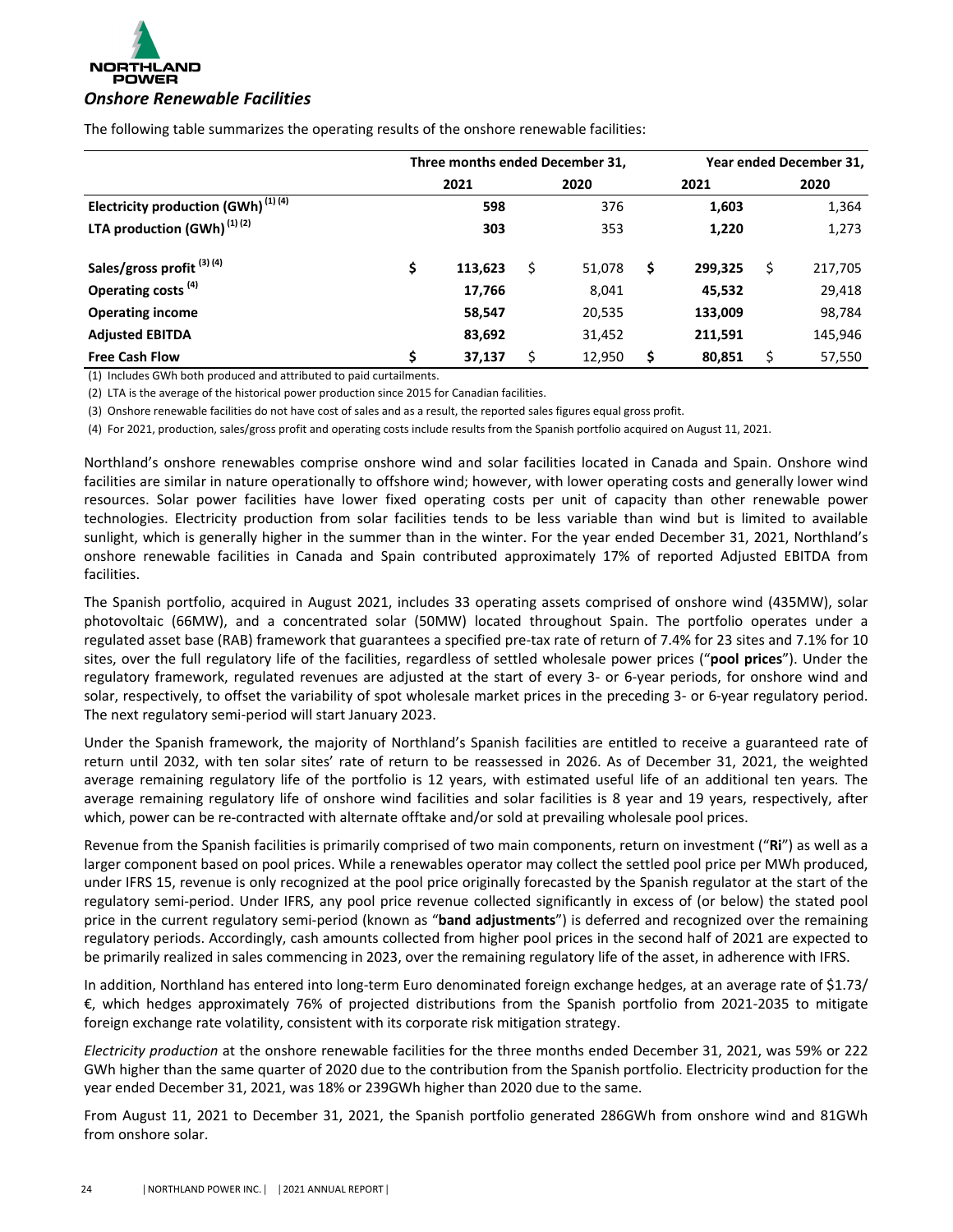

Financial results and *Adjusted EBITDA* for the three months and year ended December 31, 2021, were higher than 2020 due to the acquisition of the portfolio of solar and wind facilities in Spain. Excluding the contribution from the Spanish portfolio, for the three months ended December 31, 2021, production, sales and Adjusted EBITDA were 12%, 7% and 10% lower, respectively, primarily due to lower resource.

The Spanish portfolio generated sales, Adjusted EBITDA and Free Cash Flow of \$92 million, \$74 million and \$30 million, respectively. 

# *Efficient Natural Gas Facilities*

The following table summarizes the operating results of the efficient natural gas facilities:

|                                     | Three months ended December 31, | Year ended December 31, |               |    |         |    |         |
|-------------------------------------|---------------------------------|-------------------------|---------------|----|---------|----|---------|
|                                     |                                 | 2021                    | 2020          |    | 2021    |    | 2020    |
| <b>Electricity production (GWh)</b> |                                 | 956                     | 876           |    | 3,188   |    | 3,546   |
| Sales <sup>(1)</sup>                | \$                              | 127,475                 | \$<br>112,516 | \$ | 433,554 | \$ | 415,551 |
| Less: cost of sales                 |                                 | 38,065                  | 28,484        |    | 123,533 |    | 103,334 |
| <b>Gross profit</b>                 | \$                              | 89,410                  | \$<br>84,032  | \$ | 310,021 | Ś  | 312,217 |
| <b>Operating costs</b>              |                                 | 14,787                  | 17,391        |    | 51,483  |    | 54,154  |
| <b>Operating income</b>             |                                 | 56,856                  | 57,064        |    | 172,160 |    | 219,624 |
| Adjusted EBITDA <sup>(2)</sup>      |                                 | 83,159                  | 67,618        |    | 274,155 |    | 264,094 |
| <b>Free Cash Flow</b>               | \$                              | 60,535                  | \$<br>41,715  | \$ | 168,580 | Ś  | 155,907 |

(1) Northland accounts for its Spy Hill operations as a finance lease.

(2) Includes management and incentive fees earned by Northland.

The contractual structures of Northland's efficient natural gas facilities ensure each facility's gross profit is generally stable, within a seasonal profile, regardless of production or sales levels, so long as the plant is available. Under some PPAs, the facility is reimbursed for certain costs of sales by the counterparty. Management also aims to maximize returns through the re-marketing of natural gas storage and transportation ("gas optimization") through its energy marketing initiatives. For the year ended December 31, 2021, Northland's six efficient natural gas facilities contributed approximately 22% of reported Adjusted EBITDA from facilities, with the three largest, North Battleford, Iroquois Falls and Thorold accounting for approximately 19%.

*Electricity* production for the three months ended December 31, 2021, increased 9% or 80GWh compared to the same quarter of 2020 due to higher on-peak production and an increase in dispatches, partially offset by the effect of Kirkland Lake operating under the enhanced dispatch contract compared to the baseload PPA in prior periods. Electricity production for the year ended December 31, 2021, decreased 10% or 359GWh compared to 2020 due to planned major maintenance outages at two facilities and due to Kirkland Lake operating under the terms of the EDC. The EDC has the effect of lower electricity production under dispatch, lower sales but higher gross profit.

*Sales* of \$127 million for the three months ended December 31, 2021, increased 13% or \$15 million compared to the same quarter of 2020 largely due to higher production and annual rate escalations at multiple facilities. Sales of \$434 million for the year ended December 31, 2021, increased 4% or \$18 million compared to 2020 largely due to annual rate escalations at multiple facilities offset by the effect of Kirkland Lake's EDC.

*Operating income* of \$57 million for the three months ended December 31, 2021, was in line with the same quarter of 2020 as a result of higher gross profits offset by an increase in amortization expense at Iroquois Falls as a result of the expiry of its PPA in December 2021. Operating income of \$172 million for the year ended December 31, 2021, decreased 22% or \$47 million compared to 2020 primarily due to planned outages and the increase in amortization expense noted.

Adjusted EBITDA of \$83 million and \$274 million for the three months and year ended December 31, 2021, increased 23% or \$16 million and 4% or \$10 million compared to the same periods of 2020 largely due to the factors described above.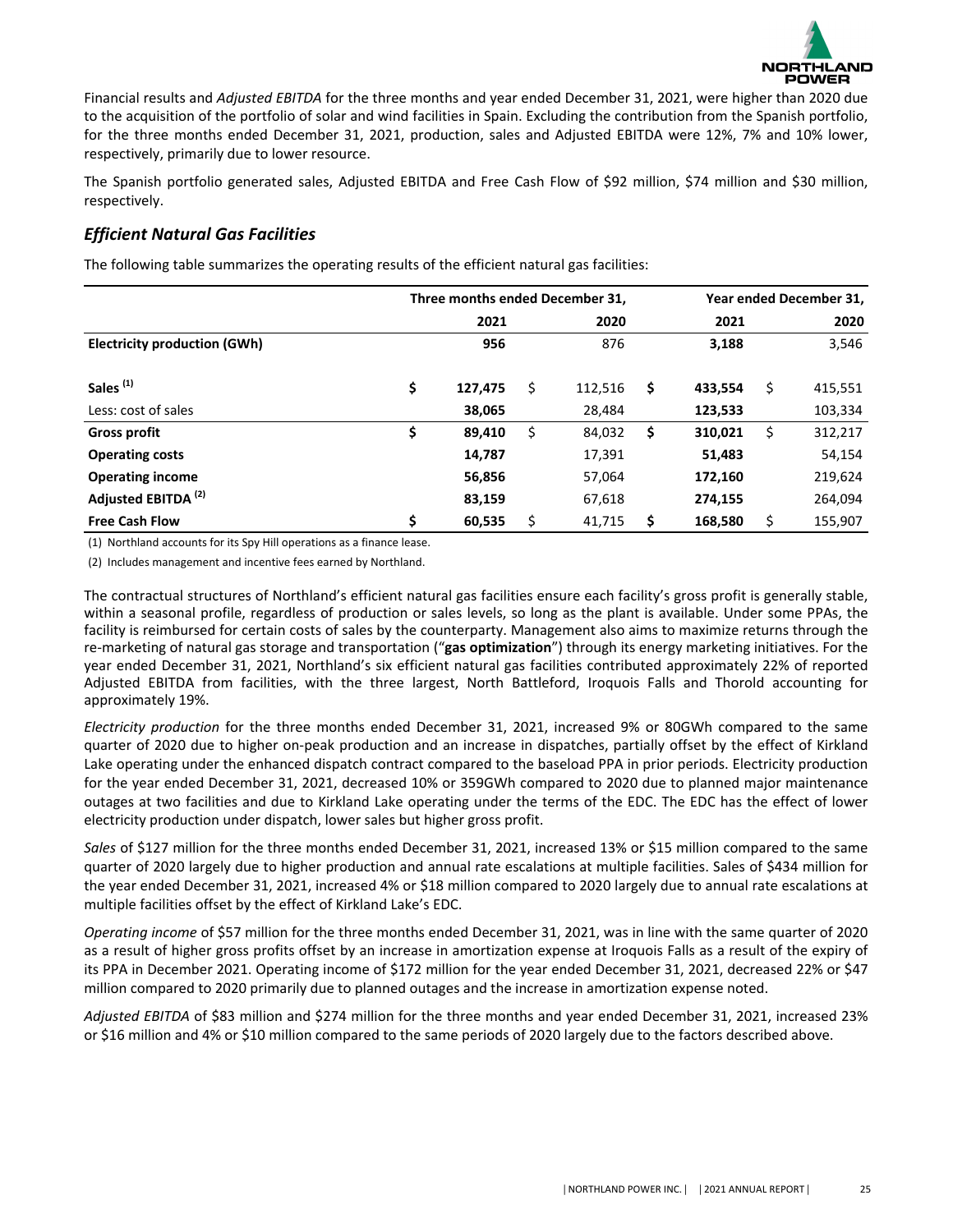

The following table summarizes the operating results of EBSA:

|                         | Three months ended December 31, |        |    |        |    |         | Year ended December 31, |         |  |  |
|-------------------------|---------------------------------|--------|----|--------|----|---------|-------------------------|---------|--|--|
|                         |                                 | 2021   |    | 2020   |    | 2021    |                         | 2020    |  |  |
| Sales <sup>(1)</sup>    |                                 | 58,949 | \$ | 58,065 | \$ | 225,349 |                         | 218,982 |  |  |
| Less: cost of sales     |                                 | 18,567 |    | 18,001 |    | 68,923  |                         | 69,567  |  |  |
| <b>Gross profit</b>     |                                 | 40,382 | \$ | 40,064 | \$ | 156,426 |                         | 149,415 |  |  |
| <b>Operating costs</b>  |                                 | 14,939 |    | 14,047 |    | 57,137  |                         | 51,062  |  |  |
| <b>Operating income</b> |                                 | 16,360 |    | 15,157 |    | 59,798  |                         | 52,567  |  |  |
| <b>Adjusted EBITDA</b>  |                                 | 24,112 |    | 23,053 |    | 91,510  |                         | 89,765  |  |  |
| <b>Free Cash Flow</b>   | Ś                               | 16,532 | \$ | 886    | \$ | 45,659  |                         | 27,925  |  |  |

(1) Gross sales from regulated electricity sales, including transmission and generation tariffs, which EBSA passes through to the regulator for reallocation.

EBSA holds the sole franchise rights for electricity distribution in the Boyacá region of Colombia and is an electricity retailer for the regulated residential sector in the region. EBSA owns and operates an extensive distribution network, serving about half a million customers. EBSA's net sales are almost entirely regulated, of which the vast majority is earned from its distribution business and the remainder primarily from its electricity retail business. EBSA's results are affected by exchange rate fluctuations between the Canadian dollar and the Colombian peso. For 2021 Free Cash Flow, Northland hedged the foreign exchange rate at COP\$2880:CAD\$1 for nearly all of the anticipated Colombian peso-denominated cash flow, mitigating the effects of fluctuations with respect to this metric (2020: COP\$2,704:CAD\$1). For the year ended December 31, 2021, utility operations contributed approximately 7% of reported Adjusted EBITDA from facilities.

EBSA earns revenue by charging customers a rate approved under the regulatory framework administered by the local regulator, the Comisión de Regulación de Energía y Gas ("CREG"). The rate charged is set for an expected five-year period and includes amounts retained by EBSA, as retailer and distributor, and amounts passed through to other electricity system participants, such as the transmission operator. The rate base takes into account the depreciated cost of existing equipment and anticipated future investments for maintenance and growth. EBSA's portion of the rate also includes standardized allowances set by the regulator intended to cover fixed and variable operating costs, including expected increases in corporate tax rates in 2022. The rate is designed to ensure EBSA earns a predictable and stable return.

Sales and Gross profit of \$59 million and \$40 million for the three months ended December 31, 2021, were in line with the same quarter of 2020. Sales and Gross profit of \$225 million and \$156 million for the year ended December 31, 2021, increased 3% or \$6 million and 5% or \$7 million compared to 2020 primarily due to certain optimizations of operations.

*Operating income* of \$16 million and \$60 million for the three months and year ended December 31, 2021, increased 8% or \$1 million and 14% or \$7 million compared to the same periods of 2020 primarily due to the factors described above.

Adjusted EBITDA of \$24 million for the three months ended December 31, 2021, increased 5% or \$1 million compared to the same quarter of 2020 mainly due to the factors described above. Adjusted EBITDA of \$92 million for the year ended December 31, 2021, was slightly higher compared to 2020.

In December 2021, Northland restructured and upsized EBSA's long-term, non-recourse financing (the "EBSA Facility"), resulting in \$84 million of incremental cash proceeds to Northland, net of closing costs. The aggregate amount of the financing was upsized to \$533 million, driven primarily by expected growth in EBSA's EBITDA.

Upsizing proceeds in excess of EBSA's expansionary capital expenditures of approximately \$4 million are included in Free Cash Flow for the fourth quarter, prorated for the timing of closing. Depending on the level of expansionary capital investments in 2022, management expects to recognize \$35 to \$45 million of net proceeds into Free Cash Flow in 2022, which has been included within the Financial Guidance presented in *SECTION 10: FINANCIAL OUTLOOK*.

For EBSA, non-expansionary capital expenditure is the expenditure required to maintain its regulated asset base under the requirements of the local regulator. Such expenditure is largely driven by the requirements of the regulatory framework, though the timing of the capital expenditures can vary from year to year and can be seasonal, therefore, affecting Free Cash Flow as reported.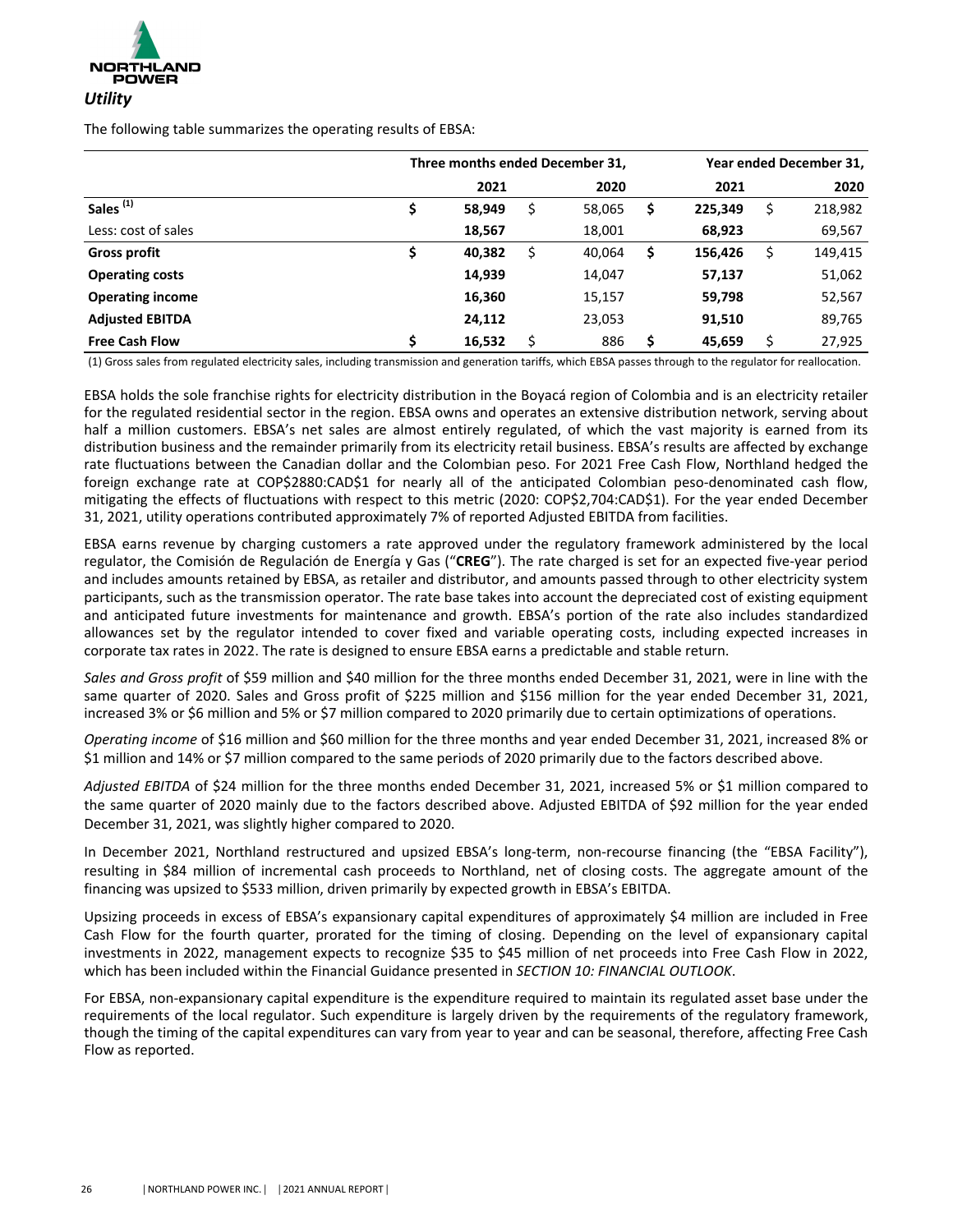

# <span id="page-17-0"></span>**5.2: General and Administrative Costs**

|                               | Three months ended December 31, |  |        |  |        | Year ended December 31, |        |  |
|-------------------------------|---------------------------------|--|--------|--|--------|-------------------------|--------|--|
|                               | 2021                            |  | 2020   |  | 2021   |                         | 2020   |  |
| Corporate G&A                 | 16.328                          |  | 15,366 |  | 43.303 |                         | 36,158 |  |
| Operations G&A <sup>(1)</sup> | 5.611                           |  | 13.024 |  | 24.380 |                         | 32,135 |  |
| <b>Total G&amp;A costs</b>    | 21,939                          |  | 28,390 |  | 67.683 |                         | 68,293 |  |

The following table summarizes general and administrative (G&A) costs:

(1) Operations G&A is included in the respective segment's Adjusted EBITDA and Free Cash Flow presented in Section 4.1 Operating Results.

*Corporate G&A* costs of \$16 million and \$43 million for the for the three months and year ended December 31, 2021, were 6% or \$1 million and 20% or \$7 million higher than the same periods of 2020, respectively, primarily due to higher personnel and other costs in support of Northland's global growth.

*Operations* G&A is incurred at the operating facilities, and for the for the three months and year ended December 31, 2021, were 57% or \$7 million and 24% or \$8 million lower than 2020 primarily due to certain non-recurring costs incurred at EBSA in 2020 and lower facility personnel costs in the fourth quarter of 2021.

# *5.3: Growth Expenditures*

The following table summarizes development costs under IFRS and growth expenditures for non-IFRS financial measures:

|                                                        | Three months ended December 31, |    |        | Year ended December 31, |        |   |        |
|--------------------------------------------------------|---------------------------------|----|--------|-------------------------|--------|---|--------|
|                                                        | 2021                            |    | 2020   |                         | 2021   |   | 2020   |
| <b>Business development</b>                            | \$<br>$\hspace{0.05cm}$         |    | 6,087  | \$                      | 21,756 |   | 11,530 |
| Project development                                    | 13,861                          |    | 8,286  |                         | 14,968 |   | 29,600 |
| Development overhead                                   | 11,229                          |    | 5,375  |                         | 33,270 |   | 26,011 |
| Acquisition costs <sup>(1)</sup>                       | 1,659                           |    |        |                         | 7,666  |   | 7,474  |
| <b>Development costs</b>                               | \$<br>26,749                    | \$ | 19,748 | \$                      | 77,660 | Ś | 74,615 |
| Joint venture project development costs <sup>(2)</sup> | 581                             |    | 2,679  |                         | 8,971  |   | 4,669  |
| Growth expenditures <sup>(3)</sup>                     | \$<br>25,671                    | Ś  | 22,427 | \$                      | 78.965 | S | 71,810 |
| Growth expenditures on a per share basis               |                                 |    |        | \$                      | 0.36   |   | 0.36   |

(1) Relates to successful acquisition costs only. Excluded from growth expenditures.

(2) Includes Northland's share of development costs incurred at Baltic Power (\$3 million before its capitalization in the third quarter of 2021), Chiba and other joint venture projects.

(3) Excludes acquisition costs but includes share of project development costs incurred by joint ventures.

To achieve its long-term growth objectives, Northland expects to deploy early-stage investment capital (growth expenditures) to advance its projects. With regional development offices in Europe, Asia, North America and Latin America fully functional and with a pipeline of growth opportunities currently secured, Northland expects to incur higher growth expenditures and capital investments in future years to fund its identified development pipeline and opportunities sourced through the regional development offices.

Early-stage growth expenditures reduce near-term Free Cash Flow until projects achieve commercial operation but should deliver sustainable growth in Free Cash Flow over the long-run. These growth expenditures are excluded from Adjusted Free Cash Flow.

*Business development costs* are incurred to identify and explore prospective business and development opportunities, which are expected to result in identifiable development projects intended to be pursued to completion, and include costs incurred for projects not ultimately pursued to acquisition or to completion. Business development costs for the year ended December 31, 2021, were higher compared to the same periods of 2020 due to a higher level of development activities pursuing opportunities.

*Project development costs* are attributable to identified early- to mid-stage development projects under active development that are likely to generate cash flow over the long-run. For the year ended December 31, 2021, project developments costs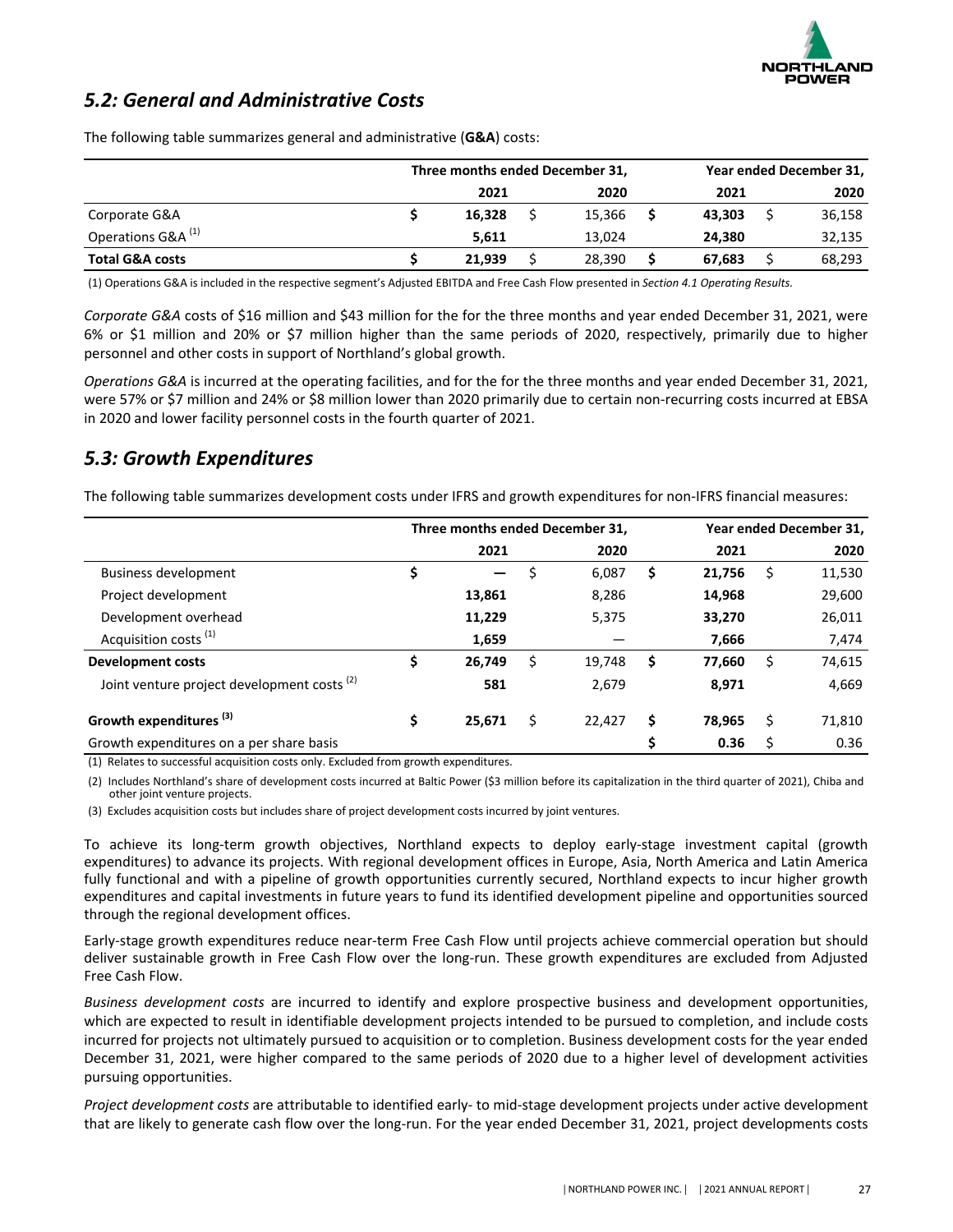<span id="page-18-0"></span>

were lower due to timing of activities at the identified projects and the commencement of capitalization for the Hai Long project in mid-2020. Refer to *SECTION 9: DEVELOPMENT, ACQUISITION AND CONSTRUCTION ACTIVITIES* for additional information on identified development projects.

Development overhead primarily relates to personnel, rent and other office costs not directly attributable to specific development projects. Development overhead reflects Northland's resources and development offices in key target jurisdictions focused on securing long-term growth opportunities in those jurisdictions.

Acquisition costs are generally third-party transaction-related costs directly attributable to an executed business acquisition, such as the Spanish portfolio, and are excluded from Northland's non-IFRS financial measures. For the year ended December 31, 2021, acquisition costs totaled \$8 million based on costs incurred on successful acquisition pursuits.

# *5.4: Consolidated Results*

The following discussion of the significant factors contributing to the consolidated financial results should be read in conjunction with Northland's audited consolidated financial statements for the year ended December 31, 2021.

|                                                 | Three months ended December 31, |               | Year ended December 31, |            |    |           |  |  |  |
|-------------------------------------------------|---------------------------------|---------------|-------------------------|------------|----|-----------|--|--|--|
|                                                 | 2021                            | 2020          |                         | 2021       |    | 2020      |  |  |  |
| Electricity production (GWh)                    | 2,950                           | 2,646         |                         | 8,879      |    | 9,449     |  |  |  |
| <b>Sales</b>                                    | \$<br>640,090                   | \$<br>492,834 | \$                      | 2,093,255  | \$ | 2,060,627 |  |  |  |
| Less: Cost of sales                             | 60,212                          | 57,223        |                         | 213,493    |    | 202,329   |  |  |  |
| <b>Gross profit</b>                             | \$<br>579,878                   | \$<br>435,611 | \$                      | 1,879,762  | \$ | 1,858,298 |  |  |  |
| <b>Expenses</b>                                 |                                 |               |                         |            |    |           |  |  |  |
| Operating costs                                 | 83,716                          | 81,726        |                         | 327,894    |    | 300,916   |  |  |  |
| General and administrative costs                | 21,939                          | 28,390        |                         | 67,683     |    | 68,293    |  |  |  |
| Development costs                               | 26,749                          | 19,748        |                         | 77,660     |    | 74,615    |  |  |  |
| Depreciation of property, plant and equipment   | 155,356                         | 132,392       |                         | 612,755    |    | 529,569   |  |  |  |
|                                                 | \$<br>287,760                   | \$<br>262,256 | \$                      | 1,085,992  | \$ | 973,393   |  |  |  |
| Investment income                               | 482                             | 716           |                         | 3,218      |    | 3,285     |  |  |  |
| Finance lease income                            | 2,880                           | 2,973         |                         | 11,662     |    | 12,023    |  |  |  |
| <b>Operating income</b>                         | \$<br>295,480                   | \$<br>177,044 | \$                      | 808,650    | \$ | 900,213   |  |  |  |
| Finance costs, net                              | 99,611                          | 95,094        |                         | 342,417    |    | 365,168   |  |  |  |
| Amortization of contracts and intangible assets | (5, 594)                        | 14,712        |                         | 23,284     |    | 43,361    |  |  |  |
| Impairment                                      |                                 |               |                         | 29,981     |    |           |  |  |  |
| Foreign exchange (gain) loss                    | 29,429                          | 19,654        |                         | 81,318     |    | (71, 344) |  |  |  |
| Fair value (gain) loss on derivative contracts  | (53, 021)                       | (497)         |                         | (116, 621) |    | (11, 271) |  |  |  |
| Other expense (income)                          | 15,639                          | (1,020)       |                         | 25,040     |    | (25, 769) |  |  |  |
| Income (loss) before income taxes               | \$<br>209,416                   | \$<br>49,101  | \$                      | 423,231    | \$ | 600,068   |  |  |  |
| Provision for (recovery of) income taxes        |                                 |               |                         |            |    |           |  |  |  |
| Current                                         | 35,112                          | 21,628        |                         | 84,410     |    | 90,282    |  |  |  |
| Deferred                                        | 44,776                          | 676           |                         | 68,942     |    | 24,729    |  |  |  |
| Provision for (recovery of) income taxes        | \$<br>79,888                    | \$<br>22,304  | \$                      | 153,352    | \$ | 115,011   |  |  |  |
| Net income (loss)                               | \$<br>129,528                   | \$<br>26,797  | \$                      | 269,879    | \$ | 485,057   |  |  |  |
| Net income (loss) per share - basic             | \$<br>0.45                      | \$<br>0.11    | \$                      | 0.82       | \$ | 1.86      |  |  |  |
| Net income (loss) per share - diluted           | \$<br>0.45                      | \$<br>0.11    | \$                      | 0.82       | \$ | 1.85      |  |  |  |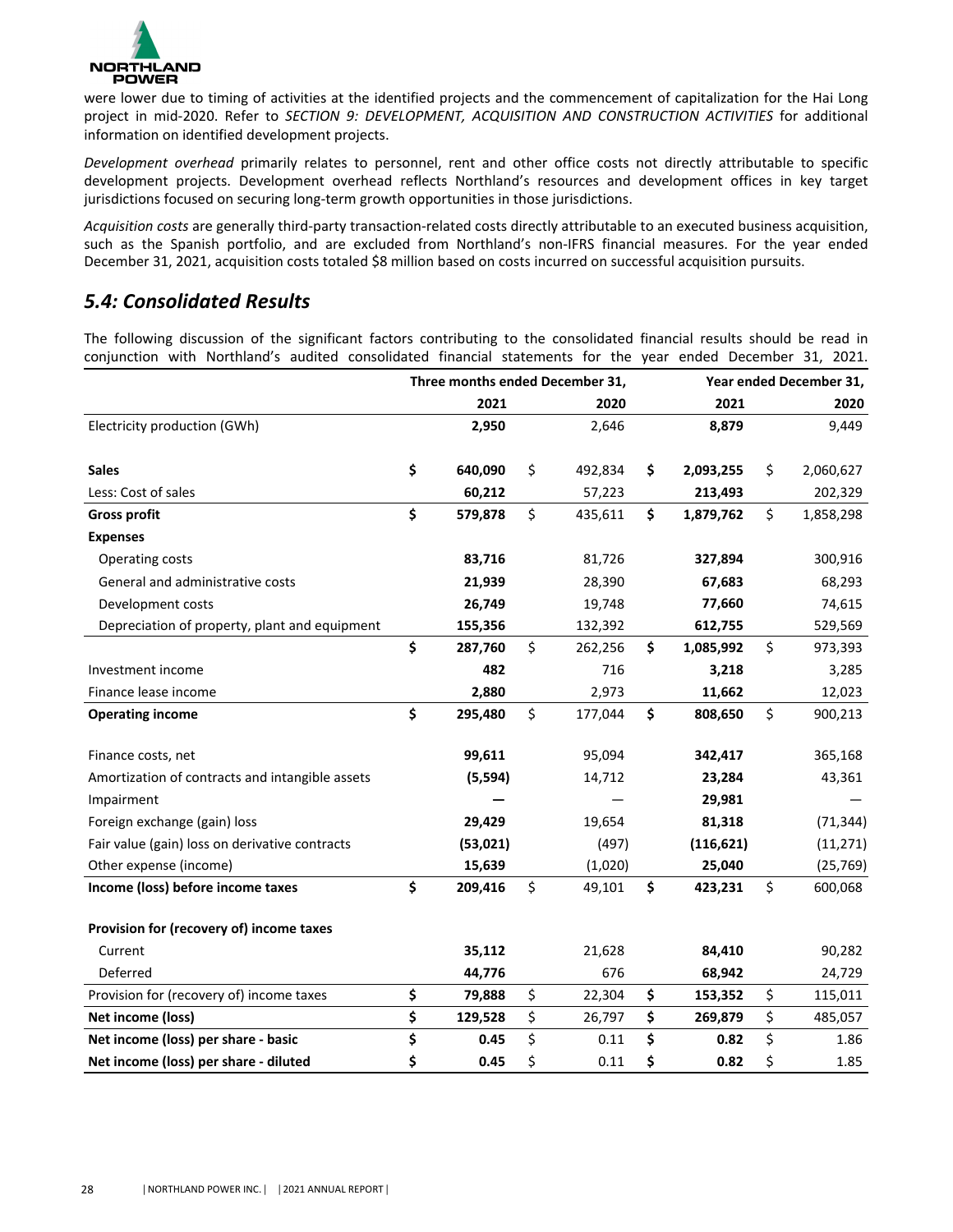

# *Fourth Quarter*

Sales and gross profit of \$640 million and \$580 million, respectively, increased 30% or \$147 million and 33% or \$144 million compared to the same quarter of 2020 primarily due to contributions from the Spanish portfolio acquired in August 2021 and improved results from the offshore wind facilities relative to 2020, partially offset by the effect of unfavourable foreign exchange rate fluctuations.

*Operating costs* of \$84 million increased 2% or \$2 million compared to the same quarter of 2020 primarily due to additional costs from the Spanish portfolio and the effect of foreign exchange rate fluctuations

*G&A* costs of \$22 million decreased 23% or \$6 million compared to the same quarter of 2020. Of this, operations G&A decreased by \$7 million primarily due to certain non-recurring costs incurred at EBSA in 2020 and lower facility personnel costs in the fourth quarter of 2021 while corporate G&A costs increased by \$1 million primarily due to the higher personnel and other costs in support of Northland's global growth.

*Development costs* of \$27 million increased 35% or \$7 million compared to the same quarter of 2020 primarily due to timing of costs incurred to advance early-stage development projects.

*Finance costs, net* (primarily interest expense) of \$100 million increased 5% or \$5 million compared to the same quarter of 2020 primarily as a result of the increase in Northland's debt associated with the acquisition of the Spanish Portfolio.

Fair value gain on derivative contracts was \$53 million primarily due to net movements in the fair value of derivatives related to the Gemini market price, interest rates and foreign exchange contracts.

*Foreign exchange loss* of \$29 million is primarily due to unrealized loss from fluctuations in the closing foreign exchange rates.

*Net income* increased \$103 million in the fourth quarter of 2021 compared to the same quarter of 2020 primarily as a result of the factors described above, combined with a \$58 million higher tax expense.

### *2021*

Sales of \$2.1 billion increased 2% or \$33 million compared to 2020 primarily due to contributions from the Spanish portfolio acquired in August 2021 and rate escalations at the efficient natural gas facilities, primarily offset by lower offshore wind resource, lower production at Nordsee One due to lower turbine availability, and the effect of unfavourable foreign exchange rate fluctuations.

*Gross profit* of \$1.9 billion increased 1% or \$21 million compared to 2020 primarily due to the same factors affecting sales described above, partially offset by increased gas costs at the efficient natural gas facilities.

*Operating costs* of \$328 million increased 9% or \$27 million compared to 2020 primarily due to additional costs from Spanish portfolio, the expected renewal of the turbine maintenance contract at Gemini and the effect of foreign exchange rate fluctuations.

G&A costs of \$68 million were in line with 2020 primarily due to higher personnel and other costs in support of Northland's global growth offset by lower operations G&A.

*Development costs* of \$78 million increased 4% or \$3 million compared to the compared to 2020 due to the timing and nature of development activities to pursue development projects and opportunities.

*Finance costs, net* (primarily interest expense) of \$342 million decreased 6% or \$23 million compared to 2020 primarily as a result of scheduled repayments on facility-level loans and repayment of borrowings on the corporate revolving facility in April 2021. 2020 also included interest on convertible debentures redeemed in May 2020.

*Impairment expense of* \$30 million as a result of a goodwill write-off for Iroquois Falls, as its PPA expired in December 2021.

*Foreign exchange loss* of \$81 million is primarily due to unrealized loss from fluctuations in the closing foreign exchange rate.

*Fair* value gain on derivative contracts was \$117 million compared to a \$11 million gain in 2020 primarily due to the movement in the fair value of interest rate swaps and foreign exchange contracts.

*Other* expenses of \$25 million were \$51 million higher for the year ended December 31, 2021, primarily due to share of increasing joint venture development costs and non-cash write-downs of receivables, while other income in 2020 included proceeds received from the sale of turbines at Deutsche Bucht as well as insurance proceeds related to its construction.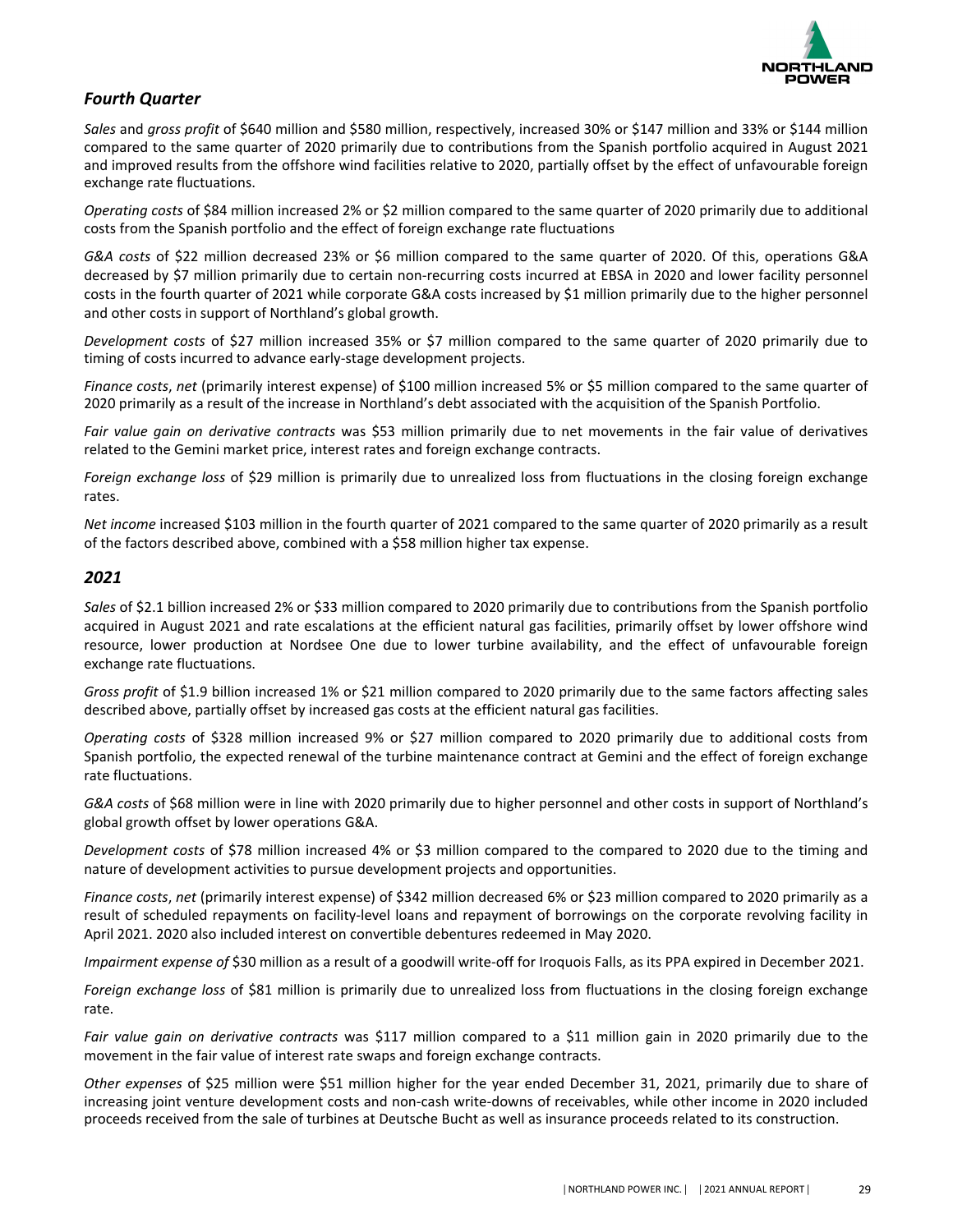<span id="page-20-0"></span>

Net income decreased \$215 million for the year ended December 31, 2021 compared to 2020 mainly due to the factors described above, partially offset by a \$38 million higher tax expense.

# *5.5: Adjusted EBITDA*

The following table reconciles net income (loss) to Adjusted EBITDA:

|                                                  |               | Three months ended December 31, | Year ended December 31, |    |            |  |  |
|--------------------------------------------------|---------------|---------------------------------|-------------------------|----|------------|--|--|
|                                                  | 2021          | 2020                            | 2021                    |    | 2020       |  |  |
| Net income (loss)                                | \$<br>129,528 | \$<br>26,797                    | \$<br>269,879           | \$ | 485,057    |  |  |
| Adjustments:                                     |               |                                 |                         |    |            |  |  |
| Finance costs, net                               | 99,611        | 95,094                          | 342,417                 |    | 365,168    |  |  |
| Gemini interest income                           | 3,843         | 4,069                           | 15,810                  |    | 16,075     |  |  |
| Share of joint venture project development costs | 3,510         | (2,679)                         | (4,880)                 |    | (4,669)    |  |  |
| <b>Acquisition costs</b>                         | 1,659         |                                 | 7,666                   |    | 7,474      |  |  |
| Provision for (recovery of) income taxes         | 79,888        | 22,304                          | 153,352                 |    | 115,011    |  |  |
| Depreciation of property, plant and equipment    | 155,356       | 132,392                         | 612,755                 |    | 529,569    |  |  |
| Amortization of contracts and intangible assets  | (5,594)       | 14,712                          | 23,284                  |    | 43,361     |  |  |
| Fair value (gain) loss on derivative contracts   | (78, 047)     | (497)                           | (153, 536)              |    | (11, 271)  |  |  |
| Foreign exchange (gain) loss                     | 29,429        | 19,654                          | 81,318                  |    | (71, 344)  |  |  |
| Impairment loss                                  |               |                                 | 29,981                  |    |            |  |  |
| Elimination of non-controlling interests         | (74, 593)     | (41, 895)                       | (260, 567)              |    | (278, 709) |  |  |
| Finance lease (lessor)                           | (1, 113)      | (5,657)                         | (7, 137)                |    | (1,803)    |  |  |
| Other adjustments                                | 20,171        | 4,222                           | 26,662                  |    | (23, 822)  |  |  |
| <b>Adjusted EBITDA</b>                           | \$<br>363,648 | \$<br>268,516                   | \$<br>1,137,004         | \$ | 1,170,097  |  |  |

*Gemini interest income* reflects interest earned on Northland's €117 million subordinated debt to Gemini. Semi-annual principal payments to Northland will commence in 2027 until maturity in 2032. Northland consolidates the financial results of Gemini and, as a result, Northland's loan balances, investment income, and interest expense are eliminated upon consolidation. Gemini interest income is included in Northland's consolidated Adjusted EBITDA because it reflects returns generated from an investment in core assets.

*Other adjustments* primarily include non-cash loss on equity investments for the year ended December 31, 2021. For the year ended December 31, 2020, other adjustments primarily include proceeds from sale of two turbines and insurance proceeds received.

# *Fourth Quarter*

Adjusted EBITDA of \$364 million for the three months ended December 31, 2021, increased 35% or \$95 million compared to the same quarter of 2020. The significant factors increasing Adjusted EBITDA include:

- \$55 million contribution from the Spanish portfolio of onshore wind and solar facilities acquired in August 2021;
- \$30 million increase in operating results at Gemini primarily due to slightly higher hedged wholesale market prices realized on production above the Gemini Subsidy Cap relative to 2020; and
- \$14 million increase in operating results from EBSA and the efficient natural gas facilities primarily due to contributions from optimized operations and annual escalations.

# *Full Year*

Adjusted EBITDA of \$1,137 million for the year ended December 31, 2021, decreased 3% or \$33 million compared to the same period of 2020. The significant factors decreasing Adjusted EBITDA include:

\$49 million decrease in operating results at Gemini primarily due to historically low wind resource and realized APX hedge losses;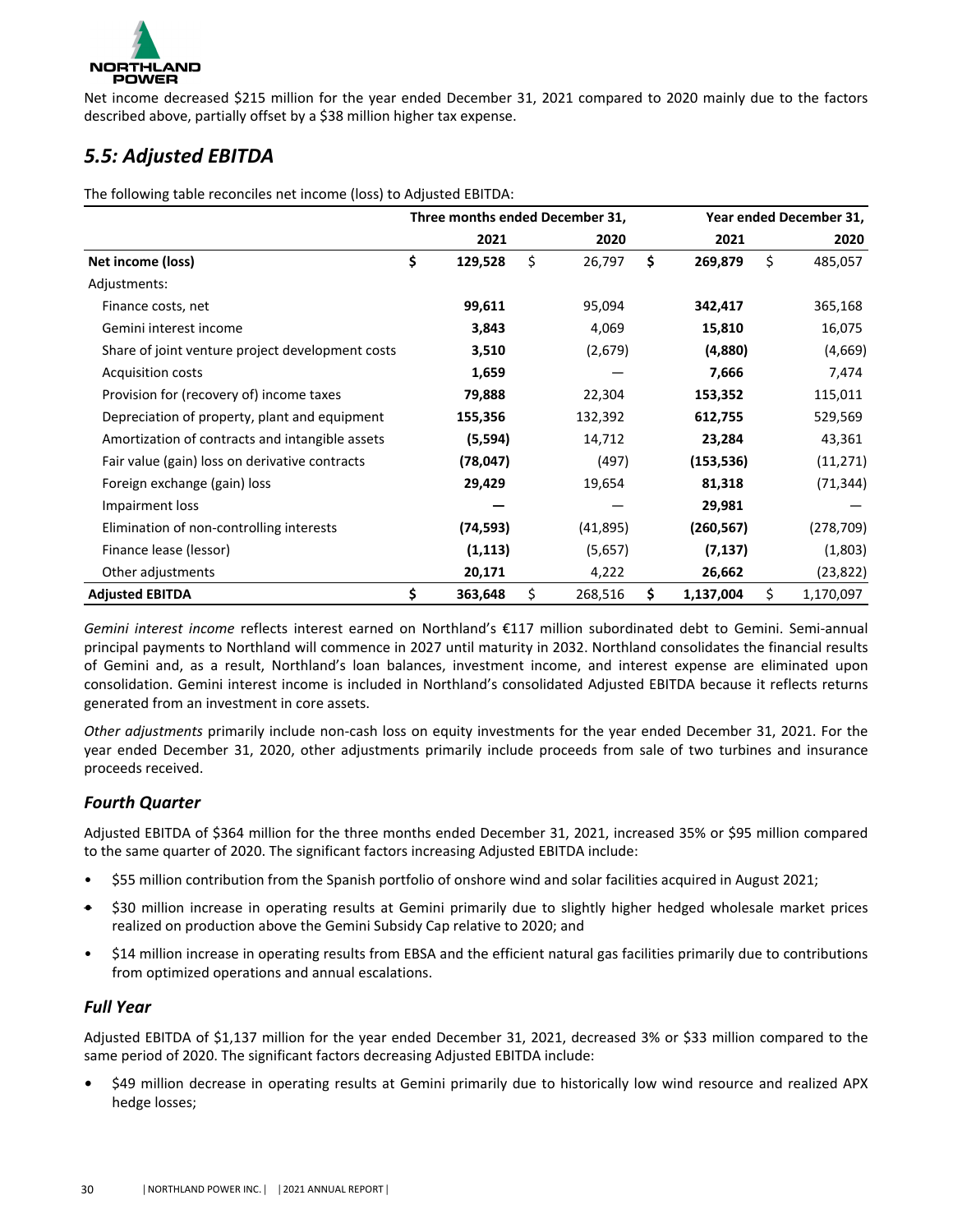

- <span id="page-21-0"></span>\$45 million decrease in operating results at the German offshore wind facilities primarily due to low wind resource and losses at Nordsee One due to turbine availability, partially offset by fewer periods of uncompensated outages and of negative prices in Germany; and
- \$7 million increase in growth expenditures primarily driven by an increasing level of business development activities; and a \$7 million increase in corporate G&A primarily due to higher personnel and other costs in support of Northland's global growth.

The factors partially offsetting the decrease in Adjusted EBITDA were:

- \$74 million contribution from the Spanish portfolio of onshore wind and solar facilities acquired in August 2021; and
- \$4 million increase in operating results primarily due to contributions from EBSA and the efficient natural gas facilities.

# *5.6: Free Cash Flow and Adjusted Free Cash Flow*

The following table reconciles cash flow from operations to Free Cash Flow and Adjusted Free Cash Flow:

|                                                                                | Three months ended December 31, |               |                 | Year ended December 31, |  |  |
|--------------------------------------------------------------------------------|---------------------------------|---------------|-----------------|-------------------------|--|--|
|                                                                                | 2021                            | 2020          | 2021            | 2020                    |  |  |
| Cash provided by operating activities                                          | \$<br>559,368                   | \$<br>310,499 | \$<br>1,609,295 | \$<br>1,321,601         |  |  |
| Adjustments:                                                                   |                                 |               |                 |                         |  |  |
| Net change in non-cash working capital balances<br>related to operations       | (111, 986)                      | 13,648        | (292, 499)      | 32,333                  |  |  |
| Non-expansionary capital expenditures                                          | (7, 734)                        | (15, 793)     | (40, 558)       | (28, 324)               |  |  |
| Restricted funding for major maintenance, debt<br>and decommissioning reserves | 2,294                           | (3,902)       | (7,505)         | (15, 756)               |  |  |
| Interest paid, net                                                             | (100, 842)                      | (110, 062)    | (277, 908)      | (309, 077)              |  |  |
| Scheduled principal repayments on facility debt                                | (278, 667)                      | (233, 773)    | (635, 901)      | (789, 778)              |  |  |
| Funds set aside (utilized) for scheduled principal<br>repayments               | 119,951                         | 104,140       | 635             | 179,792                 |  |  |
| Preferred share dividends                                                      | (2,710)                         | (2,707)       | (10, 811)       | (11, 364)               |  |  |
| Consolidation of non-controlling interests                                     | (40, 240)                       | (26, 151)     | (90, 022)       | (123, 609)              |  |  |
| Deutsche Bucht Completion Distribution                                         |                                 |               |                 | 93,144                  |  |  |
| Cash from operating activities from projects under<br>construction             |                                 |               |                 | (66, 853)               |  |  |
| Lease payments                                                                 | (2, 169)                        | (2, 447)      | (8,966)         | (9,210)                 |  |  |
| Investment income <sup>(1)</sup>                                               | 4,750                           | 5,432         | 20,153          | 22,450                  |  |  |
| Nordsee One proceeds from government grant<br>and warranty settlement          | 10,764                          | 7,809         | 38,636          | 28,281                  |  |  |
| Share of joint venture project development costs                               | (581)                           | (2,679)       | (8,971)         | (4,669)                 |  |  |
| Foreign exchange                                                               | (2,682)                         | 855           | 9,902           | 5,072                   |  |  |
| Other <sup>(2)</sup>                                                           | 6,825                           | 11,507        | 1,921           | 19,555                  |  |  |
| <b>Free Cash Flow</b>                                                          | \$<br>156,341                   | \$<br>56,376  | \$<br>307,401   | \$<br>343,588           |  |  |
| Add back: Growth expenditures                                                  | 25,671                          | 22,427        | 78,965          | 71,810                  |  |  |
| <b>Adjusted Free Cash Flow</b>                                                 | \$<br>182,012                   | 78,803        | \$<br>386,366   | \$<br>415,398           |  |  |

(1) Investment income includes Gemini interest income and interest received on third-party loans to partners on Cochrane Solar.

(2) Other includes adjustments for Nordsee One interest on shareholder loans, equity accounting, acquisition costs and non-cash expenses adjusted in working capital excluded from Free Cash Flow in the period.

Adjusted Free Cash Flow, is a supplementary non-IFRS cash flow measure including associated per share amounts and payout ratios. Adjusted Free Cash Flow is calculated by excluding growth-related expenditures from Free Cash Flow. Management believes this measure provides a relevant presentation of cash flow generated from the business before investment-related decisions (refer to Section 5.3: Growth Expenditures for additional information). Management believes Adjusted Free Cash Flow is a meaningful measure of Northland's ability to generate cash flow, after on-going obligations, to reinvest in growth and fund dividend payments. Reinvesting in growth is a key part of Northland's long-term strategy.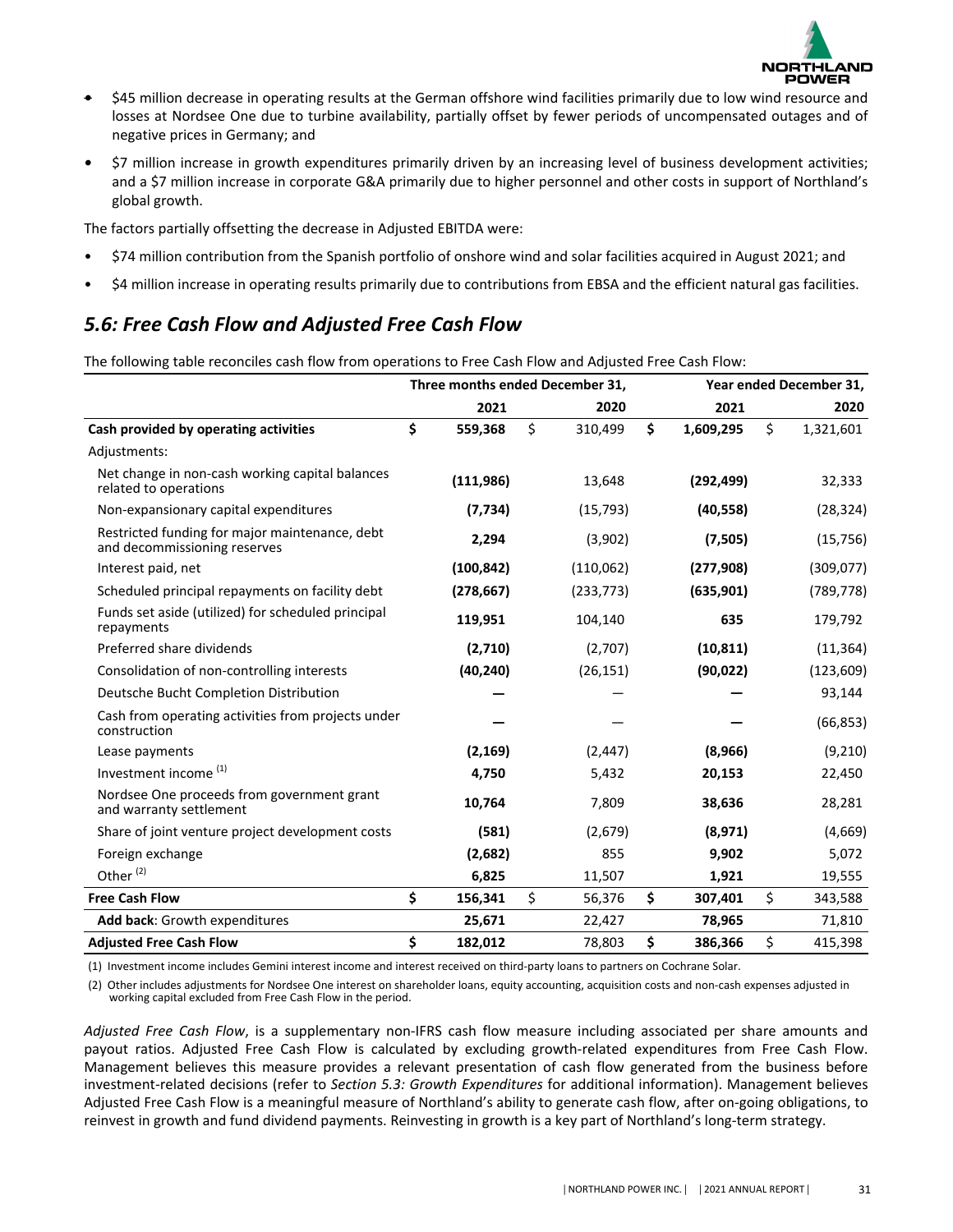

*Scheduled principal repayments on facility debt* reflect repayments as paid. *Funds set aside (utilized)* for scheduled principal repayments allocates repayments across the quarters in order to more clearly reflect the Company's performance. Gemini's principal repayment schedule is weighted towards the first payment of the year to align with Gemini's expected annual cash flow profile, while Nordsee One and Deutsche Bucht's principal repayments are equally weighted. For 2022, Northland's share of Gemini, Nordsee One and Deutsche Bucht's scheduled principal repayments are €84 million, €82 million and €77 million, respectively (2021 - €83 million, €87 million and €78 million; 2020 - €82 million, €80 million, €84 million, respectively). For 2022, the Spanish portfolio's principal repayment is €60 million (2021 - €23 million).

*Interest expense* is reflected each quarter as accrued in net income and working capital or paid.

In 2014, Nordsee One was awarded a grant under the European Commission's NER 300 program. The total grant value of €70 million was recorded as a reduction in property, plant and equipment upon completion of the project. Cash proceeds from the grant are based on production volumes, and with the final cash payments expected in 2023 for production in 2022. Proceeds under the grant attributable to Nordsee One's production are included in Free Cash Flow. For the year ended December 31, 2021, and December 31, 2020, proceeds from this program, based on production, totaled \$16 million and \$18 million, respectively.

# *Fourth Quarter*

Free Cash Flow of \$156 million for the three months ended December 31, 2021, was 177% or \$100 million higher than the same quarter of 2020. The significant factors increasing Free Cash Flow were:

- \$51 million increase in overall earnings across all facilities, excluding the Spanish portfolio, as described in Adjusted EBITDA, primarily at the offshore wind facilities due to fewer periods of unpaid curtailments and negative prices at the German facilities and higher electricity prices on German production above the Subsidy Cap;
- \$27 million contribution from the Spanish portfolio of onshore wind and solar facilities acquired in August 2021;
- \$10 million decrease in net interest costs due to scheduled principal repayments on facility-level loans; and
- \$9 million decrease in non-expansionary capital expenditures primarily at EBSA.

Adjusted Free Cash Flow, which excludes all non-capitalized growth expenditures, amounted to \$182 million for the three months ended December 31, 2021, and was 131% or \$103 million higher than the same quarter of 2020. The significant factors increasing Adjusted Free Cash Flow were as described for Free Cash Flow but exclude the \$3 million increase in growth expenditures (refer to *Section 5.3: Growth Expenditures* for more information).

### *Full Year*

Free Cash Flow of \$307 million for the year ended December 31, 2021, was 11% or \$36 million lower compared to 2020. The significant factors decreasing Free Cash Flow include:

\$88 million decrease in overall earnings across all facilities, as described in Adjusted EBITDA, but primarily due to low wind resource at the three offshore wind facilities and turbine availability issues at Nordsee One.

The factors partially offsetting the decrease in Free Cash Flow were:

- \$30 million contribution, net of debt and interest payments, from the Spanish portfolio; and
- \$18 million decrease in net interest costs due to lower interest costs as a result of scheduled principal repayments on facility-level loans.

Adjusted Free Cash Flow, which excludes growth expenditures, amounted to \$386 million for the year ended December 31, 2021, and was 7% or \$29 million lower than 2020 due to the same factors affecting Free Cash Flow but exclude the \$7 million increase in growth expenditures.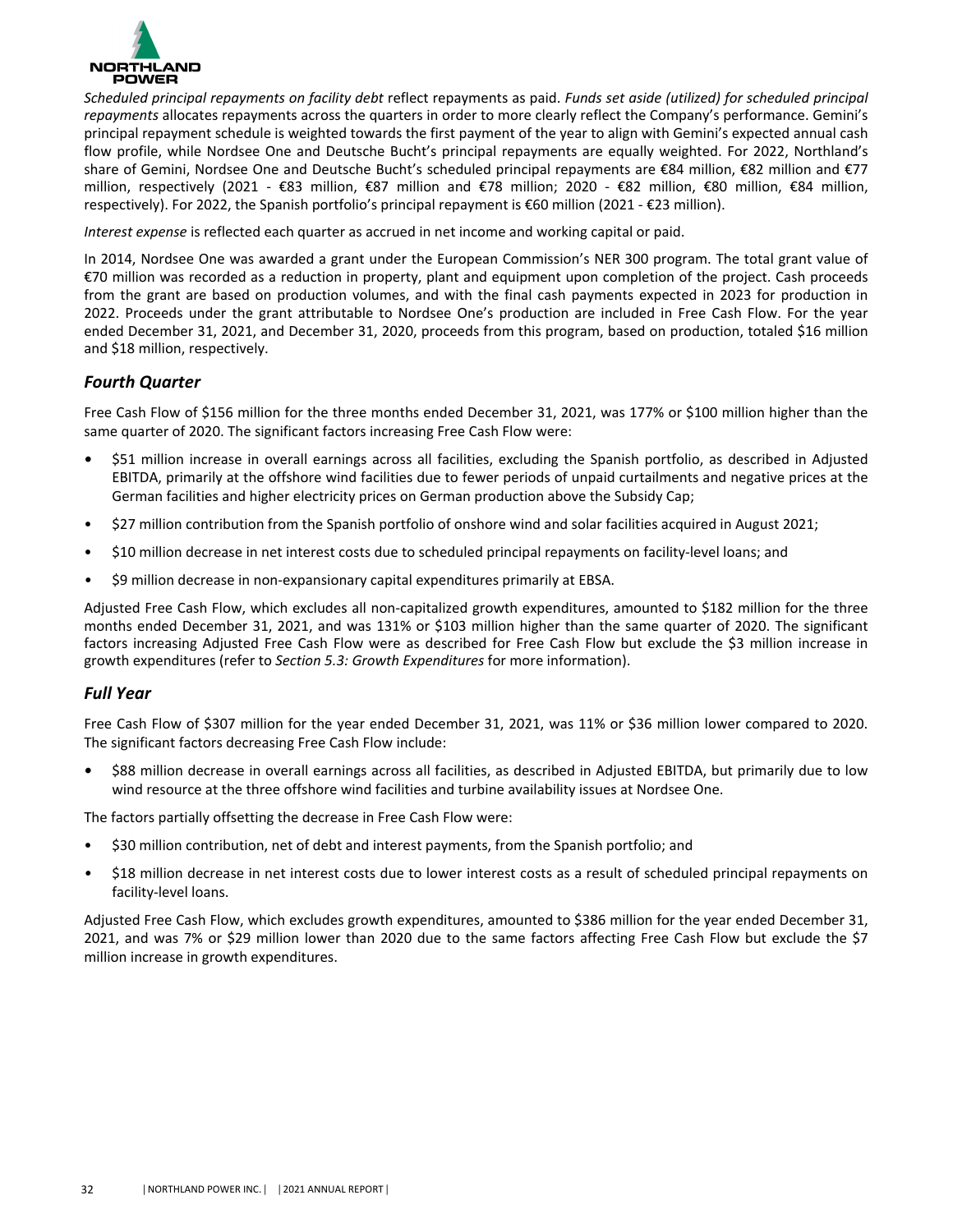

The following table summarizes cash and total dividends paid and respective Free Cash Flow payout ratios as well as per share amounts:

|                                                                           |              |      | Three months ended December 31, | Year ended December 31, |         |      |         |  |
|---------------------------------------------------------------------------|--------------|------|---------------------------------|-------------------------|---------|------|---------|--|
|                                                                           | 2021         | 2020 |                                 | 2021                    |         | 2020 |         |  |
| Cash dividends paid to common and Class A<br>shareholders                 | \$<br>44,688 | \$   | 40,652                          | \$                      | 172,755 | \$   | 217,918 |  |
| Free Cash Flow payout ratio - cash dividends <sup>(1)</sup>               |              |      |                                 |                         | 56 %    |      | 63 %    |  |
| Adjusted Free Cash Flow payout ratio - cash<br>dividends <sup>(1)</sup>   |              |      |                                 |                         | 45 %    |      | 52 %    |  |
| Total dividends paid to common and Class A<br>shareholders <sup>(2)</sup> | \$<br>67,938 | \$   | 60,555                          | \$                      | 261,730 | \$   | 242,923 |  |
| Free Cash Flow payout ratio - total dividends (1) (2)                     |              |      |                                 |                         | 84 %    | 71 % |         |  |
| Adjusted Free Cash Flow payout ratio - total<br>dividends <sup>(1)</sup>  |              |      |                                 |                         | 67 %    |      |         |  |
| Weighted avg. number of shares - basic (000s) <sup>(3)</sup>              | 226,568      |      | 201,962                         |                         | 218,861 |      | 198,774 |  |
| Weighted avg. number of shares - diluted (000s) <sup>(4)</sup>            | 226,568      |      | 201,962                         |                         | 218,861 |      | 201,169 |  |
| Per share (\$/share)                                                      |              |      |                                 |                         |         |      |         |  |
| Dividends paid <sup>(5)</sup>                                             | 0.30         | \$   | 0.30                            | \$                      | 1.20    | \$   | 1.20    |  |
| Free Cash Flow - basic                                                    | 0.69         | \$   | 0.28                            | \$                      | 1.40    | \$   | 1.73    |  |
| Free Cash Flow - diluted                                                  | 0.69         | \$   | 0.28                            | \$                      | 1.40    | \$   | 1.72    |  |
| Adjusted Free Cash Flow - basic                                           | 0.80         | \$   | 0.39                            | \$                      | 1.77    | Ś    | 2.09    |  |
| Adjusted Free Cash Flow - diluted                                         | 0.80         | \$   | 0.39                            | \$                      | 1.77    | \$   | 2.07    |  |

(1) On a rolling four-quarter basis.

(2) Represents dividends paid in cash and in shares under the DRIP.

(3) Includes common shares and class A shares but excludes common shares issuable upon conversion of outstanding convertible debentures.

(4) Includes common shares, class A shares and any common shares issuable upon conversion of outstanding convertible debentures. In September 2020, all Class A shares were converted into common shares on a one-for-one basis.

(5) Excludes the dividend equivalent payment of \$0.40 paid upon conversion of 14,289,000 subscription receipts on January 14, 2020.

At December 31, 2021, the rolling four quarter Free Cash Flow and the Adjusted Free Cash Flow net payout ratio were 56% and 45%, respectively, calculated on the basis of cash dividends paid, compared to 63% and 52% for the same period ending December 31, 2020. The improvement in the Free Cash Flow net payout ratio, despite lower Free Cash Flow reported in 2021, was due a higher share count – see table below for DRIP amounts and Equity offering proceeds during the period. The Adjusted Free Cash Flow net payout ratio was similarly improved compared to the same period ending December 31, 2020.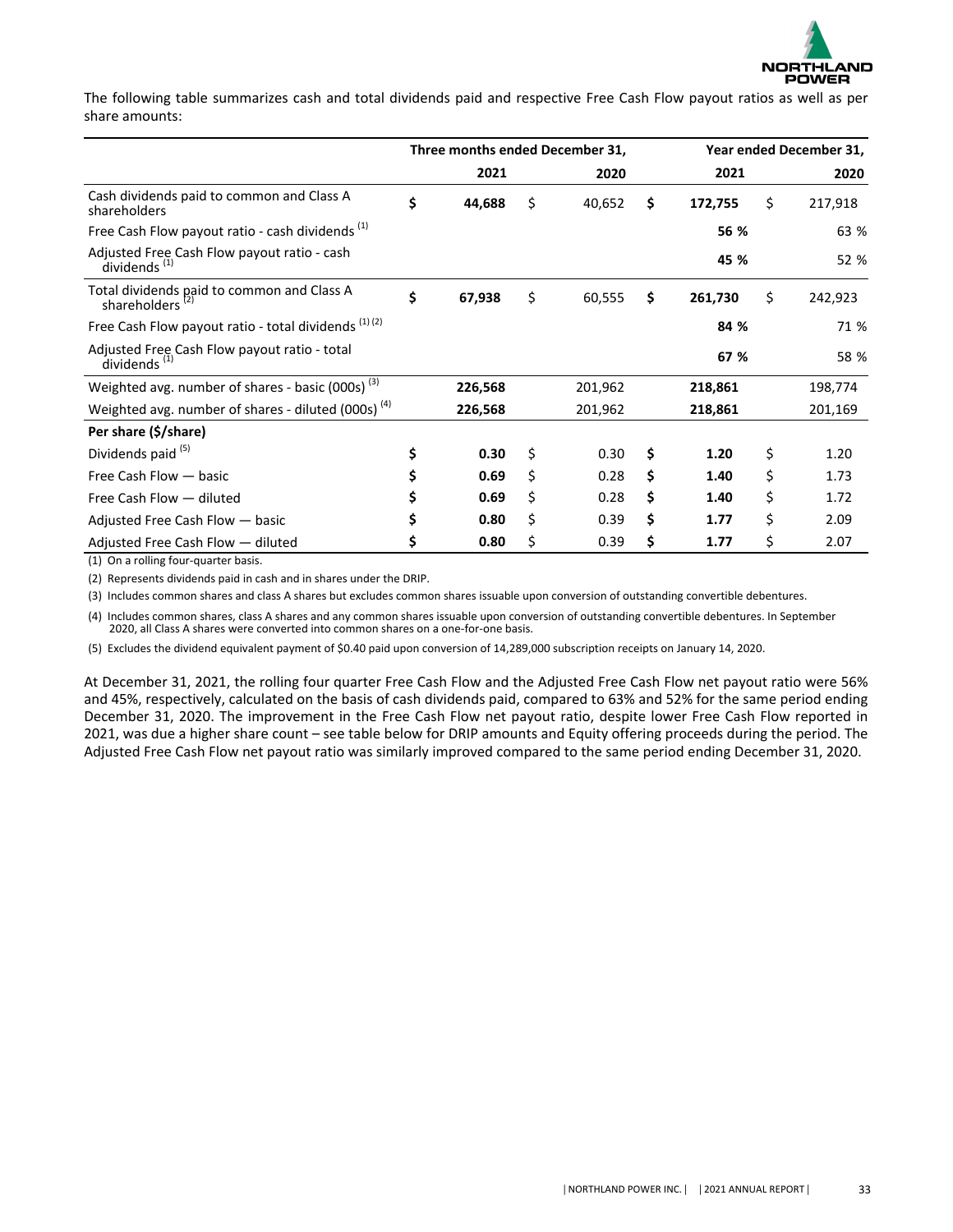<span id="page-24-0"></span>

#### Sources of Liquidity in Addition to Free Cash Flow to Fund Growth

In addition to generated Free Cash Flow, Northland utilizes additional sources of liquidity to fund growth and capital investments. Additional liquidity sourced by management during the year ended December 31, 2021, is summarized as follows: 

|                                                                                    |    |           |   | Year ended December 31, |
|------------------------------------------------------------------------------------|----|-----------|---|-------------------------|
|                                                                                    |    | 2021      |   | 2020                    |
| Dividend Reinvestment Program (DRIP)                                               | \$ | 88,975    | Ś | 21,983                  |
| Release of funds from debt service reserve (1)                                     |    | 73,723    |   | 60,079                  |
| EBSA financing, net of prior debt repayment and costs <sup>(2)</sup>               |    | 83,959    |   | 113,645                 |
| Proceeds from Canadian facility up-financing(s)                                    |    | 39,600    |   | 51,942                  |
| Proceeds from sale of monobucket foundations and related and insurance<br>proceeds |    |           |   | 32,367                  |
| <b>Total Liquidity Generated Before Equity Offering</b>                            | Ş  | 286.257   | S | 280.016                 |
| Equity offering (net proceeds)                                                     |    | 950,421   |   |                         |
| <b>Total Liquidity Generated After Equity Offering</b>                             | \$ | 1,236,678 |   | 280.016                 |

(1) 2021 represents the release of cash from Deutsche Bucht's debt service reserve account following the implementation of a debt service reserve facility when the senior debt was restructured. 2020 represents the release of cash from Gemini's debt service reserve account following the implementation of a debt service reserve facility.

(2) Of the \$84 million distribution received from the EBSA financing, a total of \$3.9 million was included in Free Cash Flow.

# **SECTION 6: CHANGES IN FINANCIAL POSITION**

The following table provides a summary of account balances derived from the audited consolidated statements of financial position as at December 31, 2021 and December 31, 2020.

| As at                                     | December 31, 2021 | December 31, 2020 |
|-------------------------------------------|-------------------|-------------------|
| <b>Assets</b>                             |                   |                   |
| Cash and cash equivalents                 | \$<br>673,692     | \$<br>434,989     |
| Restricted cash                           | 155,631           | 192,530           |
| Trade and other receivables               | 383,308           | 372,137           |
| Other current assets                      | 77,950            | 66,379            |
| Property, plant and equipment             | 9,586,466         | 8,679,959         |
| Contracts and other intangible assets     | 497,635           | 533,171           |
| Investment in joint ventures              | 131,134           | 1,759             |
| Other assets <sup>(1)</sup>               | 1,037,913         | 1,017,433         |
|                                           | \$<br>12,543,729  | \$<br>11,298,357  |
| <b>Liabilities</b>                        |                   |                   |
| Trade and other payables                  | 504,583           | 252,691           |
| Facility-level loans and borrowings       | 7,592,214         | 7,237,200         |
| Net derivative liabilities <sup>(2)</sup> | 215,618           | 582,631           |
| Net deferred tax liability $(2)$          | 470,015           | 300,567           |
| Other liabilities <sup>(3)</sup>          | 795,588           | 922,497           |
|                                           | \$<br>9,578,018   | \$<br>9,295,586   |
| <b>Total equity</b>                       | 2,965,711         | 2,002,771         |
|                                           | \$<br>12,543,729  | \$<br>11,298,357  |

(1) Includes goodwill, finance lease receivable, long-term deposits and other assets.

(2) Presented on a net basis.

(3) Includes dividends payable, corporate credit facilities, convertible debentures, subscription receipts, provisions and other liabilities.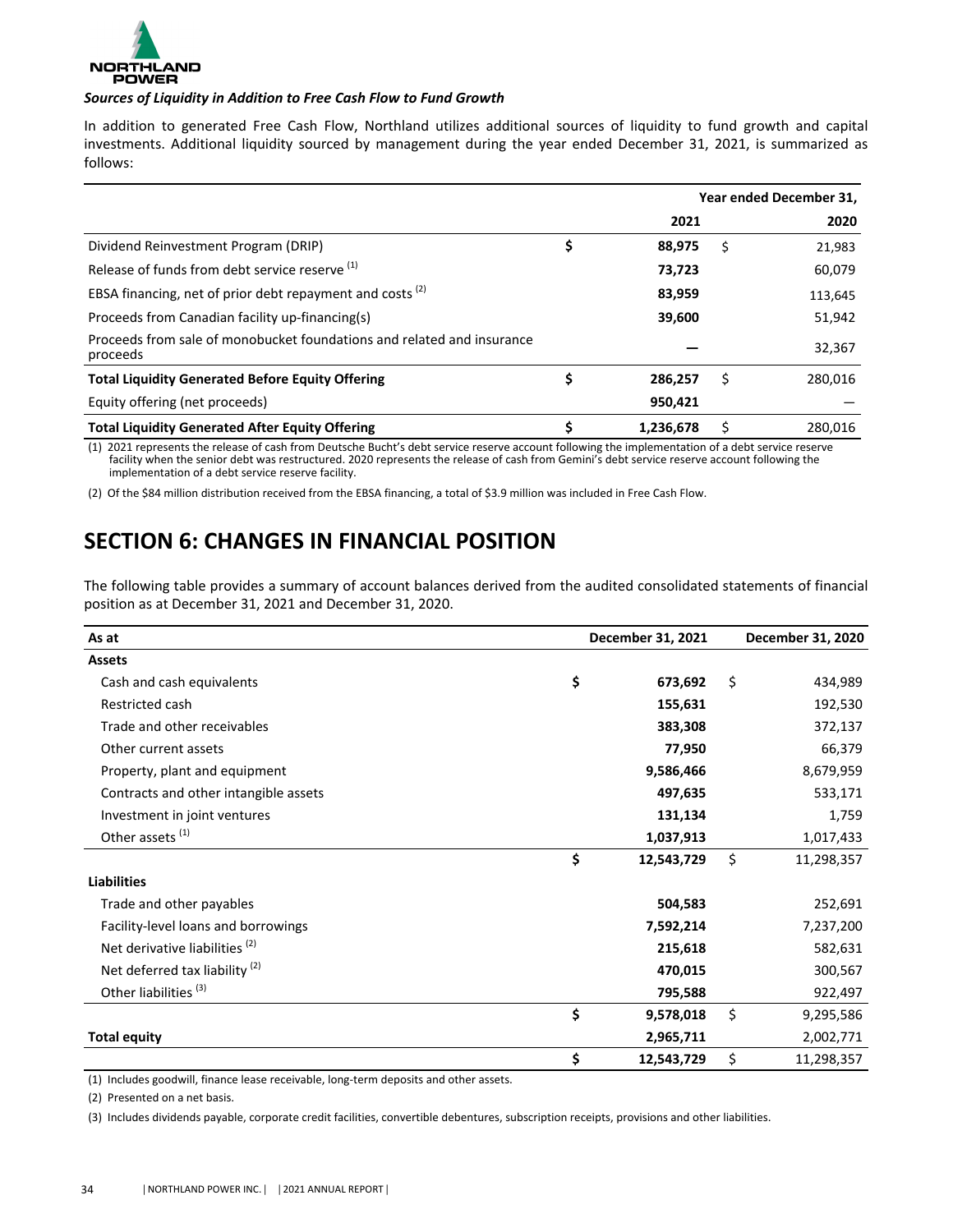

<span id="page-25-0"></span>Significant changes in Northland's audited consolidated statements of financial position were as follows:

- Restricted cash decreased by \$37 million primarily due to the release of funds set aside for debt service at Deutsche Bucht, which were reclassified to cash, as a result of an amendment to Deutsche Bucht's debt facility agreement, partially offset by funds set aside for semi-annual bond payments.
- *Property, plant and equipment* increased by \$907 million primarily due to the consolidation of the Spanish portfolio and construction-related activities at Northland's identified projects, partially offset by depreciation and foreign exchange fluctuation.
- *Equity investment* increased by \$129 million mainly as a result of the purchase price of Baltic Power and the additional equity contribution accrued in pursuance of the purchase agreement.
- *Other* assets increased by \$20 million primarily due to the consolidation of the Spanish portfolio, partially offset by the write-off of Iroquois Falls' goodwill, as a result of the expiry of its purchase price agreement in December 2021 and foreign exchange fluctuation.
- *Trade and other payables* increased by \$252 million primarily due to consolidation of the Spanish portfolio, construction activities and purchase price commitments payable for Baltic Power.
- *Facility-level loans and borrowings* increased by \$355 million mainly due to consolidation of the Spanish portfolio and the EBSA refinancing, partially offset scheduled principal repayments on facility-level debt and foreign exchange fluctuation.
- *Other liabilities* decreased by \$127 million primarily due to repayment of the revolving corporate credit facility outstanding from the proceeds of the equity offering in May 2021.

# **SECTION 7: EQUITY, LIQUIDITY AND CAPITAL RESOURCES**

Northland maintains sufficient liquidity to meet short- and medium-term cash needs and ensures that it has access to sufficient resources to capitalize on investment opportunities and to meet growth expenditure commitments, monthly cash dividend requirements and other needs in the normal course of operations. Northland finances these commitments through cash flow from operations, non-recourse project financing, securing partnerships, corporate credit facilities, convertible debentures and equity, such as common and preferred shares.

# *Dividends*

Northland's Board of Directors and management are committed to maintaining the current monthly dividend of \$0.10 per share  $(S1.20$  on an annual basis) and are confident that Northland has adequate access to funds to meet its dividend commitment, including operating cash flows and corporate funds. The Board of Directors reviews the dividend policy periodically as part of Northland's overall capital allocation strategy to balance growth requirements and investor preferences.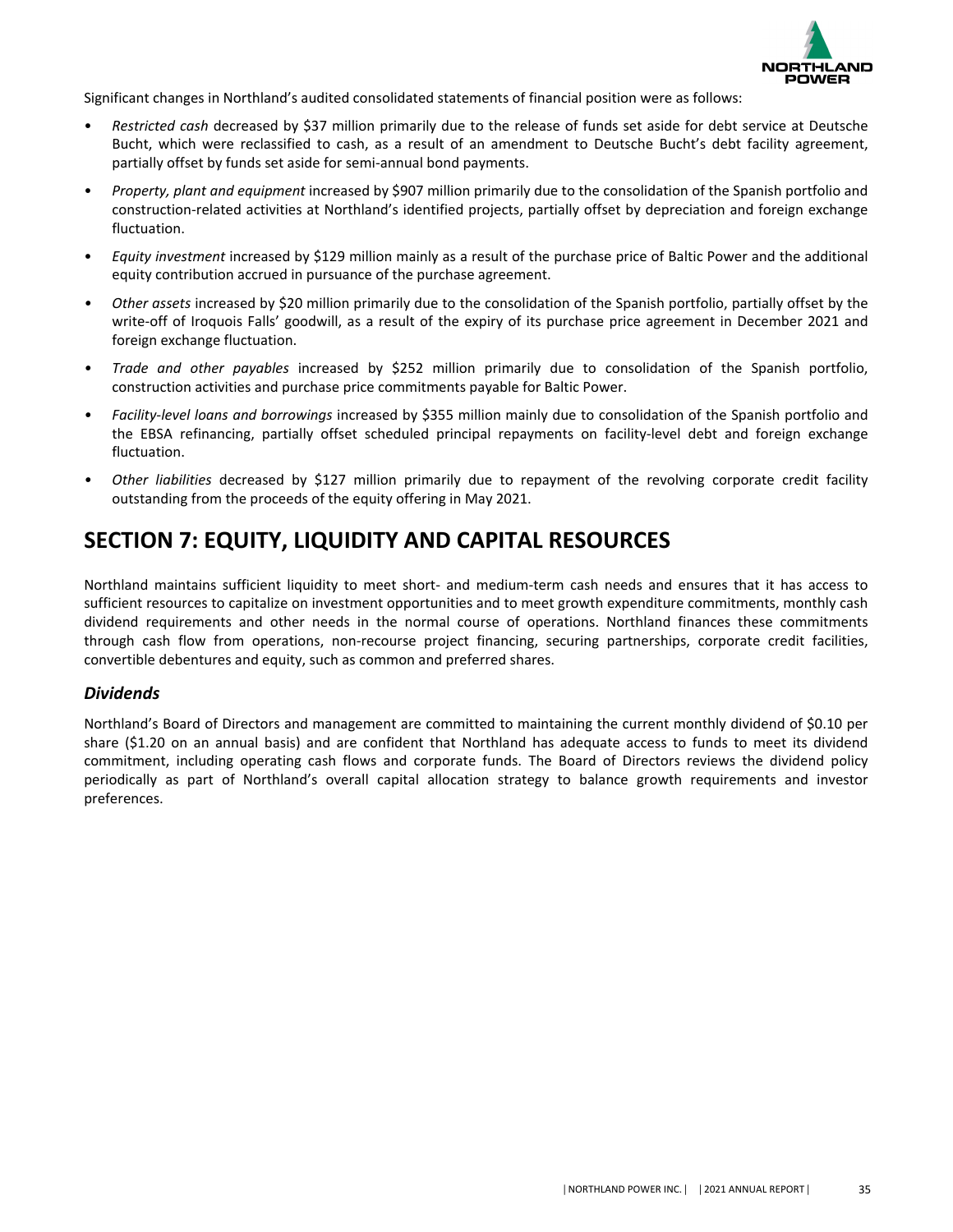

# *Equity and Convertible Unsecured Subordinated Debentures*

The change in shares during 2021 and 2020 was as follows:

|                                                                | December 31, 2021 | December 31, 2020 |
|----------------------------------------------------------------|-------------------|-------------------|
|                                                                | <b>Shares</b>     | <b>Shares</b>     |
| Shares outstanding, beginning of year                          | 202,171,075       | 179,441,219       |
| Conversion of subscription receipts                            |                   | 14,289,000        |
| Equity offering                                                | 22,500,500        |                   |
| Conversion of debentures                                       |                   | 6,896,136         |
| Conversion of Class A shares                                   |                   | 1,000,000         |
| Shares issued under the LTIP                                   | 21.967            |                   |
| Shares issued under the DRIP                                   | 2,189,209         | 544,720           |
| Total common and convertible shares outstanding, end of period | 226,882,751       | 202,171,075       |

Preferred shares outstanding as at December 31, 2021, and 2020 were as follows:

| As at                               | December 31, 2021 | December 31, 2020 |
|-------------------------------------|-------------------|-------------------|
| <b>Preferred shares outstanding</b> |                   |                   |
| Series 1                            | 4,762,246         | 4,762,246         |
| Series 2                            | 1,237,754         | 1,237,754         |
| Series 3                            | 4,800,000         | 4,800,000         |
| <b>Total</b>                        | 10,800,000        | 10,800,000        |

In their most recent report issued in March 2021, Standard & Poor's reaffirmed Northland's corporate credit rating of BBB (Stable). In addition, Northland's preferred share rating was reaffirmed on Standard & Poor's Canada scale of BB+. In September 2021, Northland received a second corporate credit rating of BBB (stable) from Fitch Ratings Inc., a global rating agency.

At December 31, 2021, Northland had 226,882,751 common shares outstanding (as at December 31, 2020 - 202,171,075) with no change in preferred shares outstanding from December 31, 2020.

As of February 24, 2022, Northland has 227,268,708 common shares outstanding with no change in preferred shares outstanding from December 31, 2021.

# *Liquidity and Capital Resources*

The following table reconciles Northland's opening cash and cash equivalents to closing cash and cash equivalents:

|                                                 | Three months ended December 31, |   |           |               | Year ended December 31, |            |  |  |  |  |  |  |
|-------------------------------------------------|---------------------------------|---|-----------|---------------|-------------------------|------------|--|--|--|--|--|--|
|                                                 | 2021                            |   | 2020      | 2021          |                         | 2020       |  |  |  |  |  |  |
| Cash and cash equivalents, beginning of period  | 533,079                         | S | 487.037   | \$<br>434.989 |                         | 268,193    |  |  |  |  |  |  |
| Cash provided by operating activities           | 559,368                         |   | 310.499   | 1,609,295     |                         | 1,321,601  |  |  |  |  |  |  |
| Cash (used in) investing activities             | (242, 302)                      |   | (82, 336) | (1,030,864)   |                         | (839, 272) |  |  |  |  |  |  |
| Cash (used in) provided by financing activities | (151, 112)                      |   | (281,611) | (225, 678)    |                         | (389, 533) |  |  |  |  |  |  |
| Effect of exchange rate differences             | (25, 341)                       |   | 1,400     | (114,050)     |                         | 74,000     |  |  |  |  |  |  |
| Cash and cash equivalents, end of period        | 673,692                         |   | 434.989   | \$<br>673,692 |                         | 434,989    |  |  |  |  |  |  |

### *Fourth Quarter*

Cash and cash equivalents for the fourth quarter of 2021 increased \$187 million from September 30, 2021, due to cash provided by operations of \$559 million, partially offset by cash used by investing activities of \$242 million, cash used in financing activities of \$151 million and \$25 million effect of foreign exchange translation.

The increase in cash and cash equivalents during the quarter was largely due to higher cash provided by operations, partially offset by inclusion of the Spanish portfolio, construction-related activities at Northland's identified projects and foreign exchange rate differences.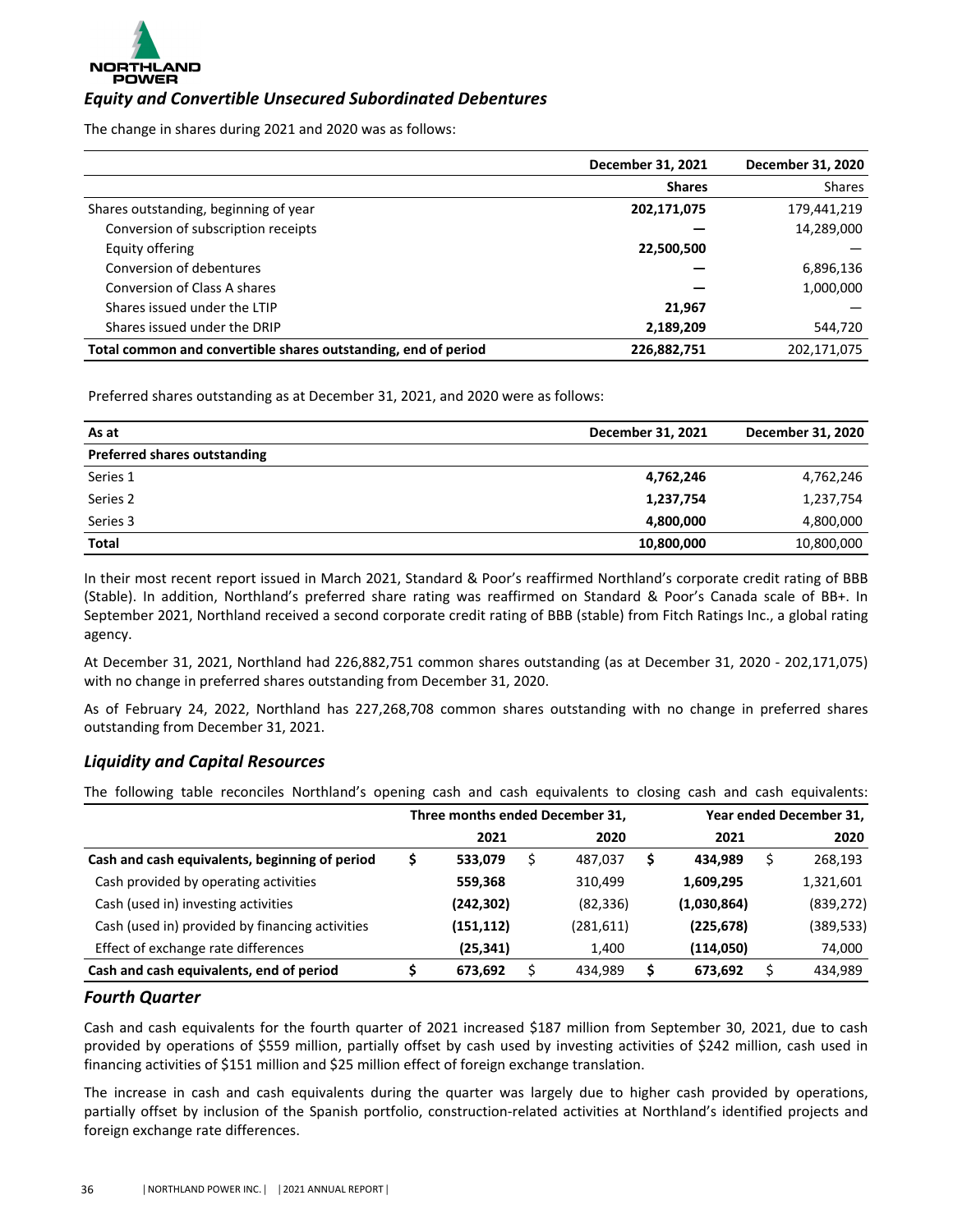

# *2021*

Cash and cash equivalents for the year ended December 31, 2021, increased \$239 million due to cash provided by operations of \$1.6 billion and \$114 million effect of foreign exchange translation, partially offset by \$1.0 billion of cash used in investing activities and \$226 million in financing activities.

Cash provided by operating activities for the year ended December 31, 2021, was \$1.6 billion comprising:

- \$270 million of net income;
- \$1.0 billion in non-cash and non-operating items such as depreciation and amortization, finance costs, changes in fair value of financial instruments and deferred taxes; and
- \$292 million in changes in working capital due to the timing of payables, receivables and deposits.

Cash used in investing activities for the year ended December 31, 2021, was \$1.0 billion, primarily comprising:

- \$502 million paid primarily for the acquisition of the Spanish portfolio and Baltic Power, net of cash acquired;
- \$470 million used for the purchase of property, plant and equipment, mainly for the ongoing construction at New York Wind, La Lucha and Hai Long projects; and
- \$55 million of restricted cash used mainly related to the ongoing New York Wind construction.

Cash used in financing activities for the year ended December 31, 2021, was \$226 million, primarily comprising:

- \$897 million in principal repayments on project debt including EBSA refinancing in December 2021;
- \$303 million in net repayment under the corporate syndicated revolving facility;
- \$281 million of common and preferred share dividends as well as dividends to non-controlling shareholders; and
- \$281 million in interest payments.

Factors partially offsetting cash used in financing activities include:

- \$950 million received from common shares issued in April 2021;
- \$518 million of draws on project debt primarily for EBSA refinancing and for construction of the projects in New York;
- \$76 million change in restricted cash, primarily from funds released from debt service reserve at Deutsche Bucht, partially offset by funds set aside for debt service.

Movement of foreign currencies, including primarily the Euro and Colombian peso, against the Canadian dollar decreased cash and cash equivalents by \$114 million for the year ended December 31, 2021. Northland aims to mitigate the effects of exchange rate fluctuations through a variety of mechanisms, including foreign exchange hedges and natural hedges by corporate debt denominated in USD or Euro for operating expenditures.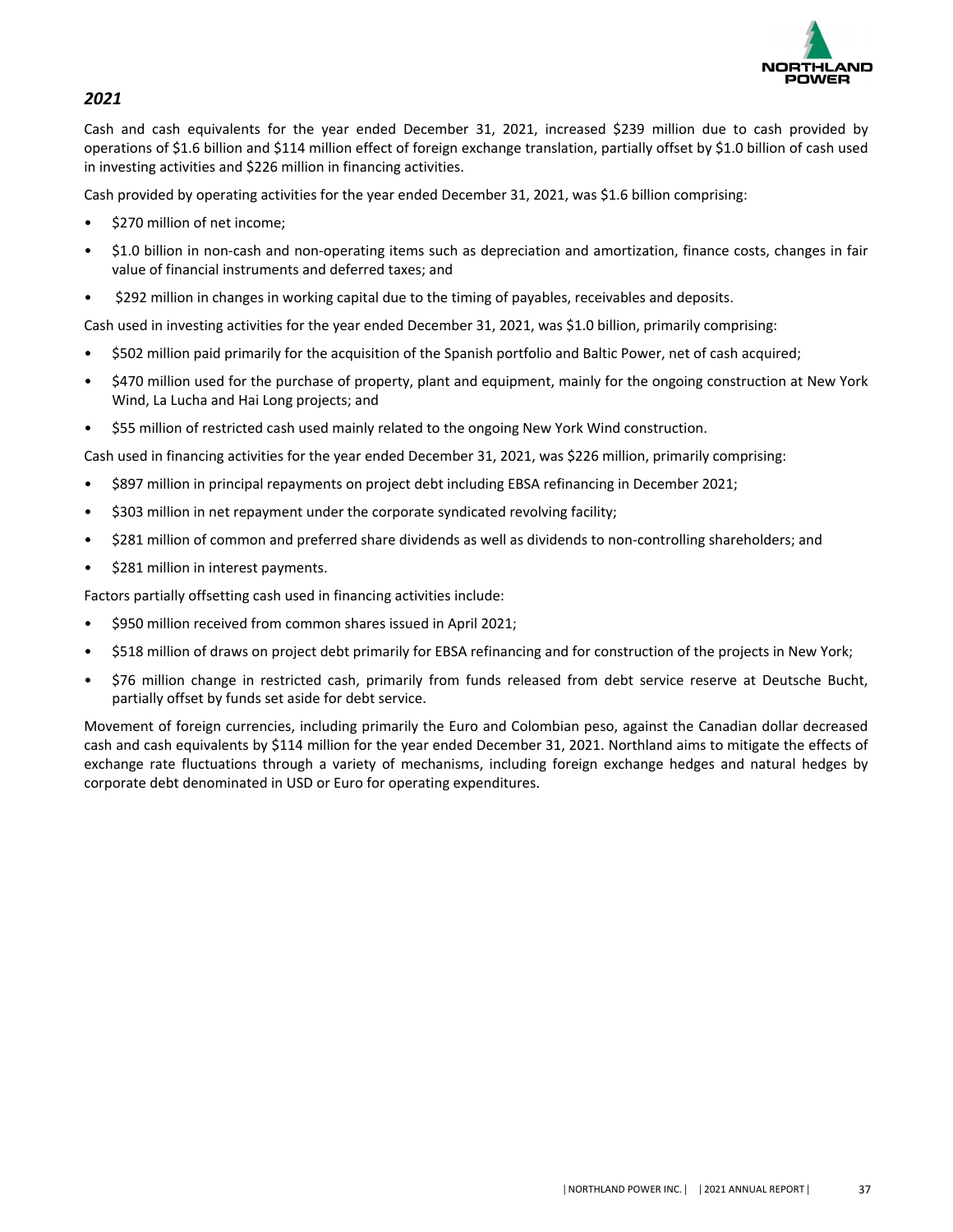

The following table provides a continuity of the cost of property, plant and equipment for the year ended December 31, 2021:

|                                      | Cost balance as<br>at Dec 31, 2020 | <b>Acquired</b> | <b>Additions</b> | Other <sup>(1)</sup> | Exchange rate<br>differences | Cost balance as<br>at Dec 31, 2021 |
|--------------------------------------|------------------------------------|-----------------|------------------|----------------------|------------------------------|------------------------------------|
| <b>Operations:</b>                   |                                    |                 |                  |                      |                              |                                    |
| Offshore wind                        | \$<br>7,174,847 \$                 | $-$ \$          | $19,533$ \$      | $(2,620)$ \$         | $(546, 819)$ \$              | 6,644,941                          |
| Efficient natural gas <sup>(2)</sup> | 1,769,426                          |                 | 14,461           | (5,960)              |                              | 1,777,927                          |
| Onshore renewable                    | 1,753,440                          | 1,573,274       | 1,929            | 1,934                | (34, 581)                    | 3,295,996                          |
| Utility                              | 597,731                            |                 | 32,984           | (1,631)              | (100, 114)                   | 528,970                            |
| Construction:                        |                                    |                 |                  |                      |                              |                                    |
| Onshore renewable                    | 163,928                            |                 | 369,124          | (969)                | (4, 189)                     | 527,894                            |
| Corporate $(3)$                      | 91,998                             |                 | 89,122           | (876)                | (3,758)                      | 176,486                            |
| <b>Total</b>                         | \$<br>11,551,370 \$                | 1,573,274 \$    | 527,153 \$       | (10,122) \$          | (689,461) \$                 | 12,952,214                         |

(1) Includes disposal of assets and amounts accrued under the long term incentive plan ("LTIP").

(2) Excludes Spy Hill lease receivable accounting treatment.

(3) Additions primarily related to Hai Long capitalization in construction-in-progress.

### *Long-term Debt*

Northland's operating facilities and projects under construction are financed primarily with non-recourse project debt with fixed or hedged interest rates and repayment schedules tied to the terms of the project offtake agreement. Following the commercial operations date (COD), each project is structured as a special-purpose entity so that an adverse event at one facility would not affect Northland's other facilities. By owning and operating high-quality assets and applying its deep, longterm experience, Northland expects to continue to enjoy a competitive cost of capital, which maximizes returns from growth opportunities.

The following table provides a continuity of Northland's debt for the year ended December 31, 2021:

|                       |    | <b>Balance as at</b><br>Dec 31, 2020 |  | Financings,<br>net of costs Repayments<br><b>Acquired</b> |              | Amort. of<br>costs/fair<br>value |             | Exchange<br>rate<br>differences | <b>Balance as at</b><br>Dec 31, 2021 |           |
|-----------------------|----|--------------------------------------|--|-----------------------------------------------------------|--------------|----------------------------------|-------------|---------------------------------|--------------------------------------|-----------|
| <b>Operations:</b>    |    |                                      |  |                                                           |              |                                  |             |                                 |                                      |           |
| Offshore wind         | \$ | 4,837,429 \$                         |  | $-5$                                                      | $(9,926)$ \$ | $(476, 188)$ \$                  | 19,704      | -\$                             | (360,983) \$                         | 4,010,036 |
| Efficient natural gas |    | 953,458                              |  |                                                           |              | (52,280)                         | 1,380       |                                 |                                      | 902,558   |
| Onshore renewable     |    | 997,261                              |  | 1,124,187                                                 | 39,592       | (107, 431)                       | 2,258       |                                 | (23, 959)                            | 2,031,908 |
| Utility               |    | 449,052                              |  |                                                           | 359,190      | (261, 433)                       | 711         |                                 | (29, 424)                            | 518,096   |
| Construction:         |    |                                      |  |                                                           |              |                                  |             |                                 |                                      |           |
| Onshore renewable     |    |                                      |  |                                                           | 129,625      |                                  |             |                                 |                                      | 129,625   |
| Corporate             |    | 351,402                              |  | —                                                         | 371,315      | (674, 433)                       | (136)       |                                 | (6, 332)                             | 41,816    |
| <b>Total</b>          | \$ | 7,588,602                            |  | $$1,124,187$ \$                                           |              | 889,796 \$ (1,571,765) \$        | $23,917$ \$ |                                 | $(420, 698)$ \$                      | 7,634,039 |

Additionally, as at December 31, 2021, \$94 million of letters of credit were outstanding under non-recourse project-level credit facilities for operational use.

In March 2021, Deutsche Bucht amended its debt facility agreement to reduce the interest rate on the facility's senior debt to 2.3% (from approximately 2.6%). The amendment also included the addition of a debt service reserve facility, which released €50 million (\$74 million) from funds previously restricted for debt service.

In June 2021, Northland entered into non-recourse construction loan, tax equity bridge loan and term loan for Ball Hill and Bluestone onshore wind projects in New York, amounting to US\$381 million (approximately C\$475 million), at a 1.45% interest rate during construction. The maturity date of the loan is December 31, 2024, two years after COD.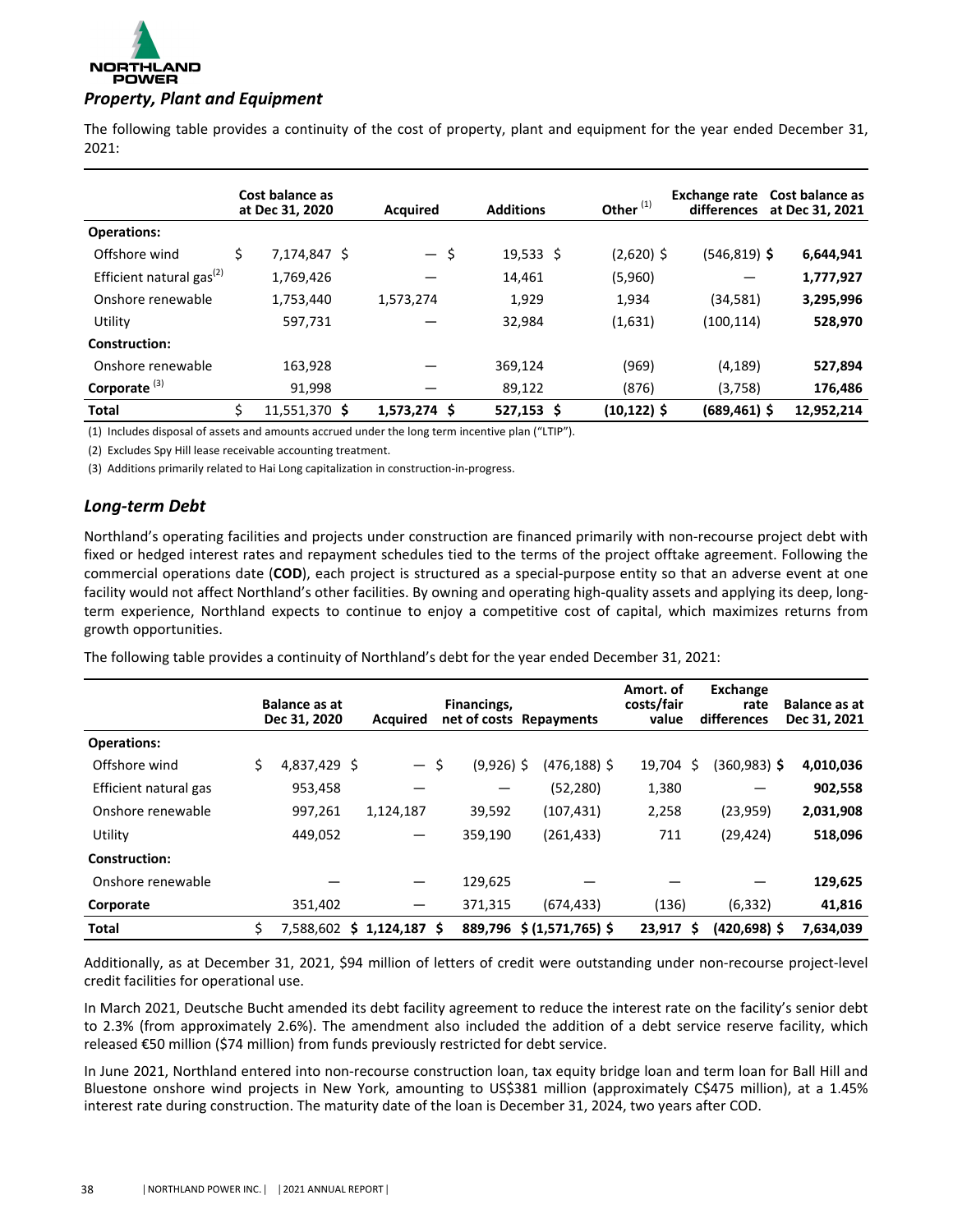

In the third quarter, Northland restructured and upsized the senior debt on a number of its Canadian solar facilities, resulting in one-time cash distribution to Northland totaling \$40 million. This refinancing constitutes green project financing supporting Northland's ESG initiatives. In 2021, Northland received cash distributions of \$113 million from optimizing and upsizing project finance and other debt structures to further enhance liquidity to fund growth. These cash distributions are not included in Free Cash Flow or Adjusted Free Cash Flow.

In December 2021, Northland restructured and upsized EBSA's long-term, non-recourse financing resulting in \$84 million of incremental cash proceeds to Northland, net of closing costs. The EBSA Facility is structured as a \$521 million term loan and a \$12 million debt service reserve credit facility. The restructured facility is denominated in Canadian dollars, and the principal amount is currently 100% hedged against the Colombian peso. The interest rate on the debt facility, before foreign exchange hedging costs is 3.7%. In addition, the EBSA Facility now has longer term (3 years compared to 2 years previously). The upsizing proceeds are expected provide Northland with additional liquidity to fund its Capitalized Growth Projects. Under the terms of the EBSA Facility, management intends to execute recurring upsizings of the debt, supported by continued growth in EBSA's EBITDA.

# *Debt Covenants*

Northland generally conducts its business indirectly through separate subsidiary legal entities and is dependent on the distribution of cash from those subsidiary entities to defray its corporate expenses, repay corporate debt and to pay cash dividends to common and preferred shareholders. Most operating subsidiaries hold non-recourse debt, which typically prohibits distributions if the loan is in default (notably for non-payment of principal or interest) or if the entity fails to achieve a benchmark debt service coverage ratio, which is the ratio of EBITDA to scheduled principal and interest payments over a specified time period. Northland and its subsidiaries were in compliance with all debt covenants for the period ended December 31, 2021.

# *Corporate Credit Facilities and Letters of Credit*

Northland's corporate credit facilities are available for general corporate purposes, to support operational, construction and development opportunities and to provide letters of credit issued on behalf of Northland. The corporate credit facilities are summarized in the following table:

|                                                       | Outstanding      |                 |  |                      |                       |                         |  |  |
|-------------------------------------------------------|------------------|-----------------|--|----------------------|-----------------------|-------------------------|--|--|
| As at December 31, 2021                               | Facility<br>size | Amount<br>drawn |  | letters of<br>credit | Available<br>capacity | <b>Maturity</b><br>date |  |  |
| Syndicated revolving facility                         | 1,000,000 \$     | 44,722 \$       |  | 206,802 \$           | 748,476               | Sep. 2026               |  |  |
| Bilateral letter of credit facility                   | 150,000          |                 |  | 143,765              | 6,235                 | Mar. 2023               |  |  |
| Export credit agency backed letter of credit facility | 100,000          |                 |  | 50,801               | 49,199                | Mar. 2022               |  |  |
| Export credit agency backed letter of credit facility | 50,000           |                 |  | 39,367               | 10,633                | $n/a^{(1)}$             |  |  |
| <b>Total</b>                                          | $1,300,000$ \$   | 44,722 \$       |  | 440,735 \$           | 814,543               |                         |  |  |
| Less: deferred financing costs                        |                  | 2,897           |  |                      |                       |                         |  |  |
| Total, net                                            |                  | 41,825          |  |                      |                       |                         |  |  |

(1) The \$50 million facility does not have a specified maturity date.

- Of the \$441 million of corporate letters of credit issued as at December 31, 2021, \$235 million relates to projects under advanced development or construction.
- In September 2021, Northland extended its \$1 billion revolving corporate credit facility with a syndicate of both Canadian and global financial institutions to 2026 (from 2024) and executed several amendments to increase liquidity available to fund growth. Concurrently, the Company implemented a Sustainability Linked Loan (SLL) overlay. The implementation of the SLL is an important milestone for Northland and is aligned with the Company's ESG initiatives and green financing framework introduced in February 2021. The SLL is based on achieving defined targets related to both increasing renewable generating capacity and reducing carbon emissions intensity and is expected to provide Northland with cost savings if the targets are met.
- In July 2021, Northland entered into a new \$50 million export credit agency backed corporate letter of credit facility to support its global growth.
- During the year ended December 31, 2021, Northland made net repayments of \$303 million on the syndicated revolving facility, with remaining movement in the period due to foreign exchange fluctuations.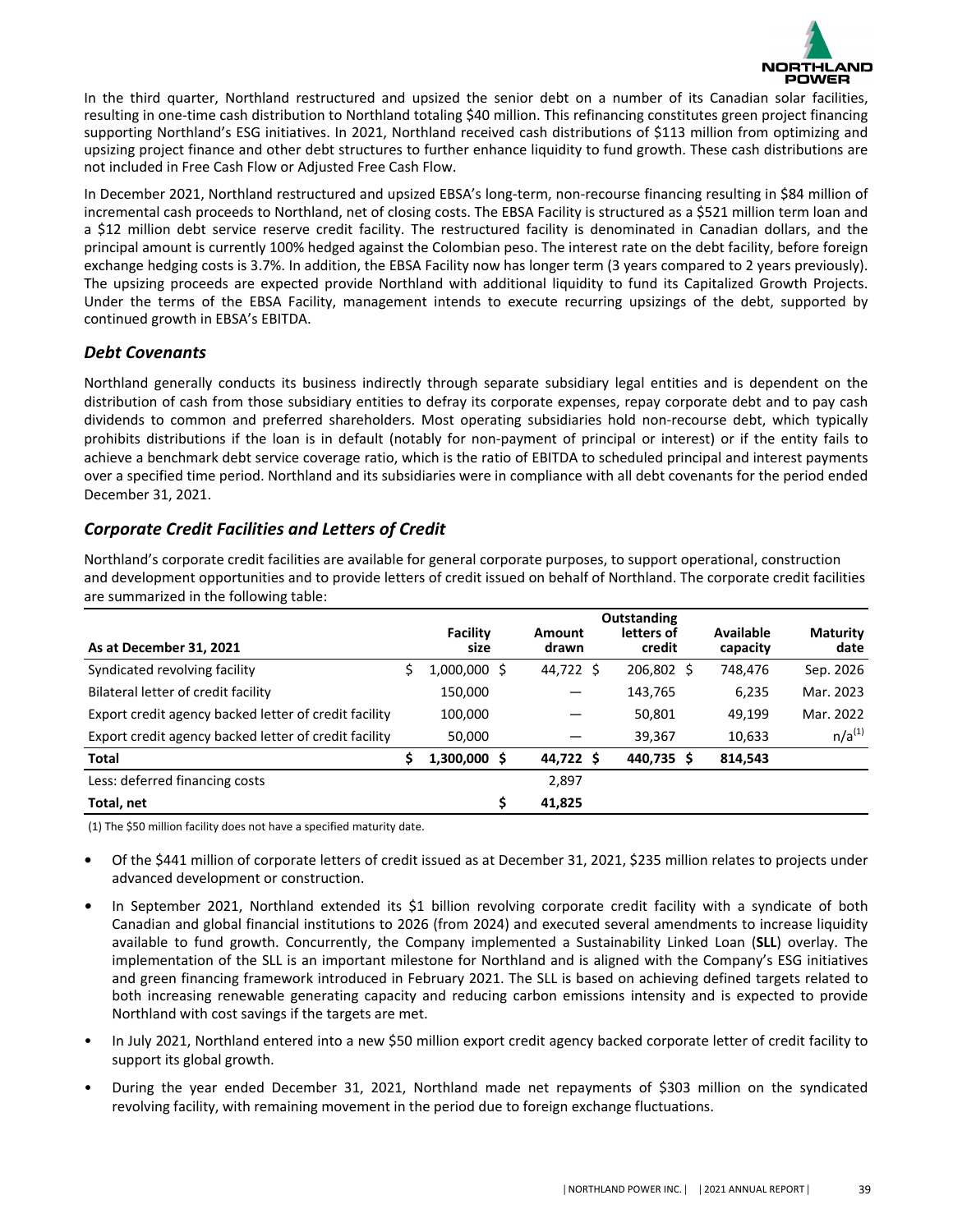

Northland's corporate credit facilities include provisions that allow for renewals at Northland's option, subject to approval by the lenders.

# **Exposure to LIBOR and EURIBOR**

LIBOR and EURIBOR are the two key global benchmark rates used to determine interest rates and value government and corporate bonds, loans, currency and interest rate swaps and many other financial products. Global regulators have been working with industry groups and policymakers over the past several years to identify and transition to more robust reference rates. In Europe, regulators have transitioned to a hybrid calculation methodology for EURIBOR. In the United States, regulators have identified the secured overnight financing rate (SOFR) as the successor rate for USD LIBOR. Effective December 31, 2021, USD LIBOR will not be used for new loans, and interest rate swaps will be converted to Term SOFR by June 30, 2023.

As at December 31, 2021, Northland had €3.8 billion and US\$132 million of EURIBOR-linked borrowings and derivatives, respectively, that extend beyond 2021.

Management is monitoring industry developments and has developed a transition plan, which includes a comprehensive review of financial exposures, proactive discussions with lenders and an amendment to its corporate credit agreement and applicable project-level financing agreements to preserve the intended economics. Management does not currently expect a material financial impact to Northland and continues to monitor and manage the transition.

# *Financial Commitments and Contractual Obligations*

In the ordinary course of business, Northland enters into financial and derivative contracts. The contractual maturities of Northland's material financial liabilities as at December 31, 2021, are summarized in the following table:

|                                                          |   | 2022           | 2023                  | 2024                                                                  | 2025                     |      | 2026                                   |        | >2026     |
|----------------------------------------------------------|---|----------------|-----------------------|-----------------------------------------------------------------------|--------------------------|------|----------------------------------------|--------|-----------|
| <b>Derivative contracts</b>                              |   |                |                       |                                                                       |                          |      |                                        |        |           |
| Euro foreign exchange contracts                          |   | 184,304        | 178,830               | 181,034                                                               | 184,819                  |      | 178,076                                |        | 1,285,441 |
| Colombian peso foreign exchange contracts                |   | 390,178        | 4,693                 |                                                                       |                          |      |                                        |        |           |
| U.S. dollar foreign exchange contracts                   |   | 18,394         | 129,625               |                                                                       |                          |      |                                        |        |           |
| U.S. dollar interest rate swaps                          |   | 3,803          |                       |                                                                       |                          |      |                                        |        |           |
| US La Lucha interest rate swaps                          |   | 667            | 627                   | 583                                                                   | 580                      |      | 528                                    |        | 1,588     |
| Power financial contracts                                |   | 17,032         | 8,963                 | 685                                                                   |                          |      |                                        |        |           |
| Facility-level debt at Northland's share                 |   |                |                       |                                                                       |                          |      |                                        |        |           |
| Gemini                                                   | € | 84,125 €       | 89,410 €              | 94,266 $\epsilon$                                                     |                          |      | 99,436 € 101,405 €                     |        | 479,632   |
| Nordsee One                                              |   | 88,411         | 86,767                | 88,119                                                                | 83,029                   |      | 92,194                                 |        | 14,100    |
| Deutsche Bucht                                           |   | 76,507         | 78,071                | 78,853                                                                | 91,091                   |      | 92,824                                 |        | 393,120   |
| Spain                                                    |   | 60,901         | 62,764                | 63,868                                                                | 64,138                   |      | 62,855                                 |        | 406,318   |
| <b>Total in Euro</b>                                     |   |                | € 309,944 € 317,012 € |                                                                       |                          |      | 325,106 € 337,694 € 349,278 €1,293,170 |        |           |
| New York Wind                                            |   | — US\$<br>US\$ |                       | $-$ US\$102,600 US\$                                                  | $\overline{\phantom{m}}$ | US\$ |                                        | — US\$ |           |
| Total in Canadian dollar <sup>(1)</sup>                  |   | 467,453        | 478,112               | 490,320                                                               | 509,305                  |      | 526,776                                |        | 1,950,338 |
| EBSA <sup>(2)</sup>                                      |   |                |                       | 514,987                                                               |                          |      |                                        |        |           |
| All other facilities <sup>(3)</sup>                      |   | 115,435        | 131,915               | 130,098                                                               | 126,429                  |      | 137,369                                |        | 995,734   |
| Total operating facility liabilities                     |   | 582,889        | 610,029               | 1,266,922                                                             | 635,733                  |      | 664,144                                |        | 2,946,072 |
| Interest payments including swap derivative<br>contracts |   | 220,968        | 200,455               | 186,133                                                               | 150,638                  |      | 190,091                                |        | 369,233   |
| <b>Corporate liabilities</b>                             |   |                |                       |                                                                       |                          |      |                                        |        |           |
| Corporate credit facilities, including interest          |   | 83             | 84                    | 94                                                                    | 94                       |      | 44,793                                 |        |           |
| Total                                                    |   |                |                       | \$1,418,318 \$1,133,306 \$1,635,451 \$971,864 \$1,077,632 \$4,602,334 |                          |      |                                        |        |           |

(1) Debt balance was reported at 100% ownership.

(1) Using long-term foreign exchange rates.

(2) EBSA Facility is expected to be renewed annually.

(3) Other includes debt service costs of the efficient natural gas and onshore renewable facilities.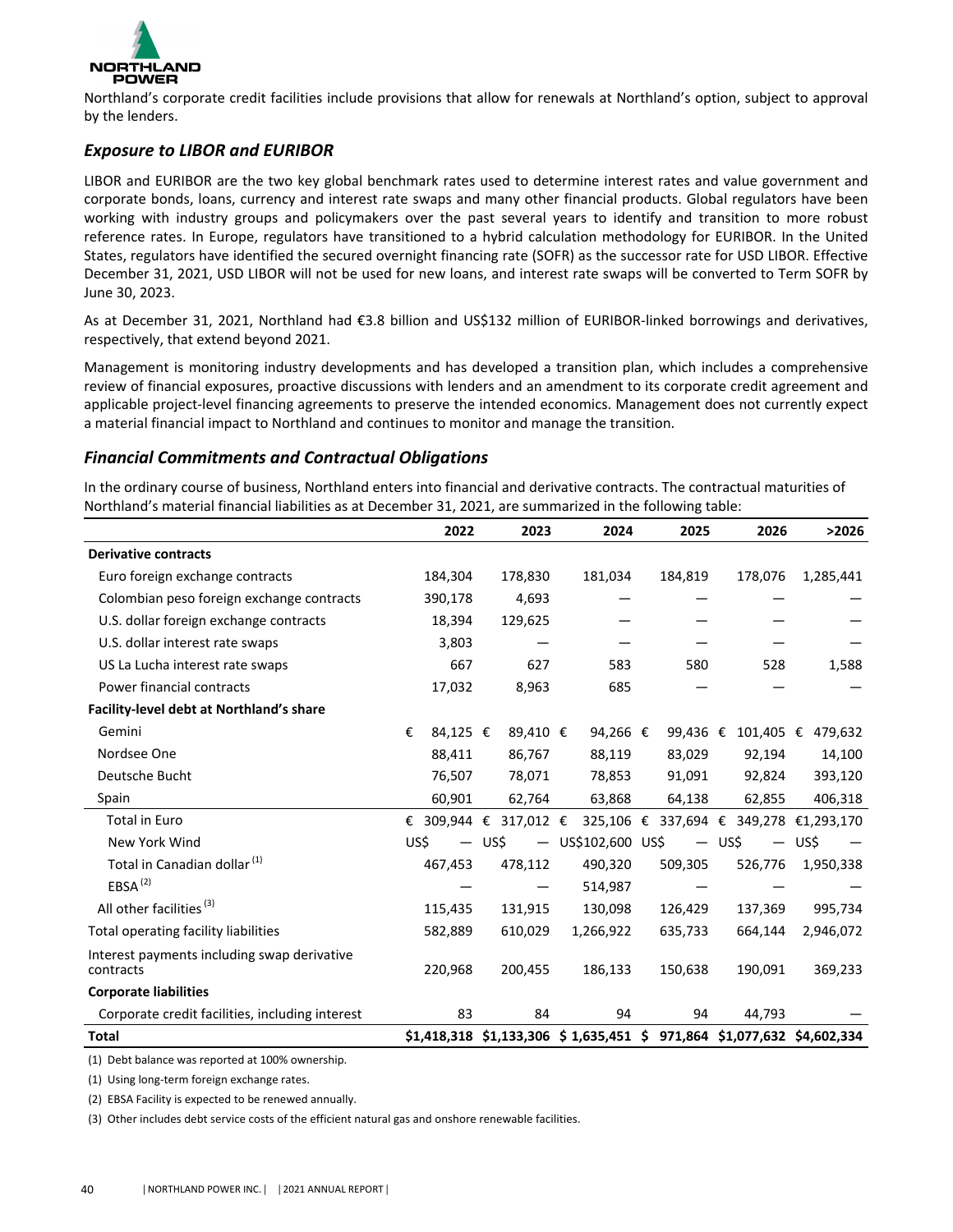

# *Non-Financial Commitments and Contractual Obligations*

The following table summarizes all material fixed contractual commitments and obligations as at December 31, 2021, for non-financial contracts. The amounts are based on the assumptions of a 2% annual consumer price index increase, a Canadian dollar/euro exchange rate of \$1.51 and Canadian dollar/U.S. dollar exchange rate of \$1.28. The table includes maintenance and services agreements and natural gas transportation demand charges for which Northland is liable whether or not natural gas is shipped. The construction commitment relates to the construction of the Deutsche Bucht project. The cash obligations related to the leases for land and buildings, dismantlement and management fees to noncontrolling interest partners are also included.

|                                                      | 2022       | 2023       | 2024       |   | 2025       | 2026       | >2026               |
|------------------------------------------------------|------------|------------|------------|---|------------|------------|---------------------|
| Maintenance agreements                               | 180.194 \$ | 167,805 \$ | 154,813 \$ |   | 138,962 \$ | 666.548 \$ | 718,898             |
| Construction, excluding debt, interest and fees      | 1,210      | 1,235      | 1,259      |   | 1,284      | 1,310      | 40,652              |
| Natural gas supply and transportation, fixed portion | 16,833     | 15,362     | 12,727     |   | 12,965     | 13,223     | 45,549              |
| Leases                                               | 54,059     | 53,060     | 51,314     |   | 49,708     | 45.567     | 129,197             |
| Decommissioning liabilities                          | 14,301     | 14,301     | 14,301     |   | 14,302     | 14,304     | 59,685              |
| Management fees                                      | 5,819      | 3.966      | 1,082      |   | 1,094      | 1,106      | 10,159              |
| <b>Total</b>                                         | 272.416 S  | 255.729 S  | 235,496    | S | 218.315 \$ |            | 742.058 \$1.004.140 |

Except in circumstances where cancellation of the agreements would result in material penalties, the above table does not include variable contractual obligations of Northland (which typically relate directly to production or meeting performance criteria). Such obligations include natural gas purchase costs, variable natural gas transportation costs and variable payments to maintenance providers. Except for certain onshore renewable and efficient natural gas facilities' PPAs, the electricity supply contracts contain no penalties for failure to supply.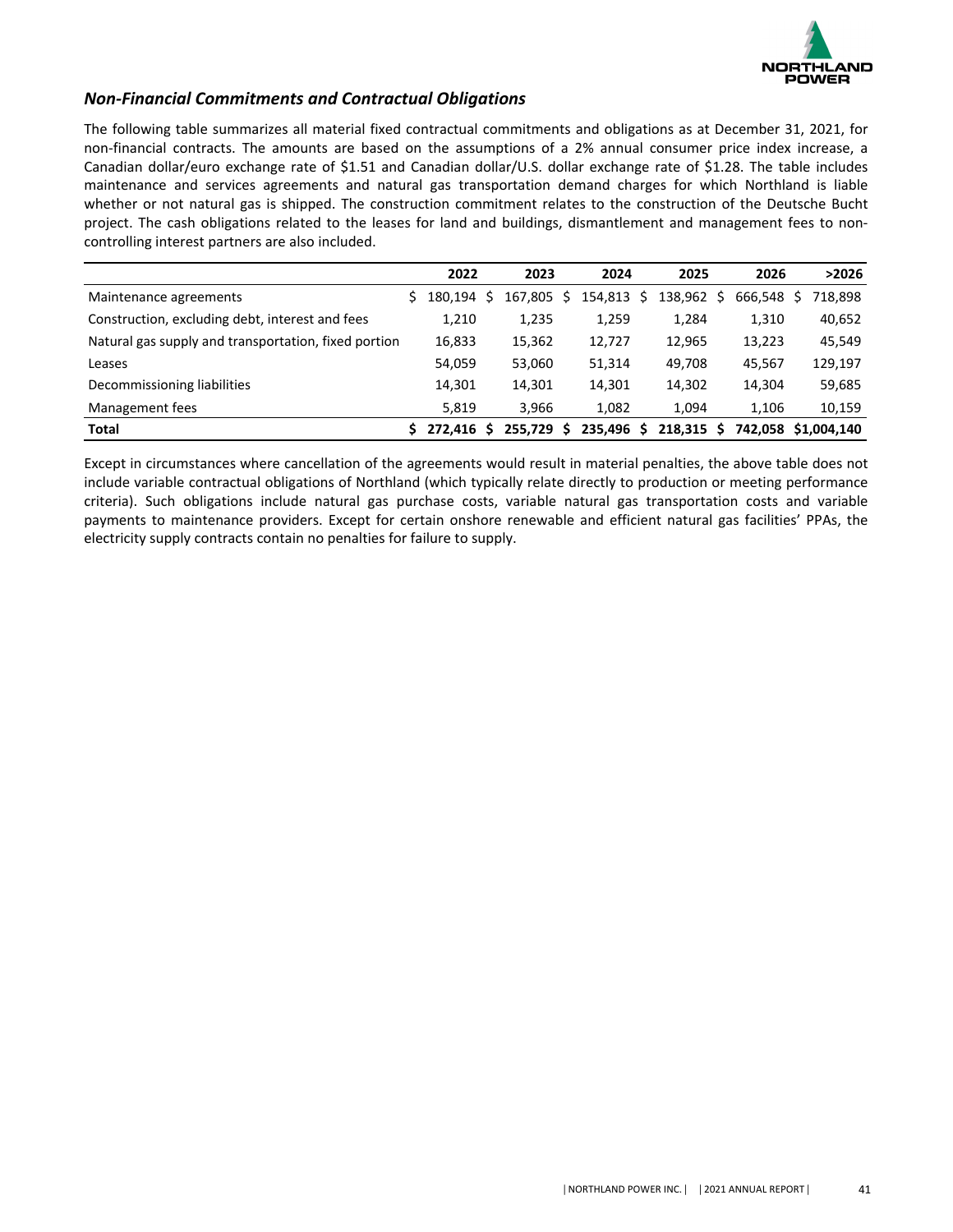# <span id="page-32-0"></span>NORTHLAND<br>POWER **SECTION 8: SUMMARY OF QUARTERLY CONSOLIDATED RESULTS**

Northland's consolidated financial results are affected by seasonal factors, contract provisions and extraordinary items, which result in quarterly variations. Northland's quarterly net income (loss) also varies due to any non-cash impairments/ recoveries and foreign exchange adjustments required to translate euro, U.S. dollar and Colombian peso denominated balances to the appropriate quarter-end Canadian dollar equivalent and due to fair value movements of financial derivative contracts. 

| In millions of dollars, except per share information | Q4        | Q3        | Q <sub>2</sub> | Q1     | Q4         | Q3         | Q <sub>2</sub> | Q1         |  |
|------------------------------------------------------|-----------|-----------|----------------|--------|------------|------------|----------------|------------|--|
|                                                      | 2021      | 2021      | 2021           | 2021   | 2020       | 2020       | 2020           | 2020       |  |
| <b>Total sales</b>                                   | Ś.<br>640 | \$<br>432 | Ŝ.<br>408      | 613    | \$<br>493  | \$<br>471  | Ś.<br>429      | \$<br>668  |  |
| Operating income                                     | 295       | 89        | 118            | 306    | 177        | 179        | 149            | 395        |  |
| Net income (loss)                                    | 130       | (5)       | (6)            | 151    | 27         | 109        | 74             | 275        |  |
| <b>Adjusted EBITDA</b>                               | 364       | 211       | 203            | 360    | 269        | 254        | 227            | 421        |  |
| Cash provided by operating activities                | 559       | 280       | 361            | 408    | 310        | 278        | 365            | 368        |  |
| Free Cash Flow                                       | 156       | 11        | 6              | 134    | 56         | 58         | 17             | 211        |  |
| <b>Adjusted Free Cash Flow</b>                       | 182       | 35        | 22             | 147    | 79         | 74         | 38             | 224        |  |
| Per share statistics                                 |           |           |                |        |            |            |                |            |  |
| Net income (loss) - basic $(1)$                      | \$0.45    | \$(0.06)  | \$(0.09)       | \$0.54 | \$<br>0.11 | Ś.<br>0.43 | Ś.<br>0.28     | Ś.<br>1.08 |  |
| Net income (loss) - diluted (1)                      | 0.45      | (0.06)    | (0.09)         | 0.54   | 0.11       | 0.42       | 0.28           | 1.04       |  |
| Free Cash Flow - basic                               | 0.69      | 0.05      | 0.03           | 0.66   | 0.28       | 0.30       | 0.09           | 1.10       |  |
| Adjusted Free Cash Flow - basic                      | 0.80      | 0.15      | 0.10           | 0.73   | 0.38       | 0.41       | 0.21           | 1.17       |  |
| Total dividends declared (2)                         | 0.30      | 0.30      | 0.30           | 0.30   | 0.30       | 0.30       | 0.30           | 0.30       |  |

Accounting policies and principles have been applied consistently for all periods presented in the following table.

(1) Net income (Loss), basic and diluted per share are adjusted due to correction of historical net income allocated to common shareholders and noncontrolling interests ("NCI") in 2021 and 2020.

(2) Q1 2020 excludes \$0.40 of dividend equivalent payments declared and paid upon conversion of 14,289,000 subscription receipts.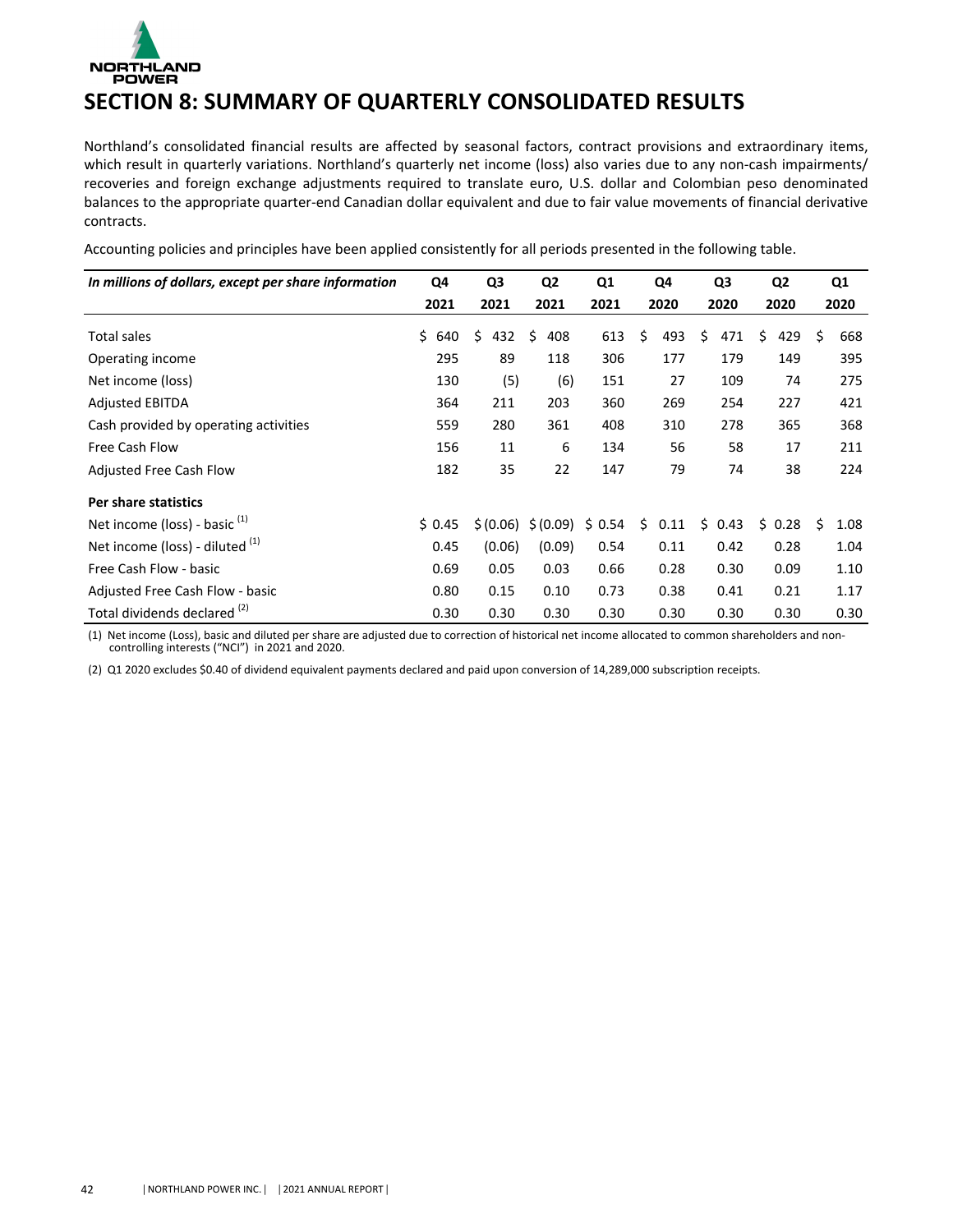

# <span id="page-33-0"></span>**SECTION 9: DEVELOPMENT, ACQUISITION AND CONSTRUCTION ACTIVITIES**

In addition to completed acquisitions and investments made this year, summarized below are Northland's most significant projects under construction and under development as:

### *Scotwind Offshore Wind Project*

On January 17, 2022, Northland announced that it was awarded two offshore wind leases in the Crown Estate Scotland auction with a total combined capacity of 2,340MW. The two leases, one fixed foundation (840MW) and one floating foundation (1,500MW), will extend Northland's development runway into the next decade, with commercial operations expected at the end of 2029/2030 for the fixed and early 2030s for the floating.

### *Nordsee Offshore Wind Cluster*

Subsequent to December 31, 2021, Northland and its German partner, RWE announced the formation of a 1,333MW Nordsee Offshore Wind Cluster partnership encompassing Nordsee Two (430MW), Nordsee Three (420MW) and Nordsee Delta (480MW). The formation of the cluster is expected to allow the realization of synergies in development, construction as well as operating costs, leading to enhanced returns for the projects. In September 2021, Northland and RWE exercised their step-in rights to secure the lease for Nordsee Two, following a competitive auction that resulted in the winning bid being a zero bid. Northland and RWE also have similar step-in rights for Nordsee Three and Delta, which are expected to come to auction in 2023.

Northland holds a 49% interest in the new partnership, with RWE holding 51%. The projects are expected to be developed and managed on a joint basis by both parties and are expected to achieve commercial operations between 2026 and 2028.

### *Colombian 130MW Solar Projects*

In November 2021, Northland, in partnership with EDF Renewables, a subsidiary of Électricité de France S.A. (EPA:EDF), successfully submitted a joint-bid into the renewables auction in Colombia and was awarded the right to build two solar projects with a total combined capacity of 130MW. The solar projects will benefit from a 15-year PPA with multiple energy distribution and commercial entities in Colombia, starting in 2023. The PPA will be denominated in Colombian pesos and will have annual indexation to the Colombian Producer Price index (PPI). In addition, the projects will receive a reliability charge in US dollars, which is expected to account for approximately 10% of total revenues of the projects. Northland has a 50% interest in the projects with commercial operations expected in the second half of 2023. These projects represent further execution on Northland's growth platform in Colombia, leveraging its existing position in EBSA to secure and develop additional renewable projects.

### *Japanese Offshore Wind Projects*

In September 2021, the Japanese government designated four new sea areas as "promising areas" for the development of offshore wind projects under its Round Three process. Included in these four areas was Isumi City, Chiba Prefecture, where Northland is progressing with the development of its Chiba offshore wind project, in consortium with Shizen Energy Inc. (Shizen Energy) and Tokyo Gas. Additionally, Northland continues to explore an opportunity, the Katagami offshore wind project, in the Akita Prefecture, through a consortium with Mitsui and Osaka Gas, that was also designated in the promising areas list. The designation as "promising areas" for these two regions is a key milestone in the early-stage development processes for these two projects, that could have a total productive capacity of up to 900MW when complete.

### *Spanish Renewables Acquisition*

In August 2021, Northland completed the acquisition of the Spanish portfolio with a total combined net capacity of 551MW. The transaction included the acquisition of minority interests not included in the initial announced transaction. The portfolio includes 33 operating assets comprised of onshore wind (435MW), solar photovoltaic (66MW), and a concentrated solar (50MW) located throughout Spain. Total cash consideration at closing was €348 million (\$511 million), including working capital amounts \$53 million, with the assumption of debt totaling €766 million (\$1,124 million). The acquisition was funded using proceeds from Northland's common equity offering completed on April 14, 2021.

In 2020, the Spanish government made a commitment to achieve 70% of electricity generation from renewable energy sources by 2030 as part of the Law on Climate Change and Energy Transition. The 2030 target translates into a requirement for an estimated 35 to 40GW of additional renewables capacity. In support of its 2030 goal, the Spanish government is expected to auction a further 16.5GW of solar and onshore wind capacity over the next five years. In addition, the Spanish market has developed into one of the most active corporate offtake markets in Europe, which together with the expected procurement noted above and an attractive merchant power market, offer several routes to market for new renewables. Spain has also announced a 2030 target of 4GW of hydrogen and 20GW of storage, which align with Northland's energy transition growth objectives. Northland intends to leverage the acquisition of the Spanish portfolio to build a platform with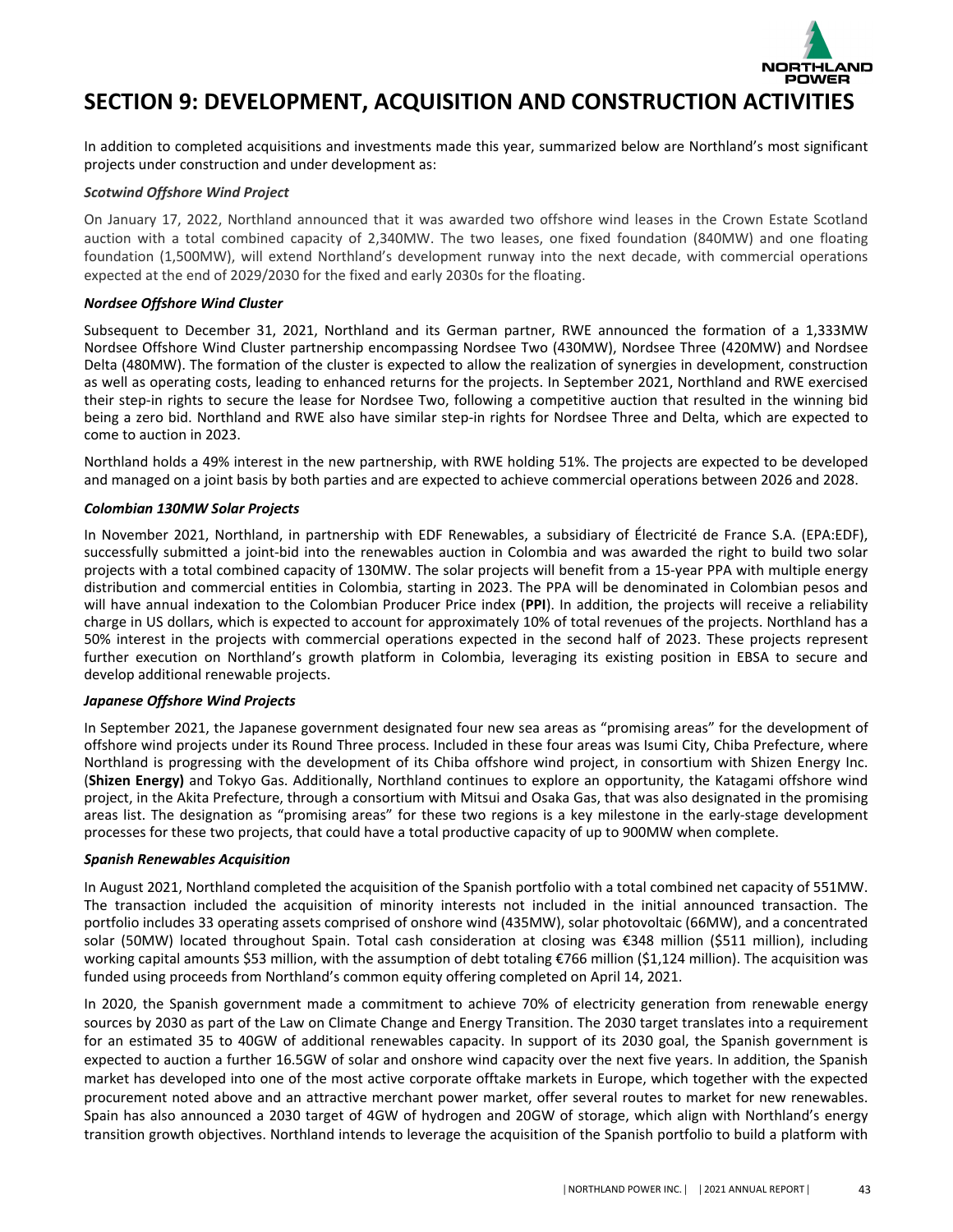

asset management, development, and operations and maintenance capabilities that can competitively pursue onshore renewables acquisition and development opportunities across Europe over the next decade.

The Spanish portfolio aligns well with Northland's priority to diversify and add high-quality, contracted or regulated cash flows to the business. All the acquired assets are governed under the Spanish regulatory framework, which provides a regulated return based on a standard set of operating parameters. Once an asset reaches the end of its regulatory life, it is expected that the project will either sell its generation output in the merchant power market in Spain or secure a commercial or utility PPA. The framework provides the assets with a regulated sales stream for the remaining regulatory life, which averages 13 years across the Spanish portfolio, increasing Northland's average contracted life of its entire power generation portfolio.

Based on the transaction metrics upon closing, Northland expects the acquisition to be immediately accretive to Free Cash Flow per share and Adjusted Free Cash Flow per share.

### *New York Onshore Wind Projects*

Northland continues to progress its three onshore wind projects in New York State ("NY Wind"), with two of the projects, Ball Hill and Bluestone, comprising 220MW, having achieved financial close in the second quarter of 2021 and secured green financing in the form of a non-recourse project/construction loan, tax equity bridge loan and letters of credit, with a consortium of lenders totaling US\$381 million (approximately C\$476 million), at a 1.45% interest rate during construction. Northland funded investment in the two projects from the equity offering in April 2021 and also expects to secure permanent tax equity investments for the two projects ahead of commercial operations in 2022. Construction activities for both projects are in progress. The total capital cost for the first two projects is expected to be approximately \$0.6 billion. Northland's third New York onshore wind project, High Bridge (100MW), is under active development. In early 2020, the three projects were awarded 20-year indexed Renewable Energy Certificate (REC) agreements with the New York State Energy Research and Development Authority as part of renewable energy solicitations.

The New York projects form part of Northland's broader strategy for onshore renewable development in the United States, where the Company is targeting a total portfolio of 1GW and has hired a dedicated local team of people to execute on this strategy. The projects will offer social, economic and environmental benefits to New York State and once complete, are expected to contribute to the State's green energy production, helping fulfill New York's clean energy transformation.

### *Helios Colombian Solar Project*

Northland's 16MW Helios solar project in Colombia achieved financial close in 2021. The project secured a green loan and commenced construction, with commercial operations expected in the first quarter of 2022. Helios represents Northland's first development project in Colombia which capitalizes on EBSA's grandfathered rights, allowing it to expand into the energy generation market in Colombia, to service the power needs of non-regulated municipal, commercial and industrial (C&I) customers. Helios has secured a 12-year PPA with EBSA, which, in turn, will secure offtake agreements with nonregulated customers. The total capital cost for Helios is expected to be under \$20 million.

### *Baltic Power Polish Offshore Wind Project*

In March 2021, Northland completed its acquisition of a 49% interest in the Baltic Power offshore wind project ("Baltic **Power**") in the Baltic Sea with a total capacity of up to 1,200MW of offshore wind generation, for total cash consideration of PLN 255 million (\$82 million). Baltic Power is a mid-development stage project located approximately 23 kilometers offshore from Poland's coast in the Baltic Sea with a total capacity of up to 1,200MW. The project, which has secured its location permit, filed its environmental permit application in 2020 and signed its grid connection agreement, will allow Northland to capitalize on the growth in renewable energy demand in a growing Central European market. Baltic Power adds to Northland's offshore wind portfolio and provides a new market to enhance the geographic and regulatory diversity in its asset portfolio.

In June 2021, the Baltic Power project, secured a 25-year Contract for Differences ("CfD") from Poland's Energy Regulatory Office under the Polish Offshore Wind Act. Under the 25-year contract, the project is guaranteed a price of PLN 319.60 per megawatt hour (MWh), which is adjusted to annual indexation by Poland's annual average consumer price index. The CfD is subject to review and final approval from Polish authorities and the European Commission. Upon successful achievement of all necessary approvals, construction of Baltic Power is expected to commence in 2023 following financial close, with commercial operations anticipated in 2026.

Pursuant to the joint venture agreement, Northland made development commitments of approximately €33 million (\$49 million) to be funded over the next two years, of which \$7 million was funded during 2021. As contractual milestones are met, Northland expects to contribute additional development funding.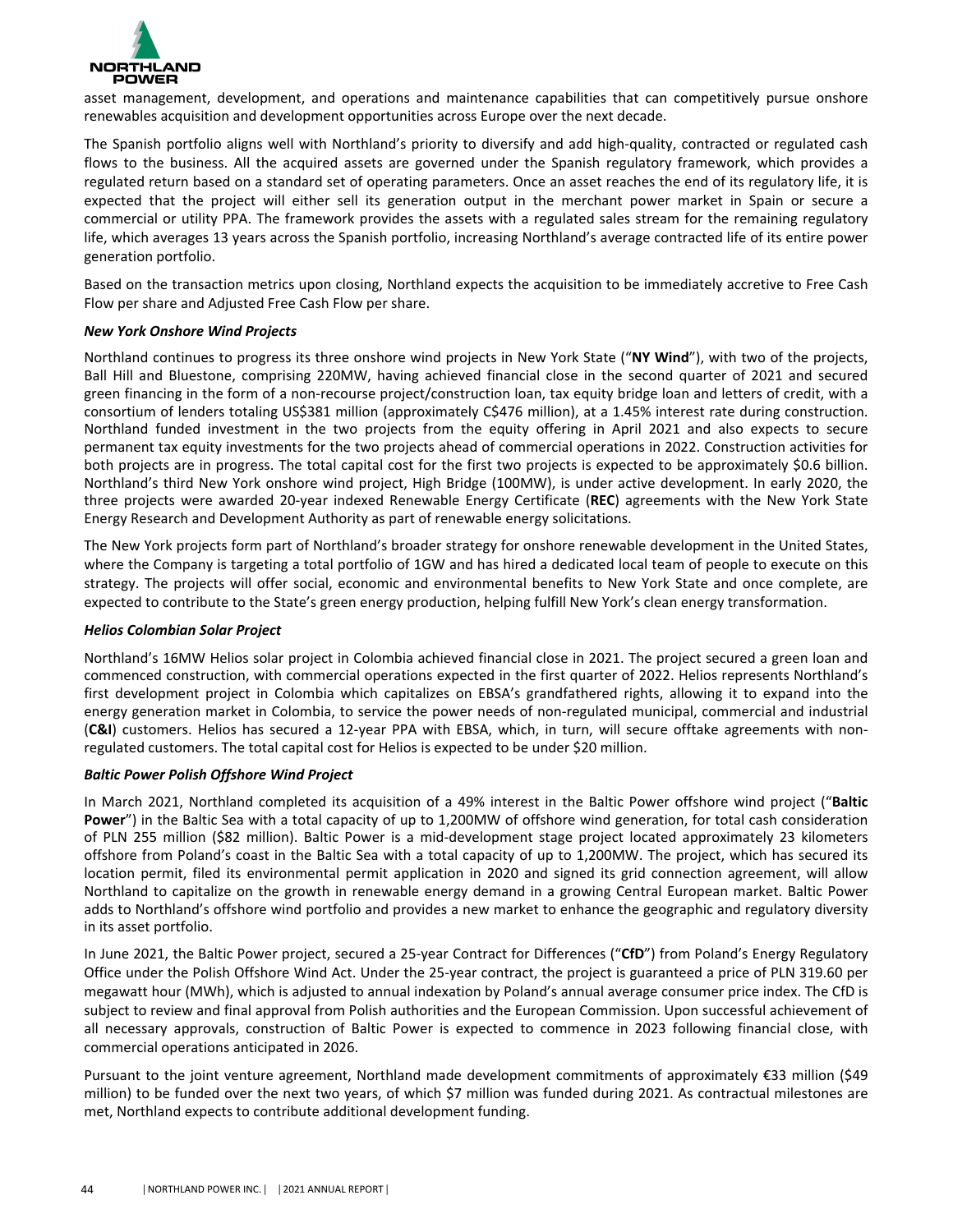

#### *La Lucha Mexican Solar Project*

The 130MW solar project in the State of Durango, Mexico, completed its activities relating to the physical construction, however, certain activities relating to the energization of the project continue to be delayed. In order to achieve commercial operations, the facility requires energization followed by testing, which is conducted by CENACE (Independent System Operator) and CFE (Federal Electricity Commission). Final approvals, energization, testing and interconnection of renewable power projects have generally been delayed in Mexico by pandemic related government and CFE temporary office closures and reduced operating capacity. In addition, these processes have seen further delays that are likely related to the uncertainty created by the Mexican government's so far unsuccessful attempts to amend electricity sector regulations and constitutionally embedded legislation and timelines remain uncertain as a result. Efforts to secure commercial offtake and project financing are expected to be finalized only after commercial operations. As a result of the aforementioned delays, total capital costs for the project are expected to be around \$200 million.

### *Chiba Offshore Wind Projects*

Northland and Shizen Energy Inc. are jointly developing an early-stage offshore wind development opportunities ("Chiba") in Japan. The prospective projects have an expected combined capacity of approximately 600MW. In 2020, Shizen divested a portion of its investment in Chiba to Tokyo Gas, thereby reducing Northland's share of the growth expenditures.

#### *Hai Long 1,044MW Offshore Wind Project*

The Hai Long project owned 60% by Northland and its 40% partner, Yushan Energy, was allocated a total of 1,044MW (626MW net to Northland) by the Bureau of Energy of Taiwan under a FIT program and an auction process in 2019. Key aspects of the Hai Long project are presented in the following table:

| Sub-project  | <b>Gross Capacity (MW)</b> | Net Capacity (MW) <sup>(1)</sup> | <b>Year of Grid Connection</b> | <b>Type of Procurement</b> |
|--------------|----------------------------|----------------------------------|--------------------------------|----------------------------|
| Hai Long 2A  | 300                        | 180                              | 2024                           | FIT                        |
| Hai Long 2B  | 232                        | 139                              | 2025                           | Auction                    |
| Hai Long 3   | 512                        | 307                              | 2025                           | Auction                    |
| <b>Total</b> | 1,044                      | 626                              |                                |                            |

(1) Represents Northland's 60% economic interest.

In July 2021, Hai Long received an amendment to the project's EIA from Taiwan's Environmental Protection Agency to accommodate a larger, 14MW turbine with longer blade lengths. Receipt of the EIA amendment allows Hai Long to complete further fieldwork to improve wind generation yields. In April 2021, Hai Long received confirmation from the Taiwan Bureau of Energy that Hai Long 2A had secured approval for the Industrial Relevance Proposal, which sets out Northland's commitments to local supply chain and procurement, marking the achievement of a significant milestone.

Hai Long expects to execute additional preferred supplier agreements with major contractors in the near-term. Having executed a 20-year PPA with Taipower for the Hai Long 2A offshore wind project in 2019, Northland expects to execute corporate and industrial offtake agreements for the two other sub-projects in the first half of 2022, though opportunities also exist to enter into economically favourable commercial PPAs to augment the economics of the sub-projects. The project continues to progress towards financial close expected in the second half of 2022.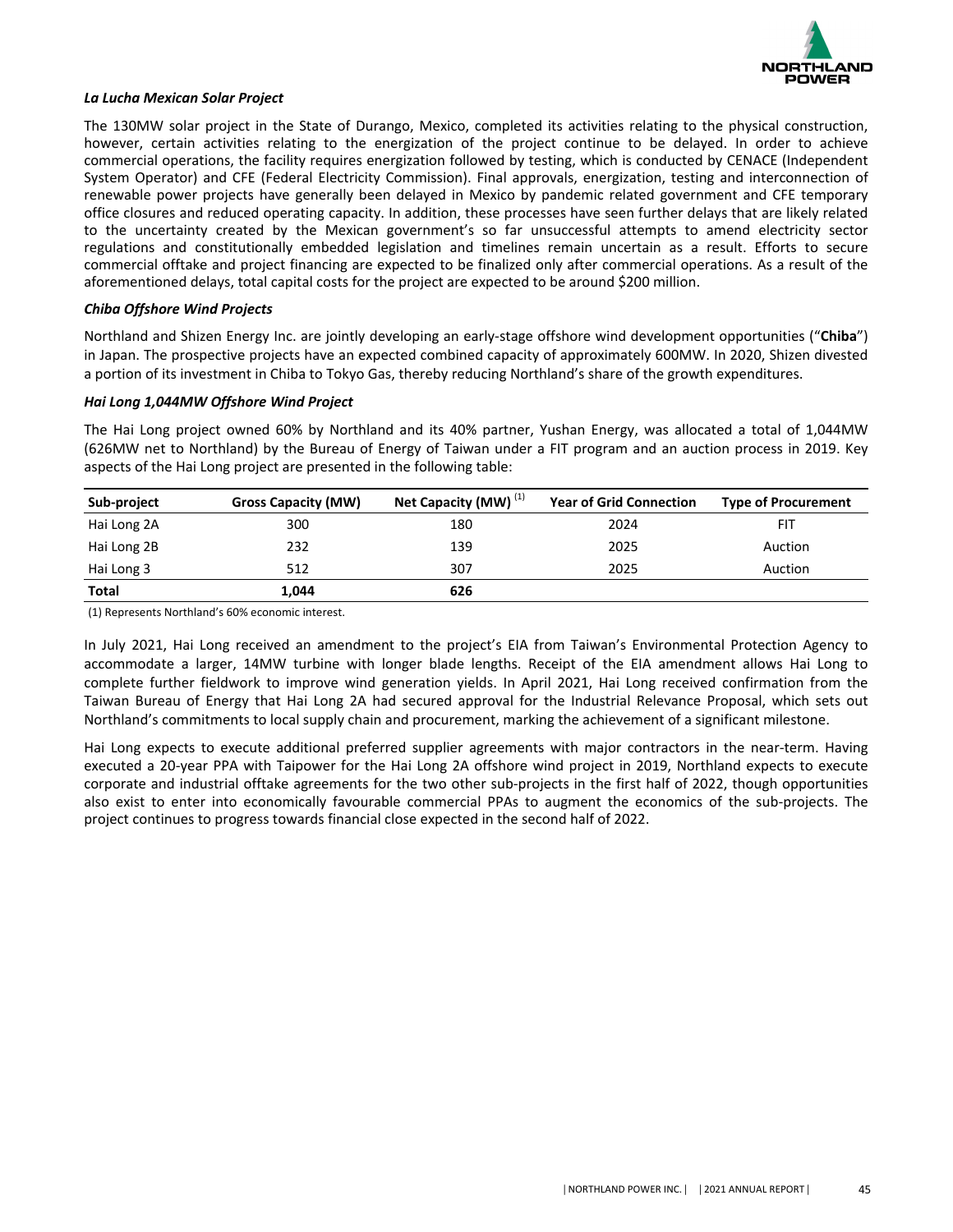<span id="page-36-0"></span>

### *Adjusted EBITDA*

For 2022, management expects Adjusted EBITDA to be in the range of \$1.15 billion to \$1.25 billion.

### *Free Cash Flow and Adjusted Free Cash Flow*

In 2022, management expects Free Cash Flow to be in the range of \$1.20 to \$1.40 per share and Adjusted Free Cash Flow to be in the range of  $$1.65$  to  $$1.85$  per share.

As a growth company with a significant pipeline of development projects, Northland is committed to unlocking the value in this pipeline by deploying early-stage investment capital (growth development expenditures) to advance its projects. As in 2021, with the regional development offices fully functional and several growth opportunities secured, Northland expects to incur higher development expenditures in 2022. These expenses are expected to be approximately \$100 million in 2022 compared to \$79 million in 2021, which are included in the aforementioned variance explanations. Early-stage development investments will reduce near-term Free Cash Flow until the projects achieve commercial operations but are expected to deliver long-term, sustainable growth in earnings and Free Cash Flow.

In addition, any gains from the future sell-down of ownership interests in development assets would be included in Free Cash Flow and Adjusted Free Cash Flow as they relate to capturing development profits at key milestones. Currently, the 2022 guidance for Free Cash Flow and Adjusted Free Cash Flow does not incorporate any sell-down proceeds and as such, net proceeds would increase reported Free Cash Flow in the event they occur in 2022.

### *Long-Term Outlook*

Currently, Northland has 366MW of additional capacity in construction, with the expectation for completion in 2022. The Company also has almost 3GW of gross capacity mid- to late-stage development projects that are scheduled for financial close and commencement of construction within the next two years. Once these projects are complete, Northland's total gross capacity will nearly double to more than 6.5GW by 2027. Longer-term, the Company continues to advance a pipeline of over 10GW encompassing its identified projects and additional opportunities to support the sustained growth of the Company. Northland's investor day materials provide more details on our growth ambitions including an illustration of our funding plan and specific project milestones achieved since last year that are expected to create value for shareholders over the long-term.

The Company continues to have sufficient liquidity available to execute on its growth objectives. As at December 31, 2021, Northland had access to \$776 million of cash and liquidity, comprising \$748 million of liquidity available under a syndicated revolving facility and \$28 million of corporate cash on hand.

# **SECTION 11: LITIGATION, CLAIMS AND CONTINGENCIES**

Litigation, claims and other contingencies arise from time to time in the ordinary course of business for Northland. None of these contingencies, individually or in aggregate, are expected to result in a liability that would have a material adverse effect on Northland. Refer to Note 25 of the audited consolidated financial statements for additional information including any contingencies arising as a result of completed acquisitions.

# **SECTION 12: ESG AND CLIMATE CHANGE**

### *ESG at Northland*

Northland's primary focus of its Environmental, Social and Governance (ESG) strategy is to build a sustainable and carbonfree world. Northland's ability to achieve its objectives is based on its ability to safely supply reliable, affordable, and clean energy while delivering long-term economic value for shareholders. This has been Northland's commitment for over 34 years and continues to be core to how projects are developed, constructed, and operated.

The focus of Northland's ESG framework is on the continued decarbonization efforts through our renewable energy developments, while effectively managing our resources. This entails developing and empowering our people, creating meaningful and collaborative relationships and partnerships with local and Indigenous communities, and upholding the highest standards of good and responsible governance.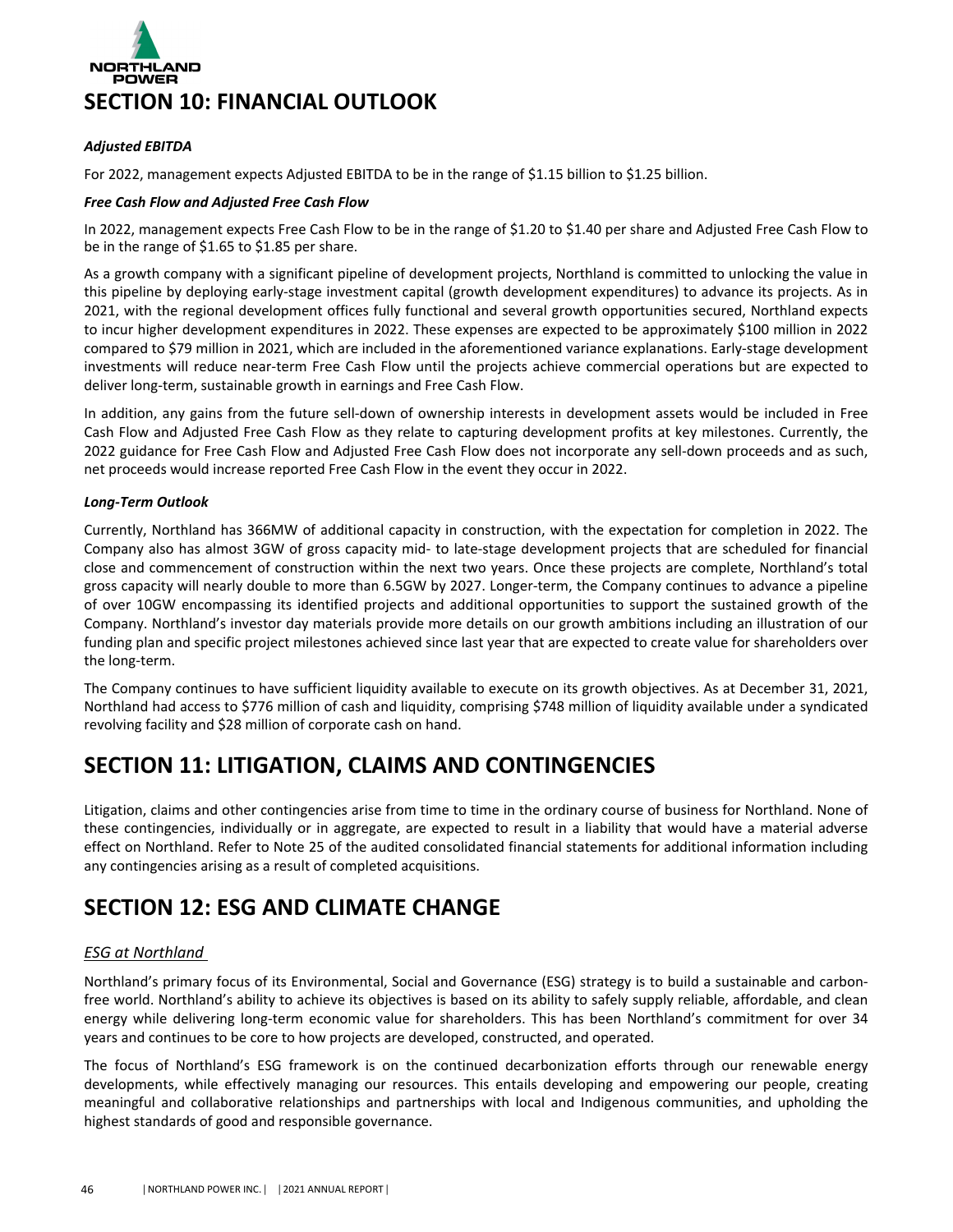

<span id="page-37-0"></span>As Northland continue to focus on enhancing the reporting around its ESG-related activities, programs, and performance the Company will be reporting this in line with the recommendations of the Task Force for Climate Related Disclosure (TCFD).

### *Climate-related risks and opportunities*

As a growth company with a significant pipeline of development projects, Northland is focused on growing its renewable energy portfolio to support ongoing global de-carbonization efforts. Building on its history of providing clean energy solutions, Northland's strategy reflects the demands and complexities of this transition in the short-, medium- and longterm. Over the next 1-5 years Northland will leverage its existing portfolio and expertise to build out its pipeline of greenfield and brownfield offshore and onshore development projects in key markets across North America, Latin America, Europe and Asia. Refer to the 2021 AIF for a summary of regulatory developments in the markets where Northland operates. 

Longer-term the Company's efforts are centered on expanding its offshore wind presence through continued development of early-stage projects in Europe and Asia. In addition, Northland is also focused on establishing and expanding a position in new emerging technologies such as energy storage and green hydrogen. The goal is to create sustainable renewable and green infrastructure assets that meet the energy demands for accessible and reliable energy, while supporting global emissions reduction targets. Northland has also committed to reducing its own carbon intensity through the growth of its renewable energy portfolio and its commitment towards making no further investment in efficient natural gas assets.

Northland recognizes the risks and opportunities associated with climate (both from the transition to a lower carbon economy and from weather impact). Climate-related risks and opportunities are assessed throughout the project lifecycle.

Northland prioritizes risks and opportunities as part of its decision-making process and incorporates them into its planning assumptions, investment decision process, project development and operational processes. Northland employs a strategy that focuses on identifying opportunities in key markets through project management, operations, market analysis, regulatory assessments, and monitoring.

Northland continues to identify opportunities for access to capital, growth opportunities in new areas (energy storage and hydrogen), markets and human capital growth. Northland continues to view the climate-related risks as being associated with the variability of results, risks from acute, chronic weather changes on its physical assets and the potential for increasing costs due to more stringent regulatory and policy requirements.

### *Risk Management*

Identification and assessment of climate -related risks are done throughout the project life cycle as well as considered as part of the Enterprise Risk Management (ERM) process and as part of the ESG Steering Committee. Northland's risk identification, assessment, response planning, reporting and monitoring are integrated into routine business activities, with ownership of key risks delegated to the functional leads throughout the organization. Any identified risks are escalated to the Executive Team, and Board of Directors, and are monitored to ensure appropriate responses.

# **SECTION 13: FINANCIAL RISKS AND UNCERTAINTIES**

Northland's activities expose it to a variety of risks. Refer to the 2021 AIF for a summary of factors in addition to those discussed below that could significantly affect the operations and financial results of Northland.

Northland's risk management objective is to mitigate fluctuations in cash flows and ensure stable cash levels available to pay dividends to shareholders and fund growth. Northland does not seek to mitigate fair value risk. Northland classifies financial risks into market risk, counterparty risk and liquidity risk. Northland manages financial risks by identifying, evaluating and mitigating financial risks in compliance with internal policies and external requirements under non-recourse project financing arrangements. Northland uses derivative financial instruments to manage certain financial risks but does not engage in speculative activity. Material financial risks are monitored and reported regularly to the Audit Committee of the Board of Directors. The risks associated with Northland's financial instruments and Northland's policies for mitigating these risks are described below.

### *Market Risk*

Market risk is the risk that the fair value of Northland's future cash flows from financial instruments will fluctuate because of changes in market prices. Financial instruments affected by market risk include loans and borrowings and derivative financial instruments. Types of market risk to which Northland is exposed are discussed below.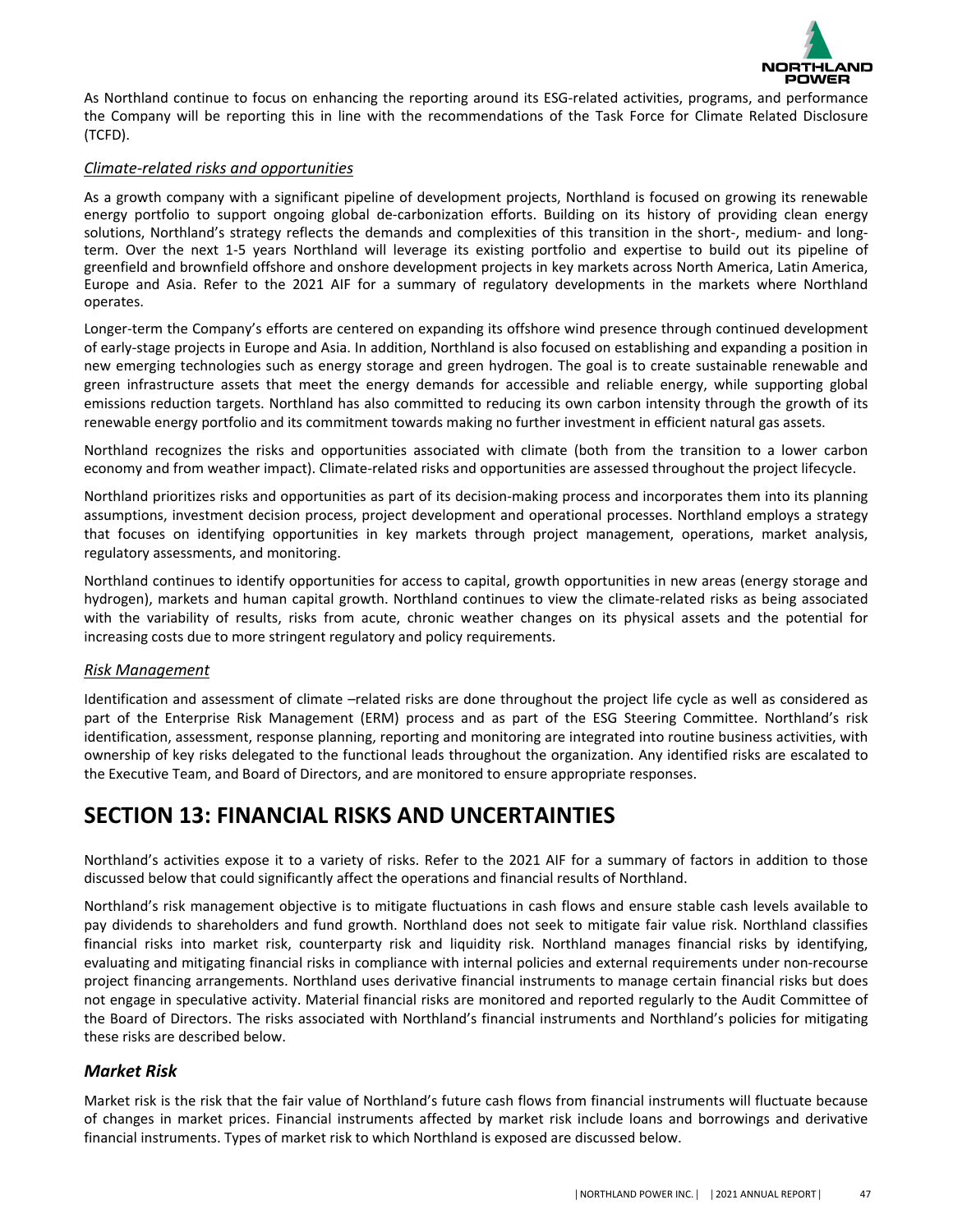

Interest rate risk refers to the risk that the value of a financial instrument or cash flows associated with the instrument will fluctuate due to changes in market interest rates. Northland manages this risk by securing fixed-rate debt or entering into interest rate swap agreements that effectively convert floating rate interest exposures to a fixed rate.

Changes in the fair value of interest rate swap contracts designated for hedge accounting are recorded in Northland's consolidated statements of comprehensive income (loss) to the extent that the hedge arrangements are effective. The fair values for these interest rate swap contracts are based on calculations and valuation models using observable market rates.

### *(ii) Credit Spread Risk*

Credit spread risk as it affects Northland refers to the risk that the loan margin charged by current or future lenders (a borrower-specific margin added to the underlying interest rate) will increase, making the cost of debt capital more expensive. Credit spread risk cannot be hedged. Northland manages this risk by: (i) entering into long-term financings with defined credit spreads over the amortization period whenever possible; (ii) ensuring loans are fully amortized (repaid) by maturity; and (iii) monitoring credit markets and making prudent decisions about the timing and method of original financings, refinancing and repricing opportunities.

# *(iii) Currency Risk*

Currency risk arises because the Canadian dollar equivalent of transactions, assets or liabilities denominated in foreign currencies may vary due to changes in -foreign exchange rates. Northland is exposed to changes in the euro, U.S. dollar, Colombian peso, Taiwan dollar, Polish zloty, and to a lesser degree, Japanese yen and Korean won for the early stage projects in those countries. Primary exposure to Northland arises from the euro-denominated financial statements and cash distributions at Gemini, Nordsee One, Deutsche Bucht,and the Spanish Portfolio, and Colombian peso-denominated financial statements and cash distributions from EBSA, and development spending at the pipeline projects. Management manages this risk by hedging material net foreign currency cash flows to the extent practical and economical to minimize material cash flow fluctuations.

Northland has entered into long-term foreign exchange contracts to fix foreign exchange conversion rates on the majority of forecasted euro-denominated cash inflows from Gemini, Nordsee One, Deutsche Bucht, and the Spanish Portfolio. Northland has entered into a short-term rolling hedge program to fix foreign exchange conversion rates on a portion of distributions from EBSA.

### *(iv) Commodity Price Risk*

Commodity price risk arises where: (i) PPA revenues for efficient natural gas facilities are fixed, not linked to natural gas prices or the cost of natural gas is not substantively passed through to the off-taker; (ii) PPA revenues or components of PPA revenues depend upon certain electricity market indices; (iii) a portion of revenue is not contracted and subject to changes in electricity prices; or (iv) the value of a financial instrument or cash flows associated with the instrument fluctuates due to changes in commodity prices. Northland is exposed to changes in the Dutch wholesale power price at Gemini.

Northland manages this risk by: (i) entering into PPAs that provide a fixed price for all, or substantially all, electricity production, provide a price linked to commodity prices or include pass-through of commodity costs to the off-taker; (ii) entering into financial power and natural gas hedges to stabilize contractual economics, including natural gas costs and electricity prices. Northland has entered into derivatives to stabilize the effect of changes in Dutch wholesale power prices.

Northland has exposure to Dutch electricity market prices under Gemini's PPA when the market price falls below the contractual floor price. For the year ended December 31, 2021, the average wholesale market price was above the contractual floor price, so the revenue was fully compensated by the feed-in-tariff mechanism.

Northland has indirect exposure to German electricity market prices under the Nordsee One and Deutsche Bucht PPAs whereby the facilities do not receive revenue for periods where the market power price remains negative for longer than six consecutive hours.

Northland has exposure to Ontario electricity market prices through variable components of certain efficient natural gas revenue contracts and at facilities, such as Kingston and Iroquois Falls, that do not have a revenue contract.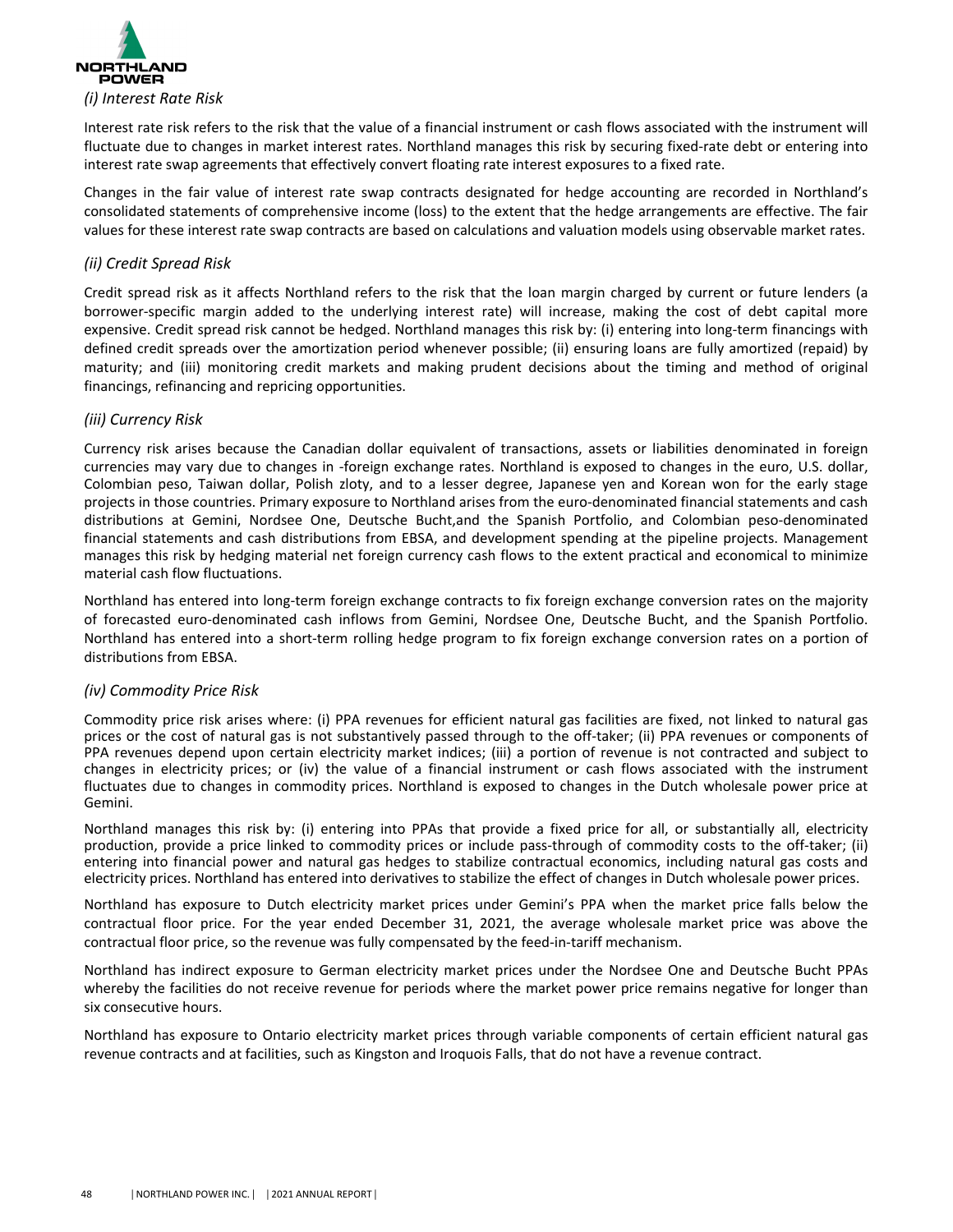

# *Counterparty Risk*

Counterparty risk is the risk that a counterparty fails to perform its contractual obligations which could result in losses in financial assets. Northland is exposed to counterparty risk in several areas including: (i) cash and cash equivalents held with banks and financial institutions; (ii) counterparty exposures arising from: (a) contractual obligations, which include but are not limited to sales contracts, equipment supply and maintenance contracts, fuel supply and fuel transportation agreements, energy marketing contracts and construction contracts, (b) derivative financial instruments, (c) trade receivables due from customers, (d) loan receivables due from partners and other entities, and (e) claims payable by an insurer; and (iii) unfunded loan commitments from financial institutions for the construction of projects. The maximum exposure to counterparty risk, other than for the loan commitments, is equal to the carrying value of the financial assets.

Northland manages counterparty risk by contracting with highly creditworthy counterparties wherever possible, such as government-related entities and large financial institutions. Northland's cash, derivative financial instruments, unfunded loan commitments and insurance policies are contracted with creditworthy financial institutions and/or cleared on exchanges. Northland's gas, transportation, equipment, maintenance and construction contracts are with highly rated and/ or large, well-capitalized counterparties wherever possible. Northland also manages counterparty risk by conducting comprehensive initial credit analyses on potential counterparties to material and/or long-term contracts and monitoring counterparties over time.

The nature of Northland's business and contractual arrangements, and the quality of its counterparties generally serves to minimize counterparty risk.

# *Liquidity Risk*

Liquidity risk is the risk that Northland: (i) may not have sufficient funds to settle a transaction on the due date; (ii) may be forced to sell financial assets or terminate financial liabilities at a value that is not the fair market value; or (iii) may be unable to settle or recover a financial asset at all. Liquidity risk arises through an excess of financial obligations over available financial assets at any point in time.

Northland manages liquidity risk to maintain sufficient cash or readily-available funding in order to meet expected liquidity requirements. Northland achieves this by: (i) maintaining prudent cash balances, availability under committed credit facilities and access to capital markets; (ii) selecting derivatives and hedging strategies that minimize the risk of material cash flow impacts; and (iii) actively monitoring open positions to assess and proactively adapt to possible market liquidity concerns.

Northland is also subject to internal liquidity risk because it conducts its business activities through separate legal entities (subsidiaries and affiliates) and is dependent on cash distributions from those entities to defray corporate expenses and pay dividends. Most operating subsidiaries hold non-recourse debt. Such non-recourse financing agreements typically prohibit distributions if the loan is in default (notably for non-payment of principal or interest) or if the entity fails to achieve a benchmark debt service coverage ratio, which is the ratio of Adjusted EBITDA to scheduled loan principal and interest payments over a specified time period. For the year ended December 31, 2021, Northland and its subsidiaries were in compliance with all debt covenants.

Northland will be required to refinance, renew or extend debt instruments as they become due. The ability to refinance, renew or extend debt instruments is dependent on the capital markets up to the time of maturity, which may affect the availability, pricing or terms and conditions of replacement financing.

Refer to Note 25 in the audited consolidated financial statements for the year ended December 31, 2021, for additional information related to Northland's commitments and obligations.

# *Risks related to COVID-19 pandemic*

Each of Northland's operating facilities are deemed to be essential infrastructure and, as such, operations have continued uninterrupted to date. Additionally, Northland's long-term agreements with creditworthy counterparties have significantly reduced the risk of material expected credit losses. However, certain risks relating to lower demand for power globally include increased negative pricing at Nordsee One and Deutsche Bucht, lower wholesale market-based prices at Gemini, higher unpaid curtailments in general, increased volatility in the value of financial instruments and reduction in sales and net earnings. Other risks include potential delays in construction timelines as a result of construction services and contractor unavailability or unavailability of key personnel resulting in the interruption of production and lower availability of power infrastructure, thus affecting sales, operating costs and net earnings.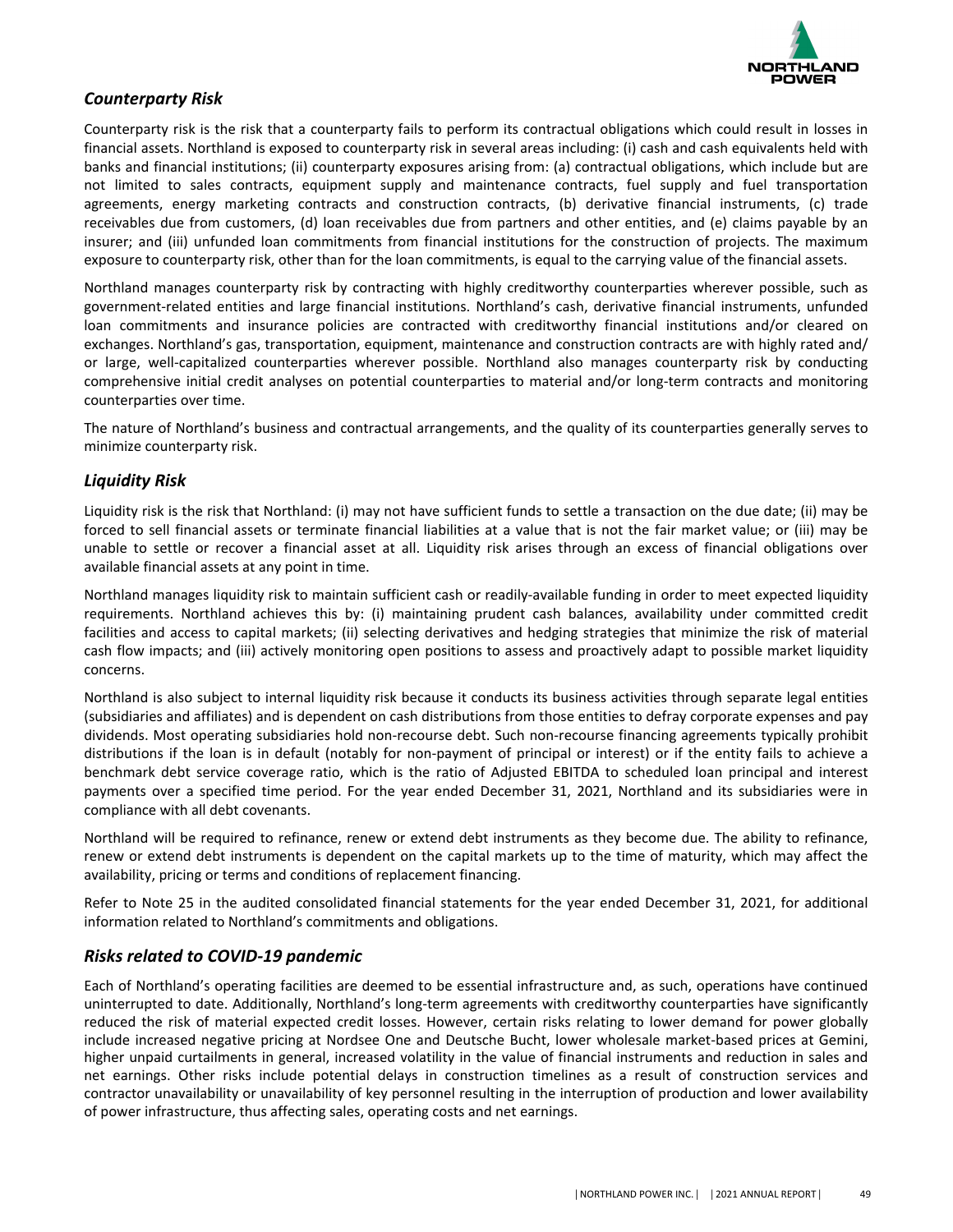

Management has considered the risks above and determined that there have been no material adverse effects on Northland's ability to meet working capital requirements, debt covenants, or continue future growth activities due to COVID-19. As such, there are currently no impairment indicators as a result of COVID-19 identified for Northland's financial and non-financial assets. As the situation evolves, management will continue to assess if any changes to the key assumptions for the recoverable amounts of Northland's assets have taken place.

Management has taken prudent and comprehensive measures to safeguard the health and well-being of all employees, contractors as well as host communities. All of Northland's facilities continue to operate as expected and preventative measures remain in place in accordance with Northland's crisis response plans and applicable local government directives. Management continues to actively monitor the situation, which remains uncertain, and may take further actions as required or recommended by authorities.

### *Taxation*

In September 2021, the Dutch Ministry of Finance submitted the 2022 Budget and Tax Plan to parliament for approval, which included rules within the corporate income tax act to limit the ability to deduct interest from 30% to 20% of tax EBITDA (as defined in the Dutch budget) and to increase the corporate income tax rate from 25% to 25.8%. These proposals were enacted by parliament in December and came into effect on January 1, 2022. These new rules will have a negative impact on Gemini's free cash flow and have been incorporated within the 2022 Financial Guidance.

On February 4, 2022, the Department of Finance released for public comment, draft legislative proposals (and accompanying explanatory notes) to implement most of the remaining measures from the 2021 federal budget, including the proposed interest limitation rules that are anticipated to become effective January 1, 2023. The proposed interest limitation rules would limit net interest deductions to 40% of tax EBITDA in 2023 and 30% of tax EBITDA starting January 1, 2024. 

On October 8, 2021, the Organization for Economic Co-operation and Development ("OECD") reconfirmed their commitment to global tax reform, including a new 15% global minimum tax rate on a country-by-country basis. In December 2021, the OECD released an updated version of the proposed rules that provide a template for countries to translate into domestic law. In addition, the European Commission published a proposed European Union ("EU") Directive on ensuring a global minimum level of taxation for multinational groups in the EU that closely follows the OECD proposals. The OECD and EU proposals are expected to come into effect as early as January 1, 2023.

If enacted, the Canadian interest limitation rules and the OECD/EU minimum tax of 15%, along with any other potential tax law changes that could be enacted, may impact Northland's Free Cash Flow starting in 2023. Further analysis will be required as additional details and final legislation are released.

# *Potential Future Taxation Rate Changes*

On April 19, 2021, the Canadian Federal Finance Minister tabled the 2021/2022 budget, which included a proposal to introduce interest limitation rules in Canada effective January 1, 2023, with net interest deductions limited to 40% of 'Tax EBITDA' (still to be defined) in 2023 and 30% of Tax EBITDA starting January 1, 2024. Draft legislation containing details on the proposed interest limitation rules is anticipated to be released in the first half of 2022.

On October 8, 2021, the Organization for Economic Co-operation and Development ("OECD") reconfirmed its commitment to global tax reform, including a new 15% global minimum tax rate on a country-by-country basis. In December 2021, the OECD released an updated version of the proposed rules that provide a template for countries to translate into domestic law. In addition, the European Commission published a proposed European Union Directive on ensuring a global minimum level of taxation for multinational groups in the EU that closely follows the OECD proposals. The OECD and EU aim for the global minimum tax to come into effect as early as January 1, 2023.

The Canadian interest limitation rules and the OECD/EU minimum tax of 15% may impact Northland's financial results in future years beyond 2022 if ultimately enacted and passed into law.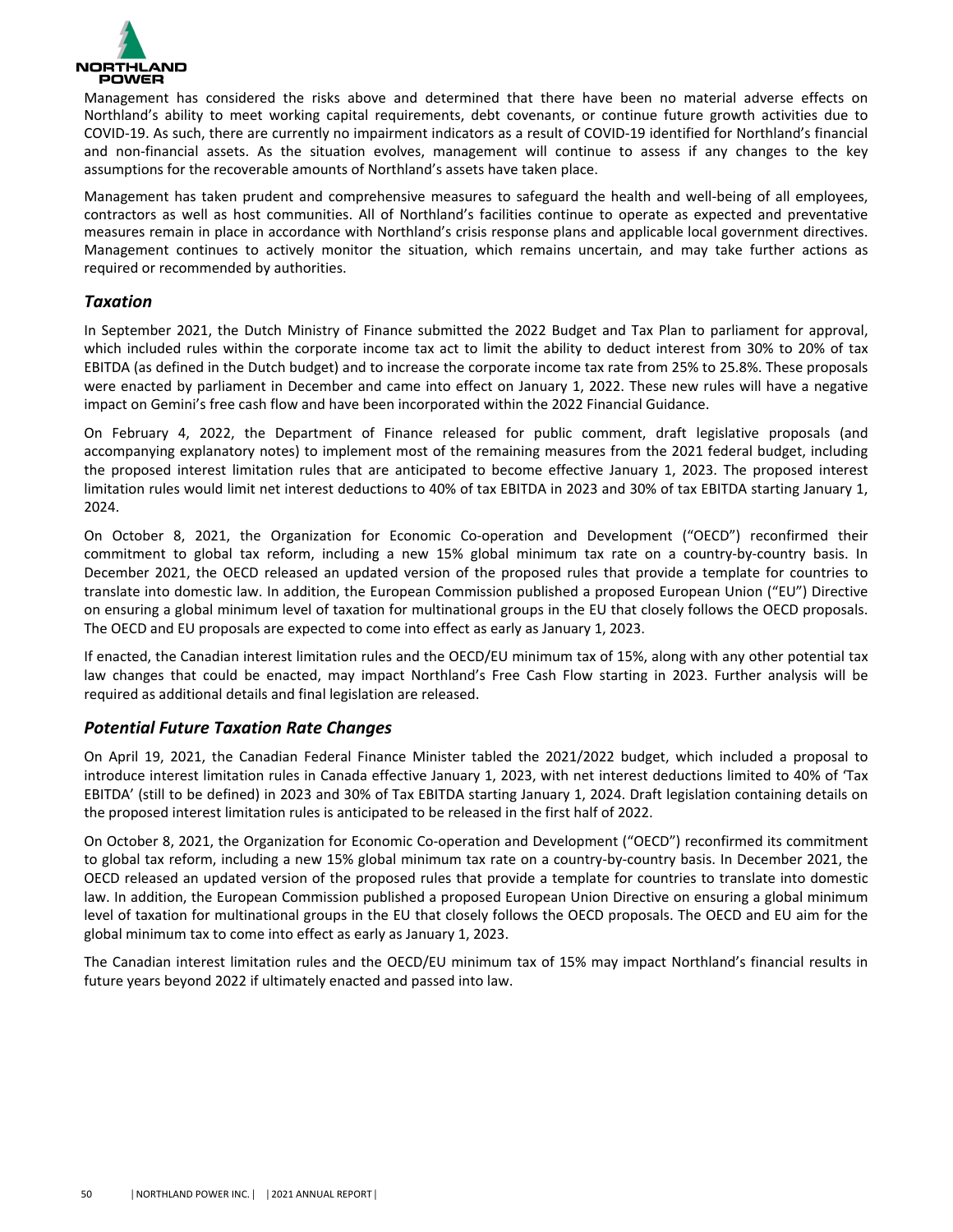

# <span id="page-41-0"></span>**SECTION 14: CRITICAL ACCOUNTING ESTIMATES**

Preparing the consolidated financial statements in conformity with IFRS requires management to make estimates and assumptions that affect the reported amounts of assets, liabilities, income and expenses. Northland's operating facilities and investments primarily operate under long-term contracts with creditworthy counterparties. As a result, management believes it is not exposed to critical accounting estimates to the same degree as merchant businesses of comparable size. For Northland, the amounts recorded for depreciation of property, plant and equipment and contracts, fair value of financial assets and financial liabilities, decommissioning liabilities, deferred development costs, leases, LTIP, impairment of non-financial assets, income taxes and accounting for non-wholly owned subsidiaries are based on estimates and management's judgment. By their nature, these estimates are subject to measurement uncertainty, and changes in these estimates may affect the audited consolidated financial statements of future periods. Estimates and accounting judgments are based on historical experience, current trends and other assumptions that are believed to be reasonable under the circumstances.

In making these estimates and judgments, management relies on external information and observable conditions where possible, supplemented by internal analysis as appropriate. These estimates and judgments have been applied in a manner consistent with that in the prior year and there are no known trends, commitments, events or uncertainties that management believes will materially affect the methodology or assumptions utilized in this annual report.

Additional information on the significant estimates, judgments and assumptions that have the most significant effect on the recognition and measurement of assets, liabilities, income and expenses are discussed in Note 3 in the audited consolidated financial statements for the year ended December 31, 2021.

# **SECTION 15: FUTURE ACCOUNTING POLICIES**

Management assesses each new IFRS or amendment to determine whether it may have a material impact on Northland's consolidated financial statements. As at December 31, 2021, there have been no accounting pronouncements by the International Accounting Standards Board expected to materially affect Northland's consolidated financial statements beyond those described in Note 2.18 of the annual audited consolidated financial statements.

# **SECTION 16: CONTROLS AND PROCEDURES OVER FINANCIAL REPORTING**

# *Disclosure Controls and Procedures*

Disclosure controls and procedures are designed to provide reasonable assurance that all relevant information is gathered and reported to senior management, including the Chief Executive Officer (CEO) and Chief Financial Officer (CFO), on a timely basis so that appropriate decisions can be made regarding public disclosure.

An evaluation of the effectiveness of the design and operation of Northland's disclosure controls and procedures was conducted as of December 31, 2021, by and under the supervision of management, including the CEO and CFO. Based on this evaluation, with the exception of the limitation on scope as described below of design and operation related to the Spanish portfolio, the CEO and CFO have concluded that Northland's disclosure controls and procedures, as defined in National Instrument 52-109, "Certification of Disclosure in Issuers' Annual and Interim Filings" (NI 52-109), are effective to ensure that information required to be disclosed in reports that are filed or submitted under Canadian securities legislation is recorded, processed, summarized and reported within the time periods specified in those rules and forms.

# *Internal Controls over Financial Reporting*

Management is responsible for establishing and maintaining adequate internal controls over financial reporting to provide reasonable assurance regarding the reliability of financial reporting and the preparation of audited financial statements for external purposes in accordance with IFRS.

Northland's internal controls over financial reporting are designed and operating effectively to provide reasonable assurance regarding: (i) prevention or timely detection of the unauthorized transactions that could have a material effect on Northland's audited consolidated financial statements, and (ii) the reliability of financial reporting and preparation of audited consolidated financial statements for external use purposes in accordance with policies, procedures and IFRS.